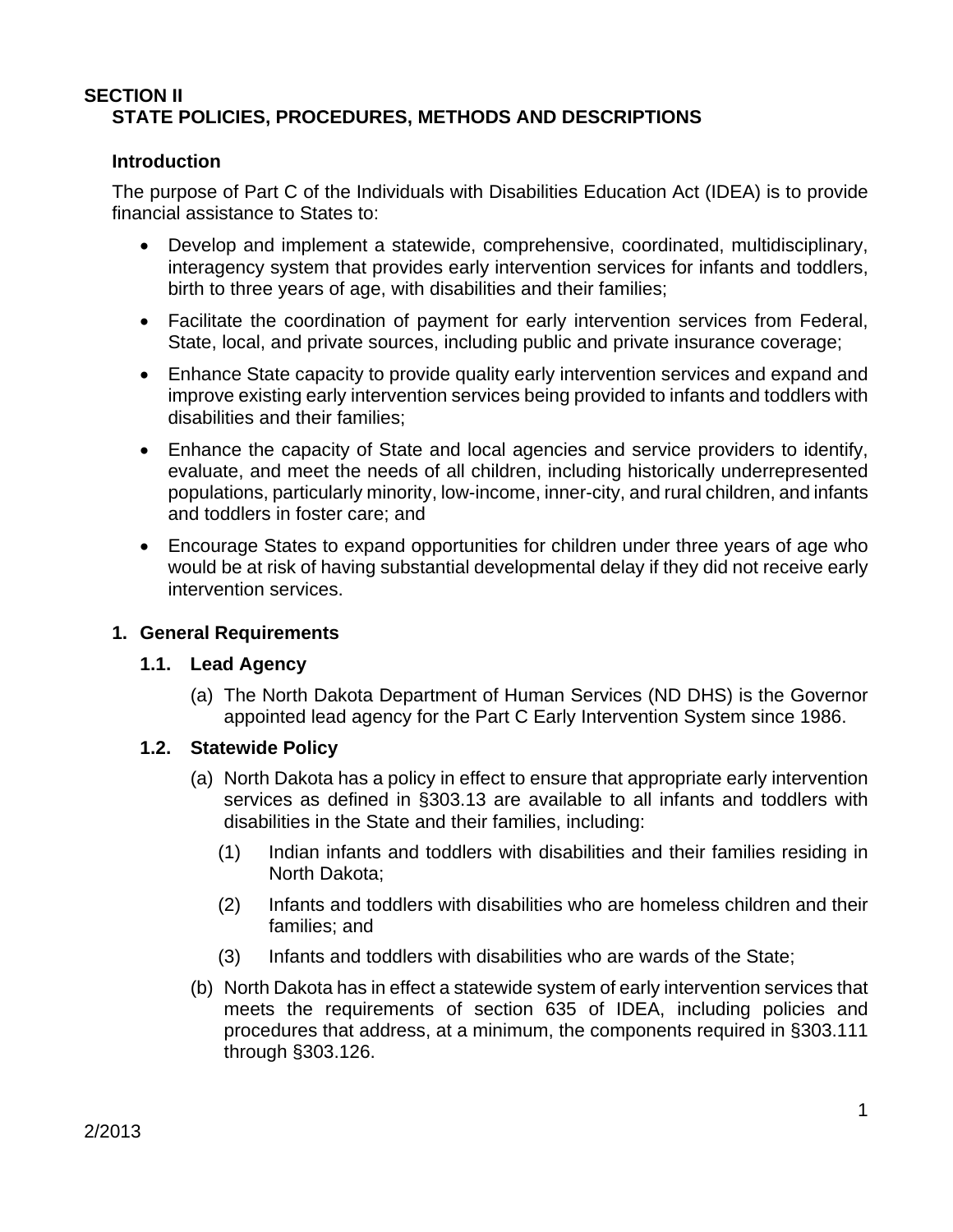# **1.3. State Conformity with Part C of IDEA**

(a) North Dakota ensures that any State rules, regulations, and policies relating to Part C conform to the purposes and requirements of Part C.

# **1.4. Efforts to Employ and Advance Qualified individuals with Disabilities**

(a) North Dakota DHS makes positive efforts to employ and advance in employment, qualified individuals with disabilities in programs assisted under Part C of IDEA.

# **1.5. State Definition of Developmental Delay**

- (a) North Dakota has a rigorous definition of developmental delay, consistent with §303.10 and §303.203(c), that is used by the State in carrying out programs under Part C of IDEA in order to appropriately identify infants and toddlers with disabilities who are in need of services under Part C of IDEA. The definition:
	- (1) Describes, for each of the areas listed in §303.21(a)(1), the evaluation and assessment procedures, consistent with §303.321, that are used to measure a child's development; and
	- (2) Specifies the level of developmental delay in functioning or other comparable criteria that constitute a developmental delay in one or more of the developmental areas identified in §303.21(a)(1).

# **1.6. Availability of Early Intervention Services**

- (a) North Dakota has a State policy that is in effect that ensures appropriate early intervention services are based on scientifically based research, to the extent practicable, and are available to all infants and toddlers with disabilities and their families, including:
	- (1) Indian infants and toddlers with disabilities and their families residing in North Dakota; and
	- (2) Infants and toddlers with disabilities who are homeless children and their families.

# **1.7. Evaluation, Assessment, and Nondiscriminatory Procedures**

(a) North Dakota ensures the performance of:

- (1) A timely, comprehensive, multidisciplinary evaluation of the functioning of each infant or toddler with a disability in the State; and
- (2) A family-directed identification of the needs of the family of the infant or toddler to assist appropriately in the development of the infant or toddler.
- (b) The required evaluation and family-directed identification meets the requirements of §303.321.

# **1.8. Individualized Family Service Plan (IFSP)**

(a) North Dakota ensures that for each infant or toddler with a disability and his or her family in the State, that an IFSP, as defined in §303.20, is developed and implemented that meets the requirements of §§303.340 through 303.345, and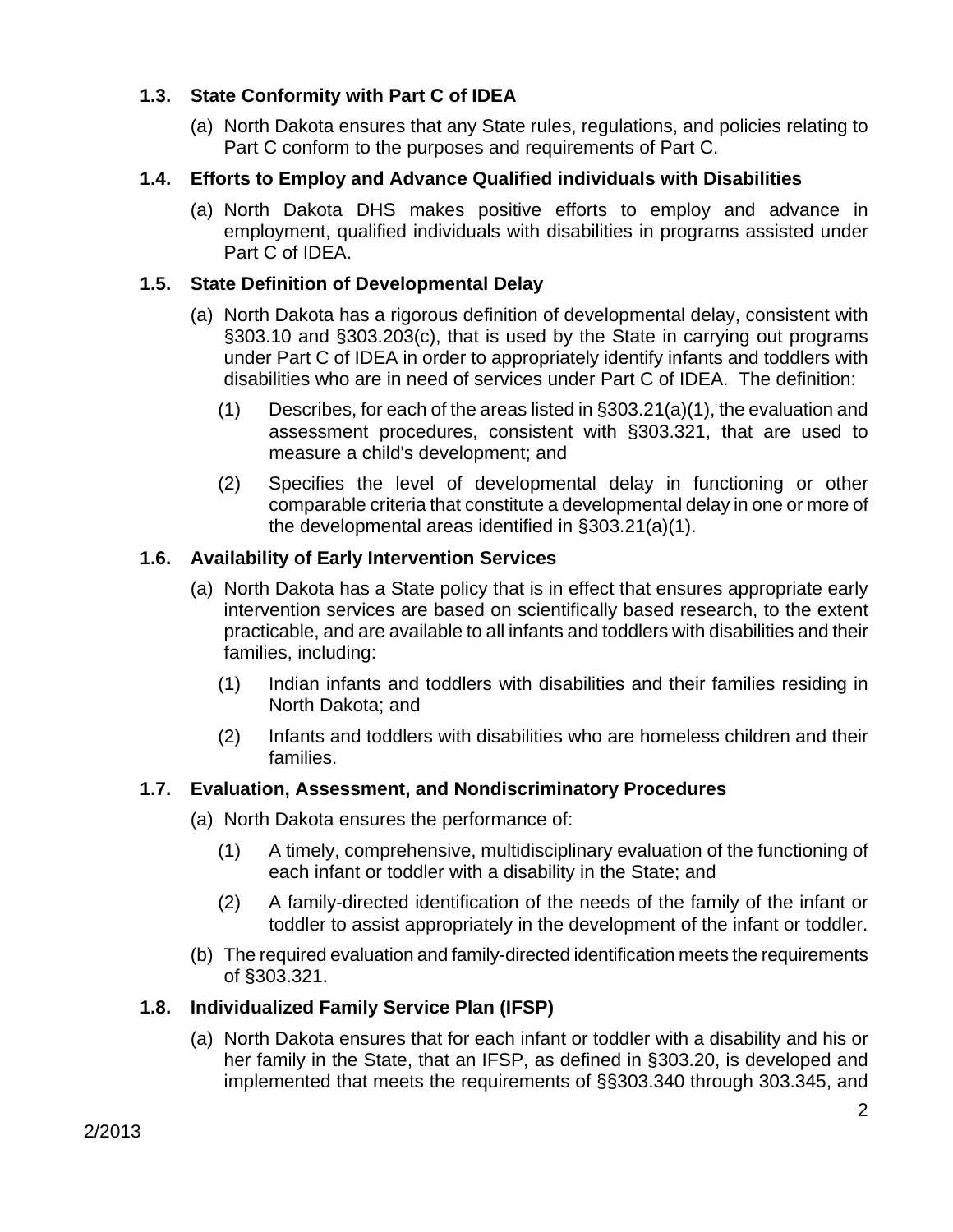that includes service coordination services, as defined in §303.34.

### **1.9. Comprehensive Child Find System**

(a) North Dakota has a comprehensive child find system that meets the requirements in §§303.302 and 303.303.

### **1.10. Public Awareness Program**

- (a) North Dakota has a public awareness program that:
	- (1) Focuses on the early identification of infants and toddlers with disabilities; and
	- (2) Provides information to parents of infants and toddlers through primary referral sources in accordance with §303.301.

### **1.11. Central Directory**

- (a) North Dakota has a central directory that is accessible to the general public (i.e., through the lead agency's Web site and other appropriate means) and includes accurate, up-to-date information about:
	- (1) Public and private early intervention services, resources, and experts available in the State;
	- (2) Professional and other groups, including parent support, and training and information centers, such as those funded under Part C of IDEA, that provide assistance to infants and toddlers with disabilities eligible under Part C of IDEA and their families; and
	- (3) Research and demonstration projects being conducted in the State relating to infants and toddlers with disabilities.

# **1.12. Comprehensive System of Personnel Development (CSPD)**

- (a) North Dakota has a comprehensive system of personnel development, including the training of primary referral sources with respect to the basic components of early intervention services available in the State. North Dakota does not use paraprofessionals in any component of early intervention.
- (b) North Dakota's comprehensive system of personnel development includes:
	- (1) Training personnel to implement innovative strategies and activities for the recruitment and retention of EIS providers;
	- (2) Promoting the preparation of EIS providers who are fully and appropriately qualified to provide early intervention services under Part C of IDEA; and
	- (3) Training personnel to coordinate transition services for infants and toddlers with disabilities who are transitioning from an early intervention service program under Part C of IDEA to a preschool program under section 619 of IDEA, Head Start, Early Head Start, an elementary school program under Part B of IDEA, or another appropriate program.
- (c) North Dakota's comprehensive system of personnel development may include: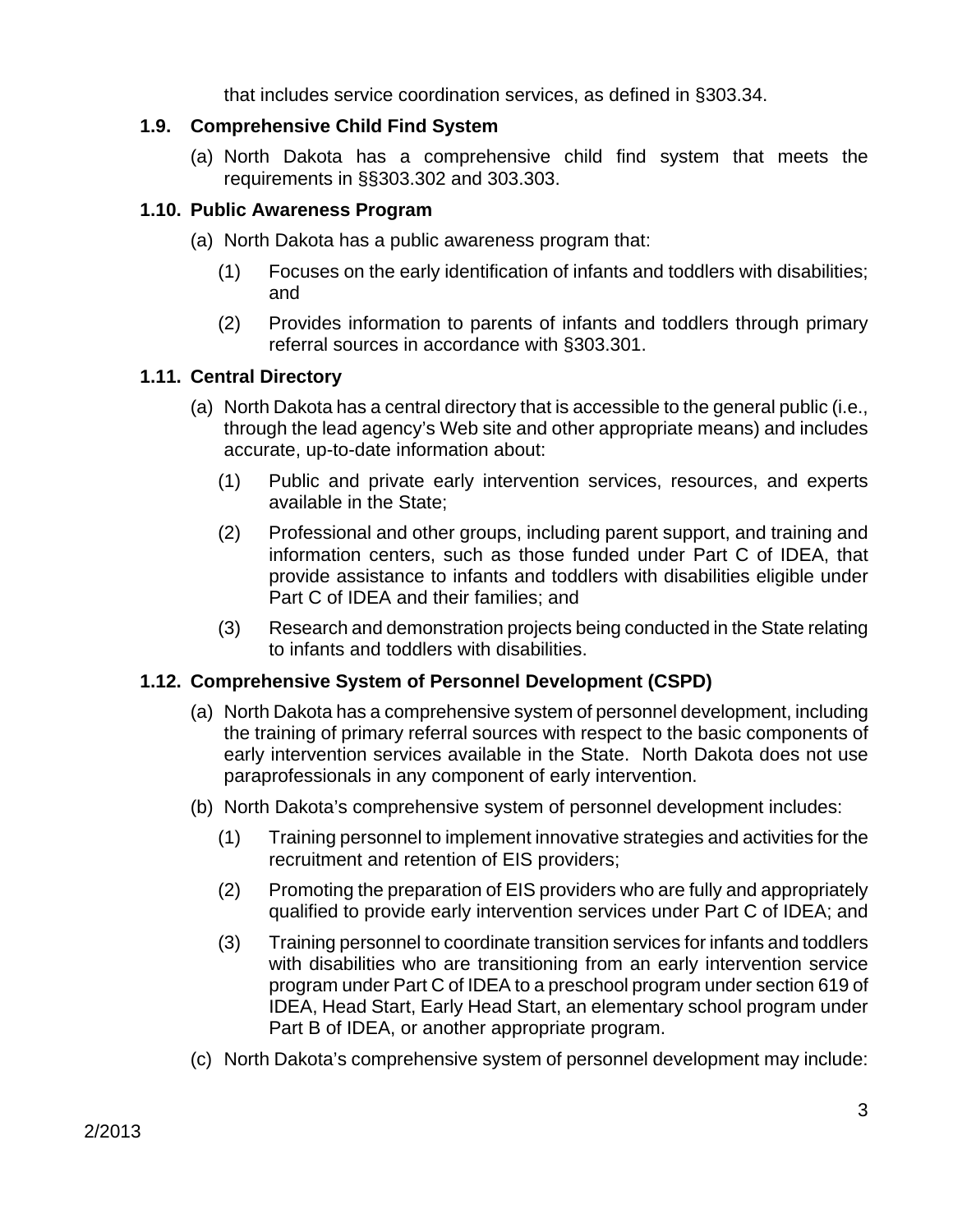- (1) Training personnel to work in rural, urban and reservation areas;
- (2) Training personnel in the emotional and social development of young children; and
- (3) Training personnel to support families in participating fully in the development and implementation of the child's IFSP; and
- (4) Training personnel who provide services under Part C of IDEA to use standards that are consistent with early learning personnel development standards funded under the North Dakota Early Childhood Education Council established under the Head Start Act, if applicable.

### **1.13. Personnel Standards**

- (a) North Dakota DHS has policies and procedures relating to the establishment and maintenance of qualification standards to ensure that personnel necessary to carry out the purposes of Part C of IDEA are appropriately and adequately prepared and trained. These standards:
	- (1) Are consistent with State-approved or State-recognized certification, licensing, registration, or other comparable requirements that apply to the profession, discipline, or area in which personnel are providing early intervention services.
	- (2) Do prohibit the use of paraprofessionals and assistants to assist in the provision of early intervention services under Part C of IDEA to infants and toddlers with disabilities.
	- (3) Include making ongoing good-faith efforts to recruit and hire appropriately and adequately trained personnel to provide early intervention services to infants and toddlers with disabilities, including, in a geographic area of the State where there is a shortage of such personnel, the most qualified individuals available who are making satisfactory progress toward completing applicable course work necessary to meet the standards.
- (b) Existing staff members of provider agencies and individuals seeking employment therein shall be permanently disqualified from providing early intervention services, if, after criminal history record background checks, conducted at the expense of provider agencies, it is revealed that the individuals have been convicted of crimes as defined in ND DHS Rule 75-04-01-06.1.

#### **1.14. Lead Agency Role in Supervision, Monitoring, Funding, Interagency Coordination, and Other Responsibilities**

- (a) North Dakota DHS as the designated lead agency has the single line of responsibility for the following:
	- (1) The general administration and supervision of programs and activities administered by agencies, institutions, organizations, and EIS providers receiving assistance under Part C of IDEA.
	- (2) The monitoring of programs and activities used by the State to carry out Part C of IDEA, whether or not the programs or activities are administered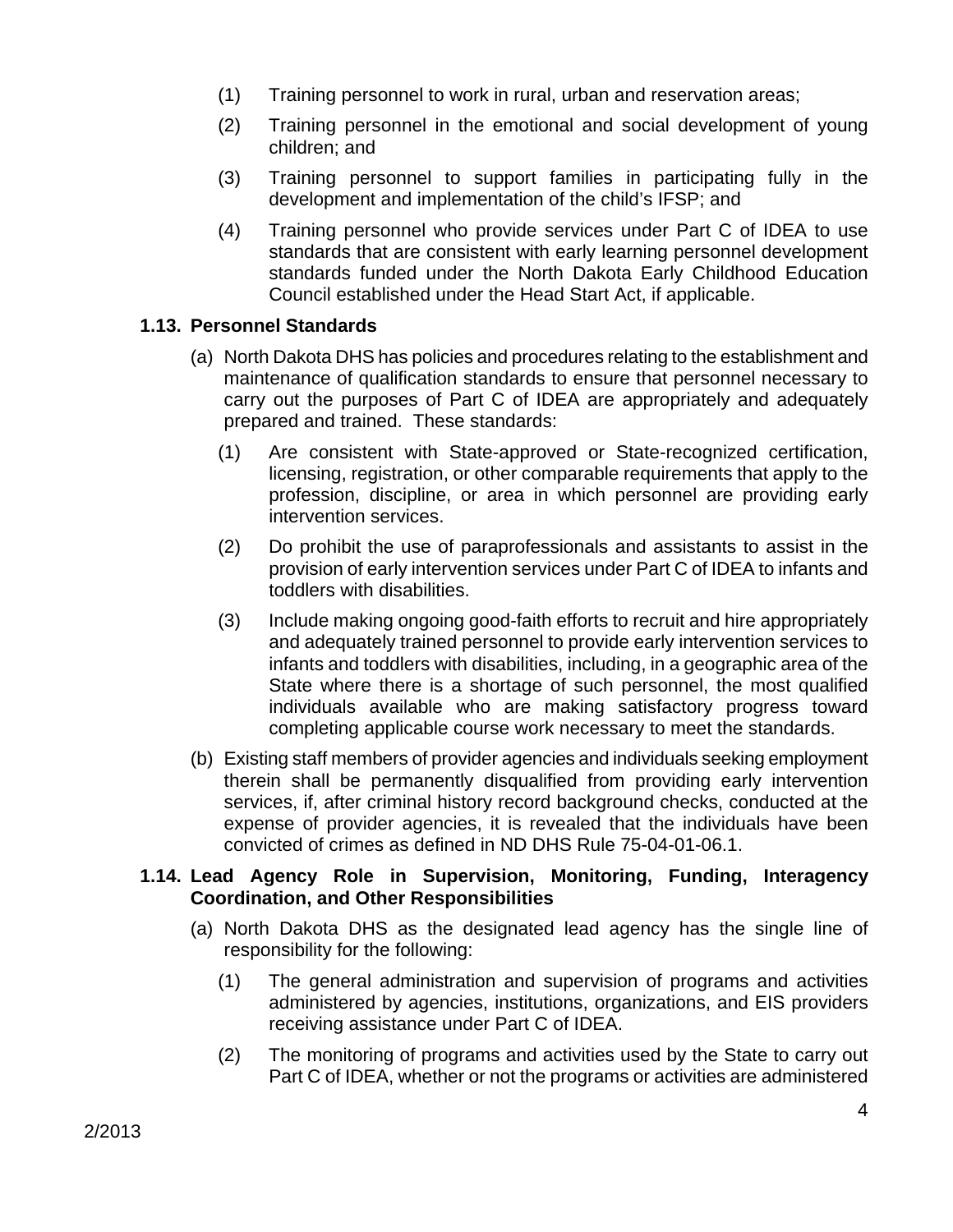by agencies, institutions, organizations, and DHS providers that are receiving assistance under Part C of IDEA, to ensure that the State complies with Part C of IDEA, including:

- (i) Monitoring agencies, institutions, organizations, and DHS providers used by the State to carry out Part C of IDEA;
- (ii) Enforcing any obligations imposed on those agencies, institutions, organizations, and DHS providers under Part C of IDEA and these regulations;
- (iii) Providing technical assistance, if necessary, to those agencies, institutions, organizations, and DHS providers;
- (iv) Correcting any noncompliance identified through monitoring as soon as possible and in no case later than one year after the lead agency's identification of the noncompliance; and
- (v) Conducting these activities consistent with §§303.700 through 303.707, and any other activities required by the State.
- (3) The identification and coordination of all available resources for early intervention services within the State, including those from Federal, State, local, and private sources, consistent with subpart F of Part C of IDEA.
- (4) The assignment of financial responsibility in accordance with subpart F of Part C of IDEA.
- (5) The development of procedures in accordance with subpart F of Part C of IDEA to ensure that early intervention services are provided to infants and toddlers with disabilities and their families under Part C of IDEA in a timely manner, pending the resolution of any disputes among public agencies or EIS providers.
- (6) The resolution of intra- and interagency disputes in accordance with subpart F of Part C of IDEA.
- (7) The entry into formal interagency agreements or other written methods of establishing financial responsibility, as needed, consistent with §303.511, that define the financial responsibility of each agency for paying for early intervention services, consistent with North Dakota law, and procedures for resolving disputes and that include all additional components necessary to ensure meaningful cooperation and coordination as set forth in subpart F of Part C of IDEA.

# **1.15. Policy for Contracting or Otherwise Arranging for Services**

- (a) North Dakota DHS has a policy pertaining to the contracting or making of other arrangements with public or private individuals or agency service providers to provide early intervention services in the State, consistent with the provisions of Part C of IDEA, including the contents of the application, and the conditions of the contract or other arrangements. The policy:
	- (1) Includes a requirement that all early intervention services meet State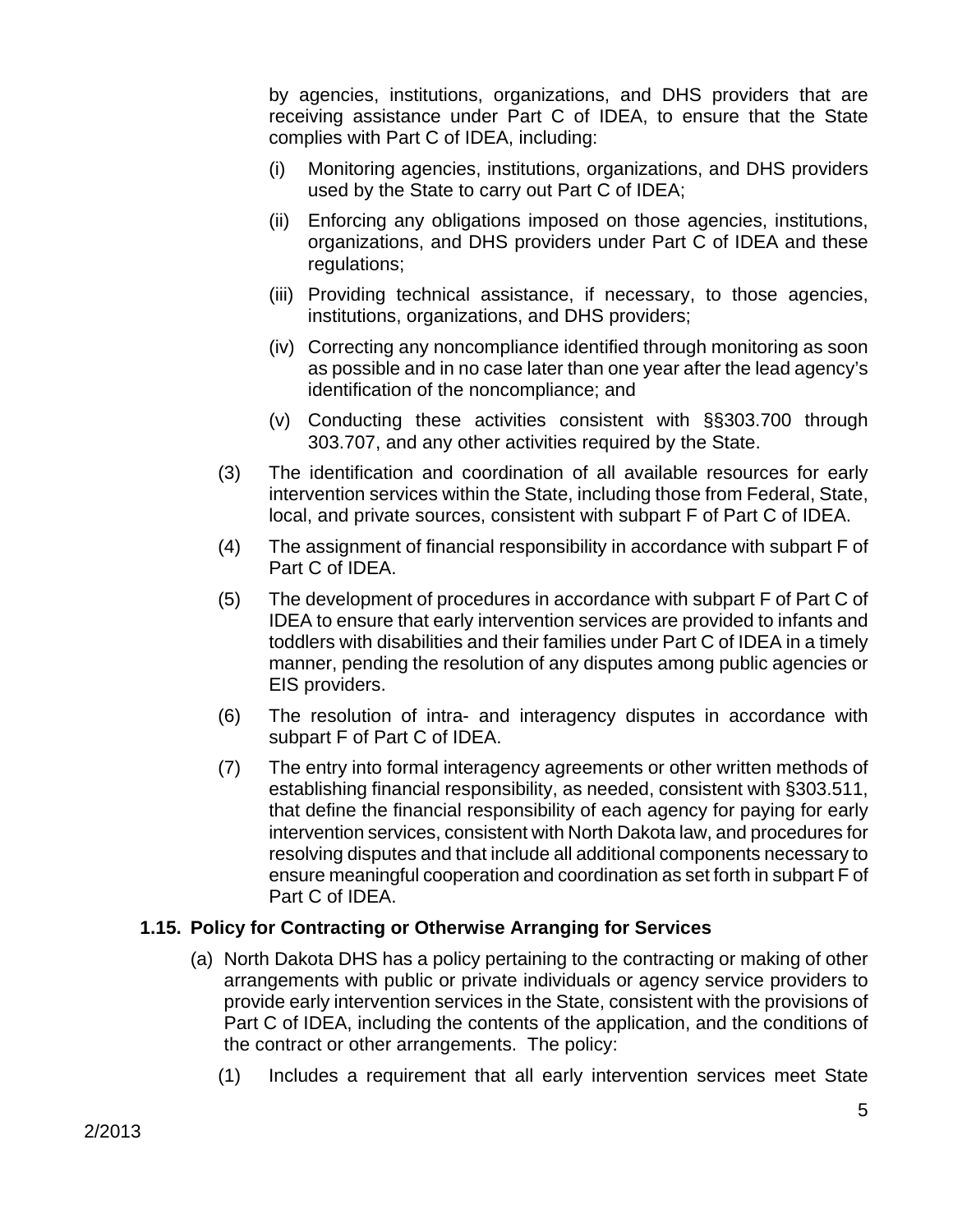standards and be consistent with the provisions of Part C of IDEA; and

- (2) Is consistent with the Education Department General Administrative Regulations in 34 CFR Part 80.
- (b) An agency or business is prohibited from serving or "is ineligible to serve" the ND DHS as a provider agency if the owner has a criminal record that reveals a conviction for crimes and offenses specified in ND DHS Rules.
- (c) Approved contracted provider agencies must make positive efforts to employ and advance in employment, qualified individuals with disabilities in programs assisted under Part C of IDEA.

### **1.16. Reimbursement Procedures**

(a) North Dakota DHS has procedures for securing the timely reimbursement of funds used under Part C of IDEA, in accordance with subpart F of Part C of IDEA.

### **1.17. Procedural Safeguards**

(a) North Dakota DHS has procedural safeguards that meet the requirements of subpart E of Part C of IDEA.

#### **1.18. Data Collection**

- (a) North Dakota DHS has a system for compiling and reporting timely and accurate data that meets the requirements in Part C of IDEA. This system includes:
	- (1) A description of the process that the State uses to compile data on infants or toddlers with disabilities receiving early intervention services under Part C of IDEA, including a description of the State's sampling methods, if sampling is used, for reporting the data required by the Secretary under sections 616 and 618 of IDEA and §§303.700 through 303.707 and 303.720 through 303.724.

# **1.19. State Interagency Coordinating Council**

(a) North Dakota has a North Dakota Interagency Coordinating Council (Council) that meets the requirements of subpart G of Part C of IDEA.

#### **1.20. Early Intervention Services in Natural Environments**

- (a) North Dakota has policies and procedures to ensure, consistent with §§303.13(a)(8) (early intervention services), 303.26 (natural environments), and 303.344(d)(1)(ii) (content of an IFSP), that early intervention services for infants and toddlers with disabilities are provided:
	- (1) To the maximum extent appropriate, in natural environments; and
	- (2) In settings other than the natural environment that are most appropriate, as determined by the parent and the IFSP Team, only when early intervention services cannot be achieved satisfactorily in a natural environment.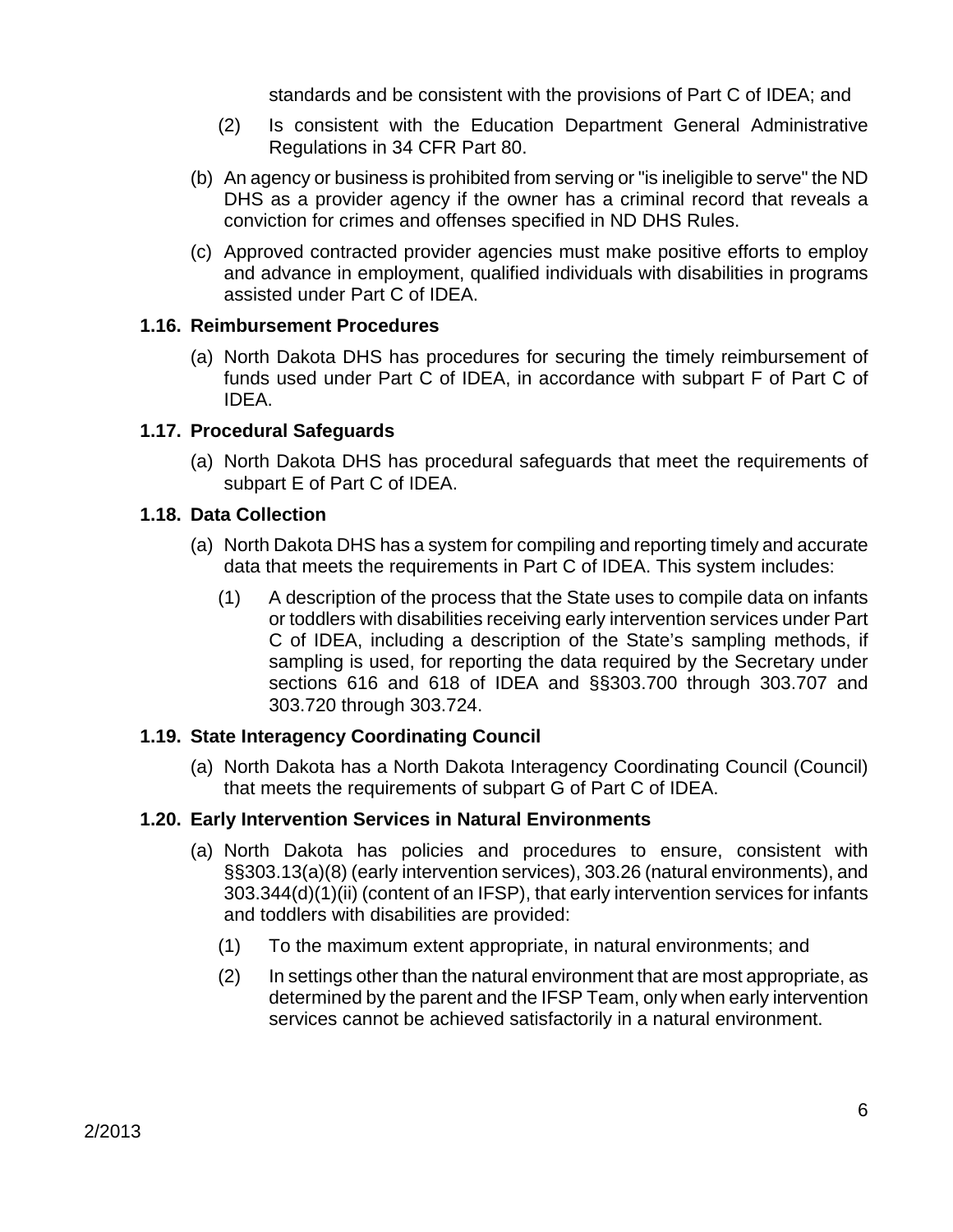### **2. Application Requirements**

### **2.1. Definition of At-risk Infants and Toddlers and Description of Services**

(a) North Dakota does not include children who are at risk in the definition of children eligible under Part C of IDEA.

### **2.2. Referral Policies for Specific Children.**

(a) North Dakota has policies and procedures that require the referral for early intervention services under Part C of IDEA of specific children under the age of three, as described in §303.303(b).

### **2.3. Availability of Resources**

(a) The North Dakota application includes a description of the procedure at 6.1 (a) below used by the State to ensure that resources are made available under Part C of IDEA for all geographic areas within the State.

#### **3. Public Participation Policies and Procedures**

- **3.1.** At least 60 days prior to being submitted to the Department, North Dakota's application for funds under Part C of IDEA, including any policies, procedures, descriptions, methods, certifications, assurances and other information required in the application, is published in a manner that ensures circulation throughout the State for at least a 60-day period, with an opportunity for public comment on the application for at least 30 days during that period.
- **3.2.** The application includes a description of the policies and procedures used by North Dakota to ensure that, before adopting any new policy or procedure, including any revision to an existing policy or procedure, needed to comply with Part C of IDEA and these regulations, ND DHS:
	- (a) Holds public hearings on the new policy or procedure, including any revision to an existing policy or procedure;
	- (b) Provides notice of the hearings held in accordance with (a) above at least 30 days before the hearings were conducted to enable public participation; and
	- (c) Provides an opportunity for the general public, including individuals with disabilities, parents of infants and toddlers with disabilities, EIS providers, and the members of the Council, to comment for at least 30 days on the new policy or procedure, including any revision to an existing policy or procedure needed to comply with Part C of IDEA and these regulations.

# **4. Transition to Preschool and Other Programs**

# **4.1. North Dakota's Application for Funds under Part C of IDEA includes:**

- (a) A description of the policies and procedures the State uses to ensure a smooth transition for infants and toddlers with disabilities under the age of three and their families from receiving early intervention services under Part C of IDEA to:
	- (1) Preschool or other appropriate services for toddlers with disabilities; or
	- (2) Exiting the program for infants and toddlers with disabilities.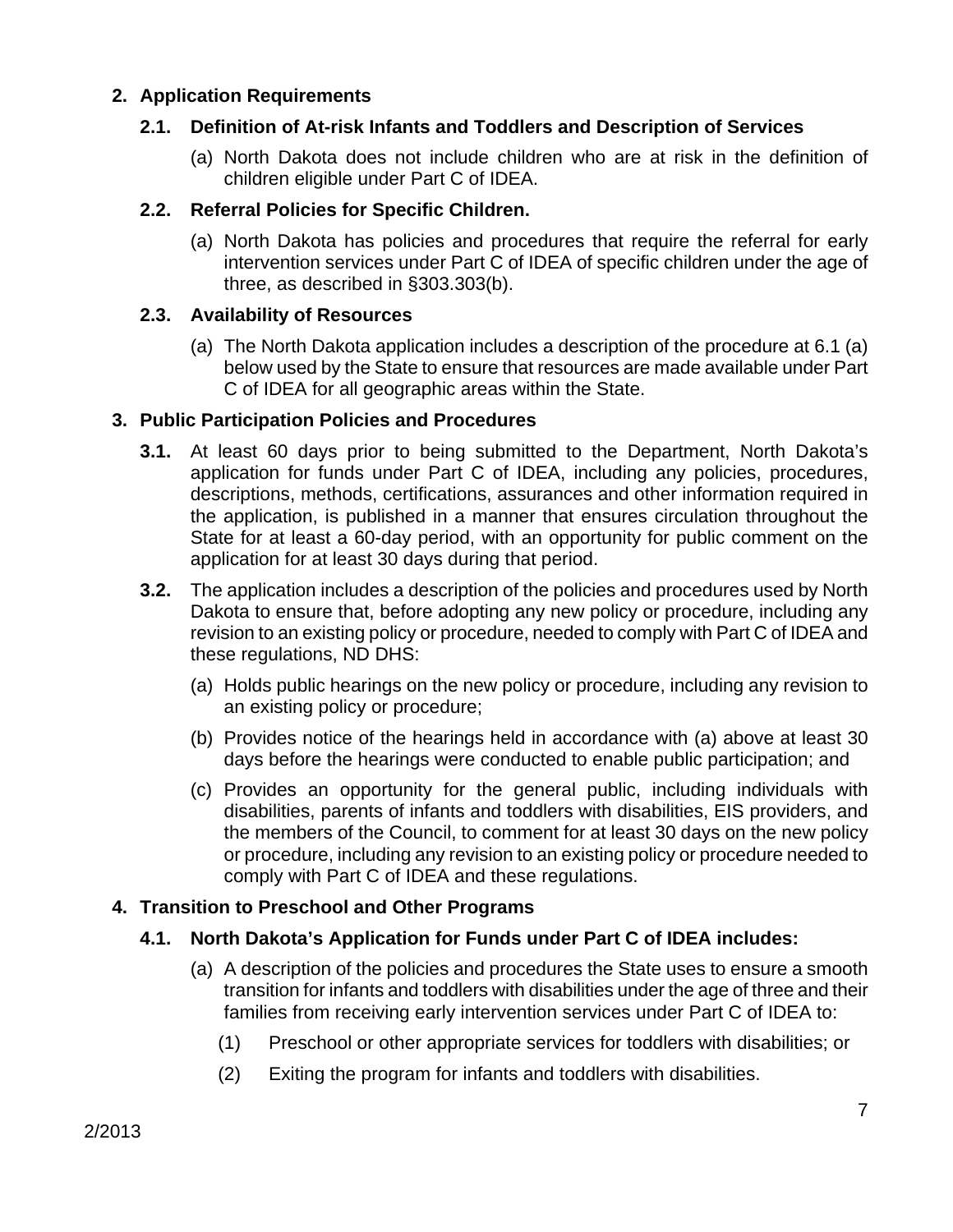- (b) A description of how North Dakota meets each of the requirements in 4.2-4.6 below.
- (c) An interagency agreement between ND DHS and the North Dakota Department of Public Instruction (DPI) to ensure:
	- (1) A seamless transition between services under Part C of IDEA and under Part B of IDEA, an interagency agreement addresses how ND DHS and ND DPI meet the requirements of 4.2-4.6 below and §303.344(h), and 34 CFR 300.101(b), 300.124, 300.321(f), and 300.323(b).
- (d) Any policy the lead agency has adopted under §303.401(d) and (e).

# **4.2. Notification to the SEA and Appropriate LEA.**

- (a) Subject to (b) below, ND DHS ensures that:
	- (1) Since all toddlers receiving services under early intervention may be eligible for preschool services under Part B of IDEA, not fewer than 90 days before the third birthday of the toddler with a disability, ND DHS notifies the SEA and the LEA for the area in which the toddler resides that the toddler on his or her third birthday will reach the age of eligibility for services under Part B of IDEA, as determined in accordance with North Dakota law;
	- (2) Since all toddlers receiving services under early intervention may be eligible for preschool services under Part B of IDEA, ND DHS, as soon as possible after determining the child's eligibility more than 45 but less than 90 days before that toddler's third birthday, notifies the SEA and the LEA for the area in which the toddler with a disability resides that the toddler on his or her third birthday will reach the age of eligibility for services under Part B of IDEA, as determined in accordance with North Dakota law; or
	- (3) If a toddler is referred to the ND DHS fewer than 45 days before that toddler's third birthday and that toddler may be eligible for preschool services under Part B of IDEA, ND DHS, with parental consent required under §303.414, refers the toddler to the SEA and the LEA for the area in which the toddler resides. While ND DHS is not required to conduct an evaluation, assessment, or an initial IFSP meeting under these circumstances, it is highly recommended that the benefits of an evaluation/assessment and an initial IFSP be considered with the family.
- (b) North Dakota ensures that the notification required under  $(a)(1)$  and  $(a)(2)$  is consistent with the opt-out policy that North Dakota has adopted, under §303.401(e), permitting a parent to object to disclosure of personally identifiable information.

# **4.3. Conference to Discuss Services**

- (a) North Dakota DHS ensures that:
	- (1) Since ND DHS has determined that all toddlers receiving services under Part C of IDEA may be eligible for preschool services under Part B of IDEA, ND DHS with the approval of the family of the toddler, convenes a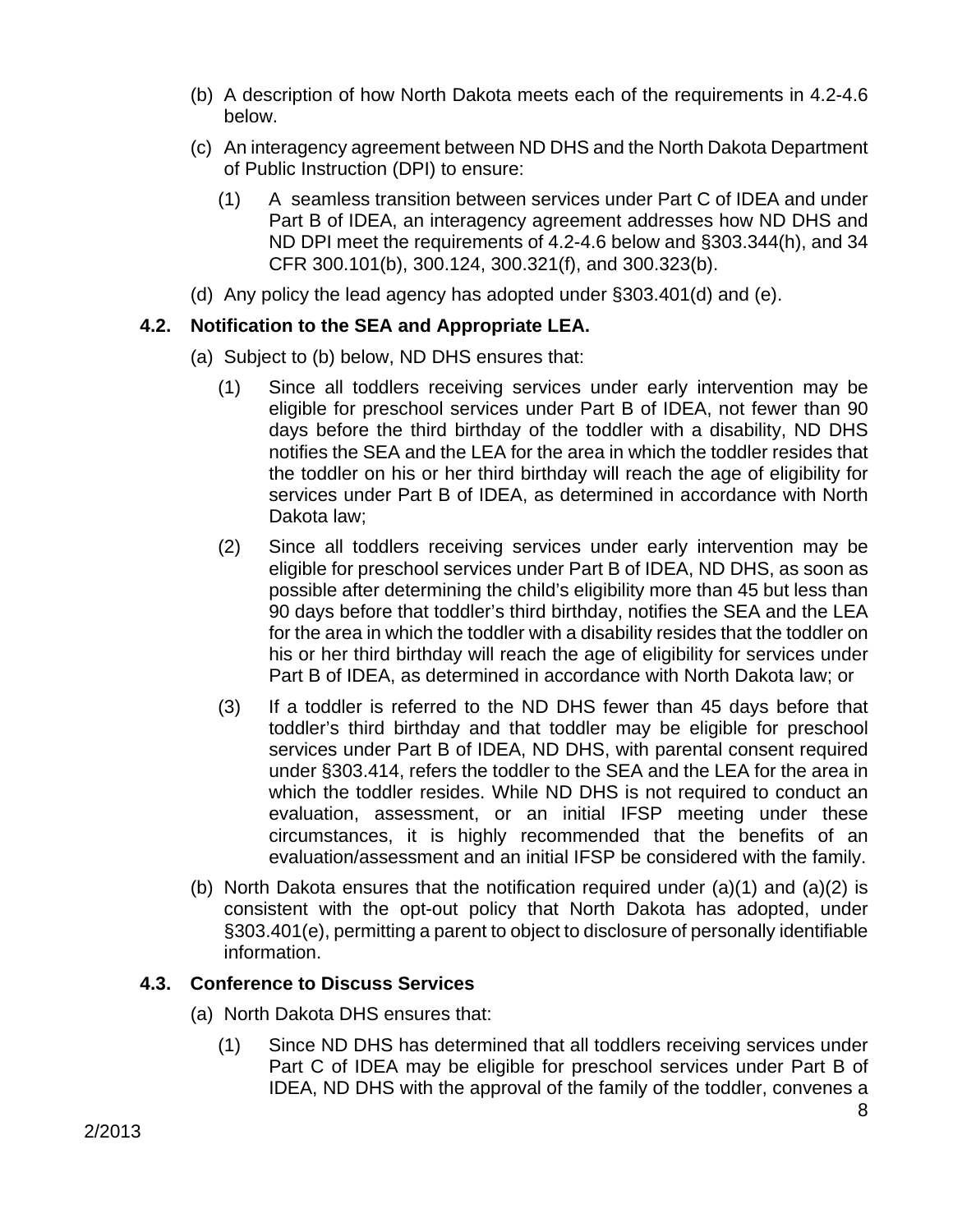conference, among ND DHS providers/practitioners, the family, and the LEA not fewer than 90 days, and, at the discretion of all parties, not more than 9 months, before the toddler's third birthday to discuss any services the toddler may receive under Part B of IDEA; and

(2) Since ND DHS has determined that all toddlers receiving services under Part C of IDEA may be eligible for preschool services under Part B of IDEA, if a parent opts-out of referral for preschool services under Part B of IDEA, the ND DHS, with the approval of the family of that toddler, makes reasonable efforts to convene a conference among the ND DHS providers/practitioners, the family, and providers of other appropriate services for the toddler to discuss appropriate services that the toddler may receive.

# **4.4. Transition Plan**

- (a) North Dakota DHS ensures that:
	- (1) Program options for all toddlers with disabilities are reviewed for the period from the toddler's third birthday through the remainder of the school year; and
	- (2) Each family of a toddler with a disability who is served under Part C of IDEA is included in the development of the transition plan required under this section and §303.344(h);
	- (3) A transition plan is established in the IFSP not fewer than 90 days--and, at the discretion of all parties, not more than 9 months--before the toddler's third birthday; and
- (b) The transition plan in the IFSP includes, consistent with §303.344(h), as appropriate:
	- (1) Steps for the toddler with a disability and his or her family to exit from the Part C program; and
	- (2) Any transition services that the IFSP Team identifies as needed by that toddler and his or her family.

# **4.5. Transition Conference and Meeting to Develop Transition Plan**

(a) Any conference conducted under 4.3 or meeting to develop the transition plan under 4.4, which conference and meeting may be combined into one meeting, must meet the requirements in §§303.342(d) and (e) and 303.343(a).

# **4.6. Applicability of Transition Requirements**

(a) The transition requirements in 4.2 - 4.5 apply to all toddlers with disabilities receiving services under Part C of IDEA before those toddlers turn age three.

# **5. Coordination with Head Start and Early Head Start, Early Education, and Child Care Programs.**

**5.1.** North Dakota DHS promotes collaboration among Head Start and Early Head Start programs under the Head Start Act (42 U.S.C. 9801, et seq, as amended), early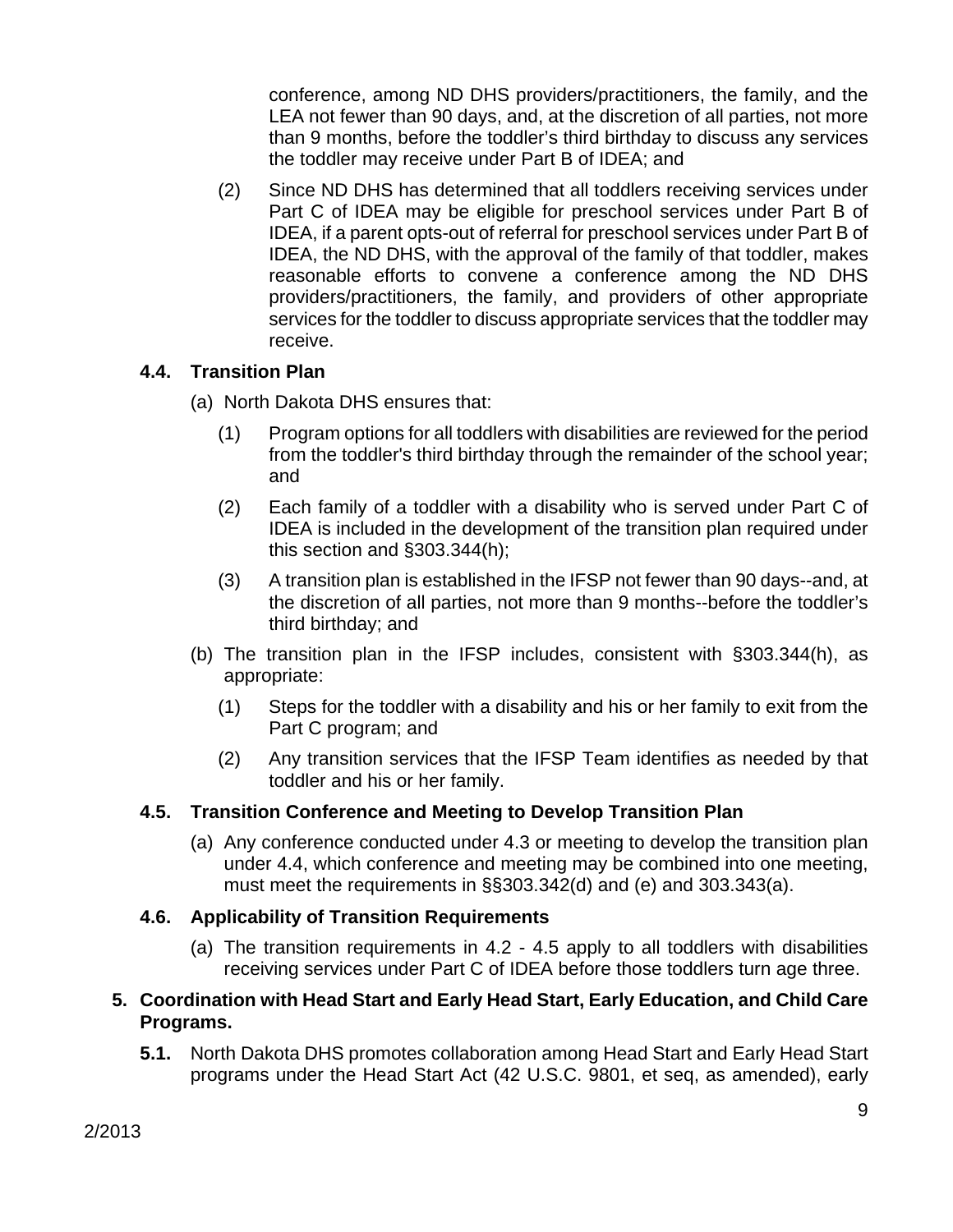education and child care programs, and services under Part C of IDEA through a number of activities.

- (a) North Dakota DHS participates, consistent with section 642B(b)(1)(C)(viii) of the Head Start Act, on the North Dakota Early Childhood Education Council established under the Head Start Act.
- (b) North Dakota Part C Coordinator participates in quarterly Birth Review Committee meetings with representatives from Department of Health, Head Start, etc.
- (c) North Dakota DHS contractor participated in a SECDA work group to provide input on the Early Learning Guidelines with representatives from DPI, Head Start, Early Head Start, etc.
- (d) North Dakota Part C Coordinator participates in quarterly Pediatric Task Force meetings, held by Medical Services, with representatives from Department of Health, DPI, Medicaid, etc.
- (e) Interagency Coordinating Council members include representatives from Child Care, Head Start, Foster Care, Department of Health, Higher Education, Homeless Program, Insurance Department, Medicaid, Mental Health and Public Instruction.

### **6. Additional Information and Assurances**

### **6.1. North Dakota Application Contains:**

- (a) Steps taken by ND DHS that ensure equitable access to, and equitable participation in, the North Dakota Part C statewide system as required by section 427(b) of GEPA, include:
	- (1) Established a statewide map of regional catchment areas to ensure availability of services throughout the state. Historically, ND has ensured all of its citizens have access to human service programs via these regional catchment areas.
	- (2) Programs are required to be licensed DD providers in ND and must serve the entire region they identify as designating to serve.
	- (3) There are eight providers across North Dakota that deliver early intervention services. In the last five years, three new providers have requested, and met the requirements, to provide early intervention services in ND. At any time, a new provider could request to begin providing services and upon meeting the licensure requirements, be able to provider services.
- (b) Other information and assurances as the Secretary may reasonably require.

# **6.2. Expenditure of Funds**

(a) North Dakota ensures that Federal funds made available to the State under section 643 of IDEA are expended in accordance with the provisions of Part C of IDEA, including §§303.500 and 303.501.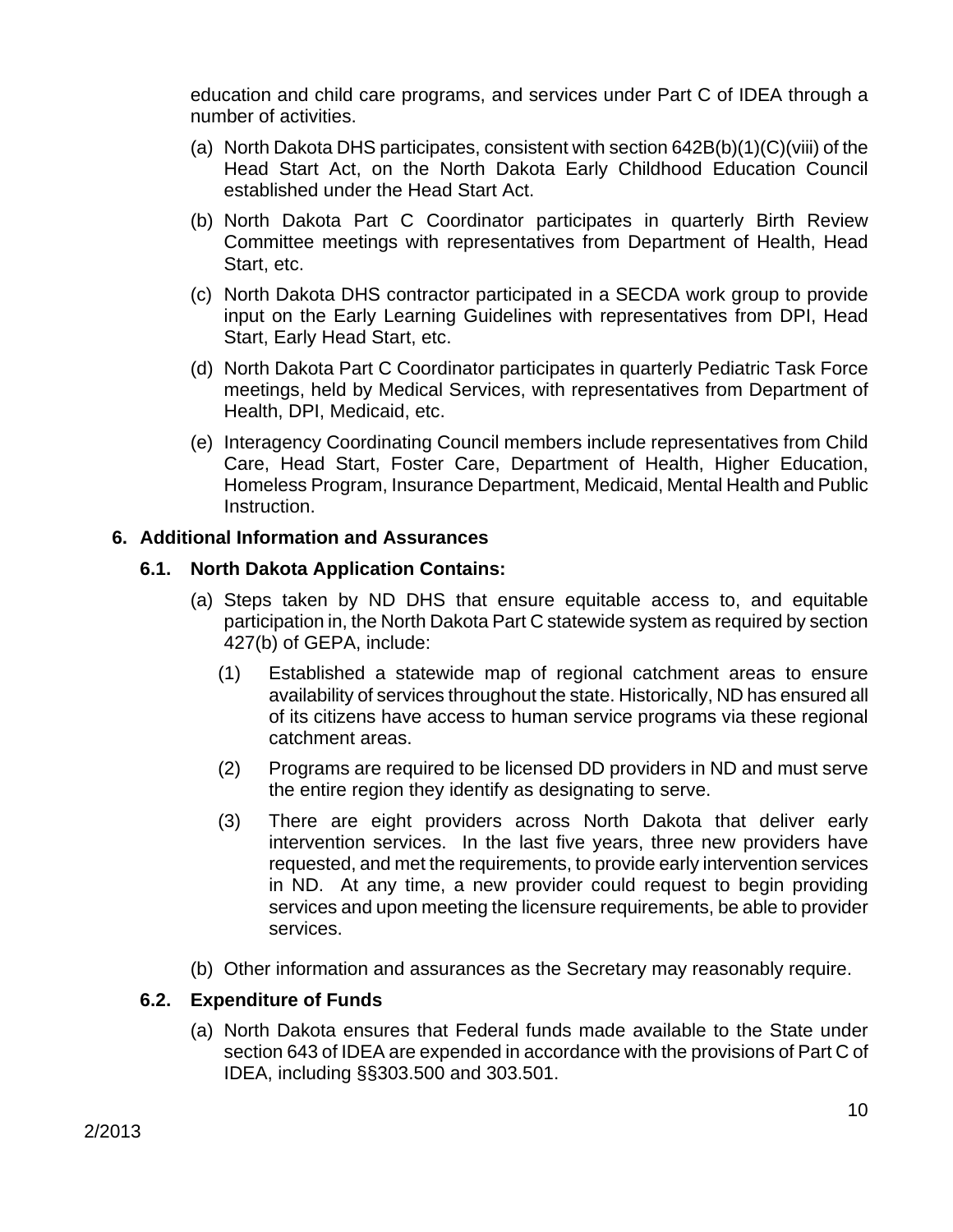# **6.3. Payor of Last Resort**

(a) North Dakota ensures that it complies with the requirements in §§303.510 and 303.511 in subpart F of Part C of IDEA.

# **6.4. Control of Funds and Property**

- (a) North Dakota ensures that:
	- (1) The control of funds provided under Part C of IDEA, and title to property acquired with those funds, are in a public agency for the uses and purposes provided in Part C of IDEA; and
	- (2) A public agency administers the funds and property.

# **6.5. Reports and Records**

- (a) North Dakota ensures that it:
	- (1) Makes reports in the form and containing the information that the Secretary may require; and
	- (2) Keeps records and afford access to those records as the Secretary may find necessary to ensure compliance with the requirements of Part C of IDEA, the correctness and verification of reports, and the proper disbursement of funds provided under this Part C of IDEA.

# **6.6. Prohibition Against Supplanting; Indirect Costs**

- (a) The North Dakota application provides satisfactory assurance that the Federal funds made available under section 643 of IDEA to the State:
	- (1) Are not commingled with State funds; and
	- (2) Are used so as to supplement the level of State and local funds expended for infants and toddlers with disabilities and their families and in no case to supplant those State and local funds.
- (b) To meet the requirement in paragraph (a) of this section, the total amount of State and local funds budgeted for expenditures in the current fiscal year for early intervention services for children eligible under Part C of IDEA and their families must be at least equal to the total amount of State and local funds actually expended for early intervention services for these children and their families in the most recent preceding fiscal year for which the information is available. Allowance may be made for:
	- (1) A decrease in the number of infants and toddlers who are eligible to receive early intervention services under Part C of IDEA; and
	- (2) Unusually large amounts of funds expended for such long-term purposes as the acquisition of equipment and the construction of facilities.
- (c) Except as provided in paragraph (d) below, ND DHS under Part C of IDEA does not charge indirect costs to its Part C grant.
- (d) North Dakota DHS has an approved cost allocation plan through the Department of Human Services, as the lead agency's cognizant Federal agency, the lead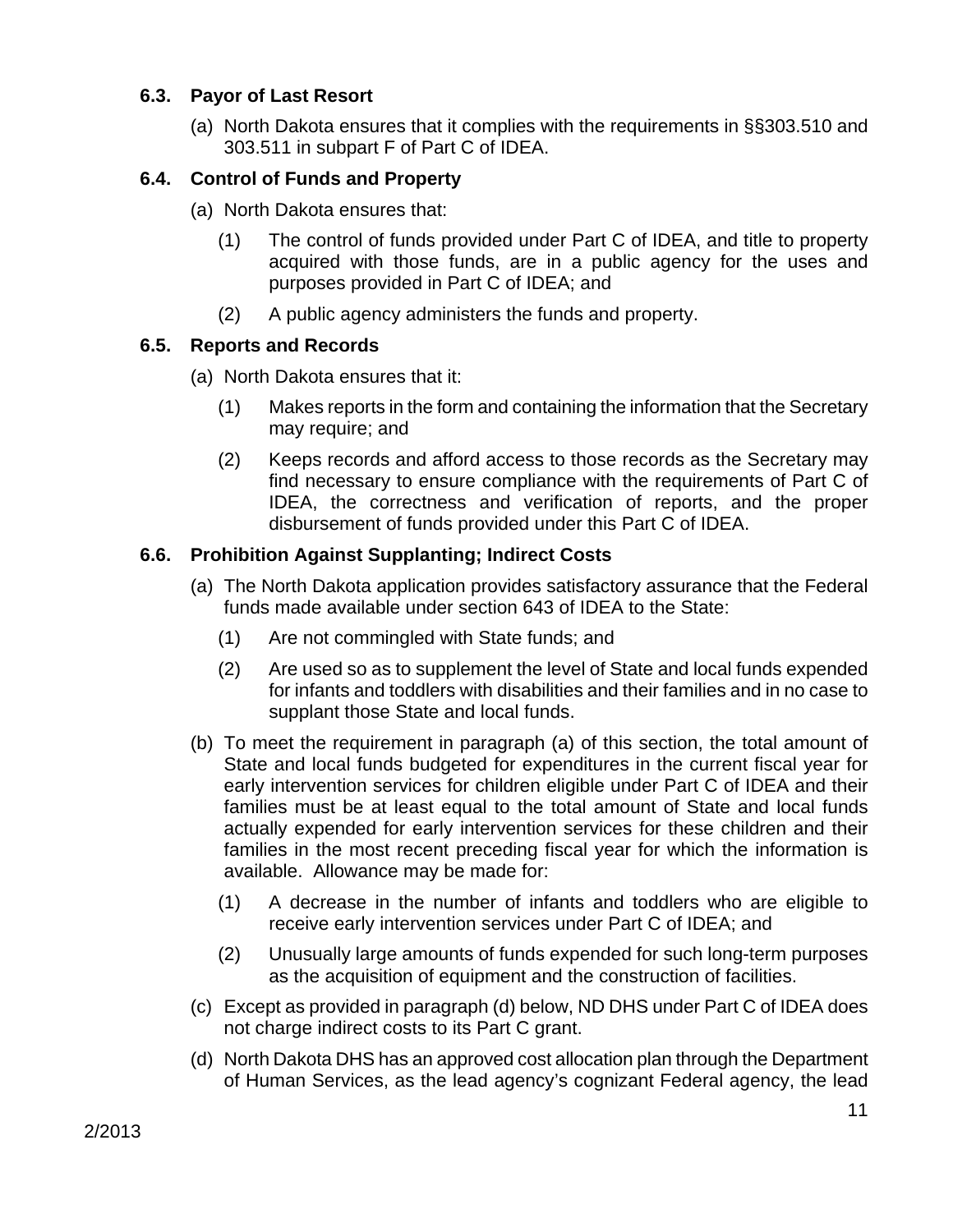agency charges any indirect costs through a cost allocation plan that meets the requirements in 34 CFR 76.560 through 76.569.

(e) In charging indirect costs, the lead agency may not charge rent, occupancy, or space maintenance costs directly to the Part C grant, unless those costs are specifically approved in advance by the Secretary.

# **6.7. Fiscal Control**

(a) North Dakota ensures that fiscal control and fund accounting procedures have been adopted as necessary to ensure proper disbursement of, and accounting for, Federal funds paid under Part C of IDEA.

# **6.8. Traditionally Underserved Groups**

- (a) North Dakota ensures that policies and practices have been adopted to ensure:
	- (1) That traditionally underserved groups, including minority, low-income, homeless, and rural families and children with disabilities who are wards of the State, are meaningfully involved in the planning and implementation of all the requirements of Part C of IDEA; and
	- (2) That these families have access to culturally competent services within their local geographical areas.

# **7. Description of Part C Services and Other Definitions**

North Dakota DHS ensures the provision of early intervention services under Part C of IDEA to infants and toddlers with disabilities and their families in accordance with the provisions of Part C through the North Dakota Early Intervention System (ND DHS). These services are defined below and are consistent with Part C of the Individuals with Disabilities Education Act (IDEA) and its implementing regulations at 34 CFR Part 303 for use in implementing the ND DHS. Other applicable definitions from 34 CFR Part 303 are also included below.

- **7.1. Act** Act means Individuals with Disabilities Education Act (IDEA), as amended.
- **7.2. Child** Child means an individual under the age of six and may include an infant or toddler with a disability, as that term is defined in this section.
- **7.3. Consent** Consent means that:
	- (a) The parent has been fully informed of all information relevant to the activity for which consent is sought, in the parent's native language, as defined in this section;
	- (b) The parent understands and agrees in writing to the carrying out of the activity for which the parent's consent is sought, and the consent form describes that activity and lists the early intervention records, if any that will be released and to whom they will be released; and
	- (c) The parent understands that the granting of consent is voluntary on the part of the parent and may be revoked at any time.
	- (d) If a parent revokes consent, that revocation is not retroactive (i.e., it does not apply to an action that occurred before the consent was revoked).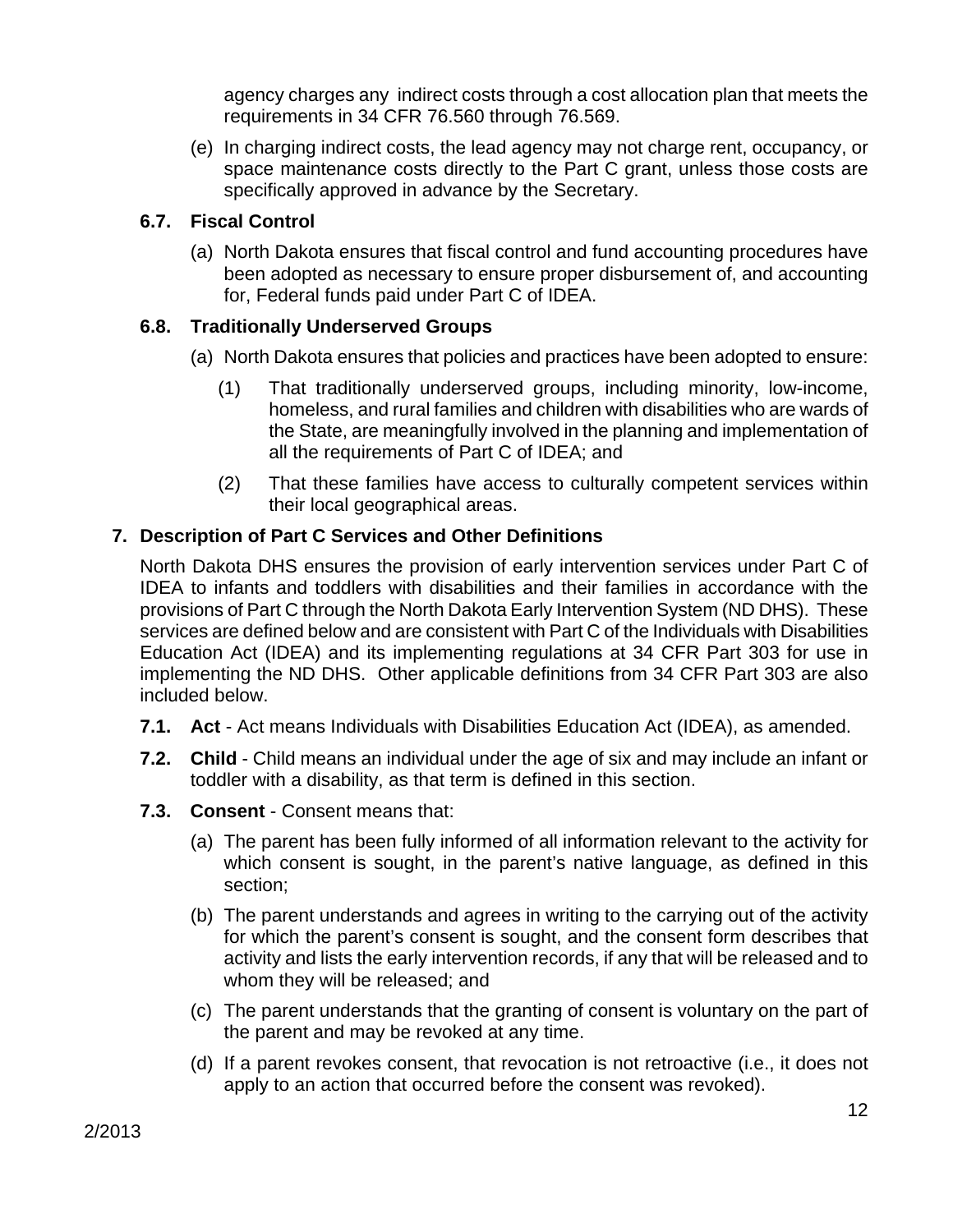- **7.4. Council** Council means the State Interagency Coordinating Council that meets the requirements of these policies and procedures.
- **7.5. Day** Day means calendar day, unless otherwise indicated.
- **7.6. Developmental Delay** Developmental delay, when used with respect to a child residing in North Dakota means a child has a developmental delay if she/he is:
	- (a) Performing twenty-five (25%) percent below age norms in two or more of the following areas:
		- (1) Cognitive development;
		- (2) Gross motor development;
		- (3) Fine motor development;
		- (4) Sensory processing (hearing, vision, haptic);
		- (5) Communication development (expressive or receptive);
		- (6) Social or emotional development; or
		- (7) Adaptive development; or
	- (b) Who is performing at fifty (50%) percent below age norms in one or more of the following areas:
		- (1) Cognitive development;
		- (2) Physical development, including vision and hearing;
		- (3) Communication development (expressive and receptive);
		- (4) Social or emotional development; or
		- (5) Adaptive development
	- (c) "High risk" means a child, from birth through age two:
		- (1) Who, based on a diagnosed physical or mental condition, has high probability of becoming developmentally delayed; or
		- (2) Who, based on informed clinical opinion which is documented by qualitative and quantitative evaluation information, has a high probability of becoming developmentally delayed.
- **7.7. Early Intervention Service Program** Early intervention service program or EIS program means an entity designated by the state lead agency for federal reporting under these policies and procedures. In North Dakota, EIS program is considered both the agency providing the Service Coordination and the licensed Developmental Disabilities provider of Infant Development.
- **7.8. Early Intervention Service Provider** Early intervention service provider or EIS provider:
	- (a) Means an entity, whether public, private, or nonprofit or an individual that provides early intervention services under Part C of the IDEA, whether or not the entity or individual receives Federal funds under Part C of the IDEA, and may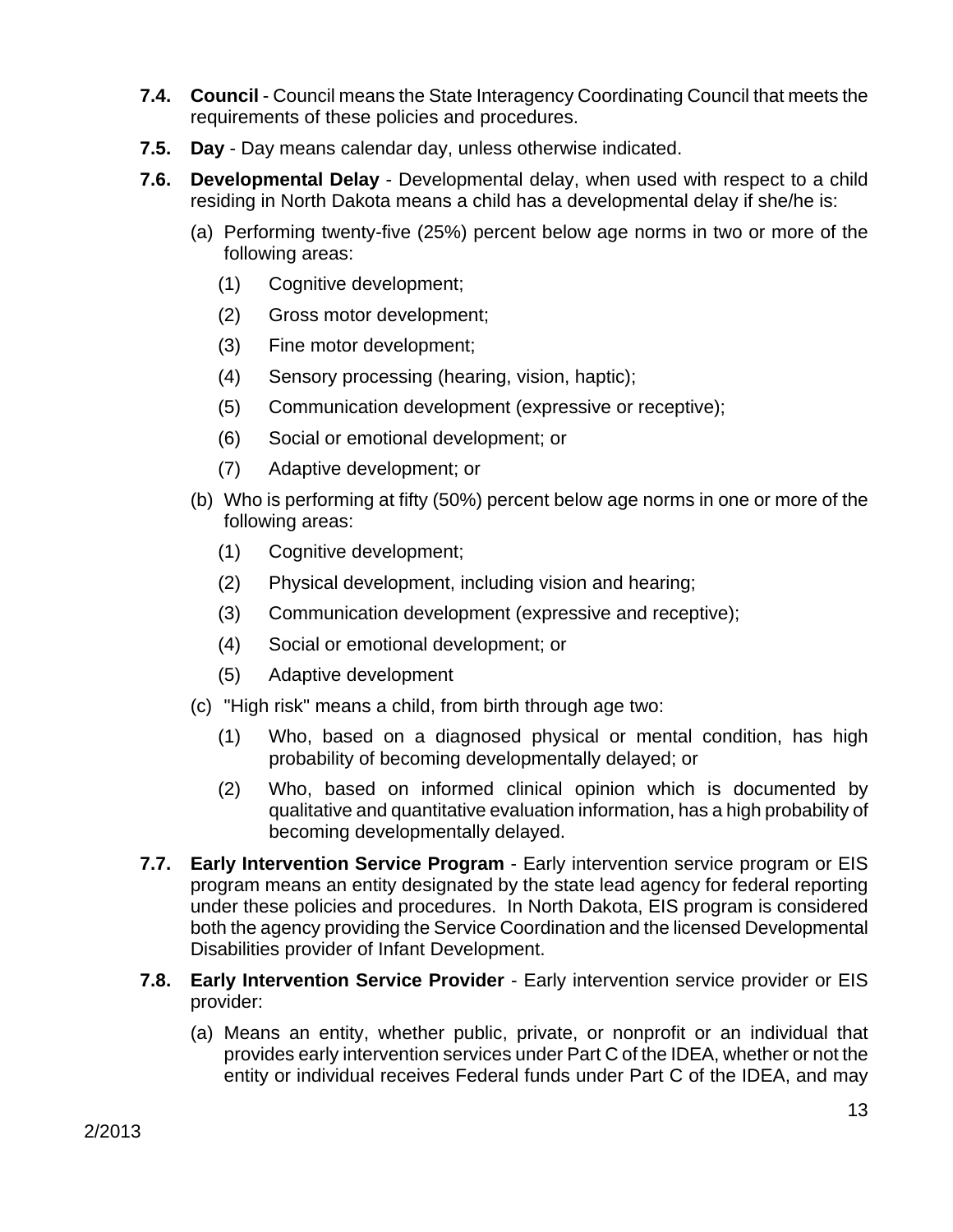include, where appropriate, the state lead agency and a public agency responsible for providing early intervention services to infants and toddlers with disabilities in North Dakota under Part C of the IDEA. In North Dakota, such an entity is referred to as an Infant Development (ID) provider and an individual is referred to as a primary early intervention professional (PEIP) hired by or under contract with an ID provider that is responsible for the supervision of the provision of early intervention services.

- (1) In North Dakota, Infant Development providers are required to become a licensed Developmental Disabilities provider to provide ID services. NDAC 75-04-04-15
- (b) An ID provider/PEIP is responsible for:
	- (1) Facilitating the multidisciplinary individualized family service plan (IFSP) team's ongoing assessment of an infant or toddler with a disability and a family-directed assessment of the resources, priorities, and concerns of the infant's or toddler's family, as related to the needs of the infant or toddler, in the development of integrated goals and outcomes for the IFSP;
	- (2) Providing early intervention services in accordance with the IFSP of the infant or toddler with a disability; and
	- (3) Consulting with and training parents and others regarding the provision of the early intervention services described in the IFSP of the infant or toddler with a disability.

# **7.9. Early Intervention Services**

- (a) Early intervention services mean developmental services that:
	- (1) Are provided under public supervision;
	- (2) Are selected in collaboration with the parents;
	- (3) Are provided at no cost, except, subject to these policies and procedures, where Federal or State law provides for a system of payments by families, including a schedule of sliding fees;
	- (4) Are designed to meet the developmental needs of an infant or toddler with a disability and the needs of the family to assist appropriately in the infant's or toddler's development, as identified by the IFSP Team, in any one or more of the following areas, including:
		- (i) Physical development;
		- (ii) Cognitive development;
		- (iii) Communication development;
		- (iv) Social or emotional development; or
		- (v) Adaptive development;
	- (5) Meet the North Dakota standards where the early intervention services are provided, including the requirements of Part C of the IDEA;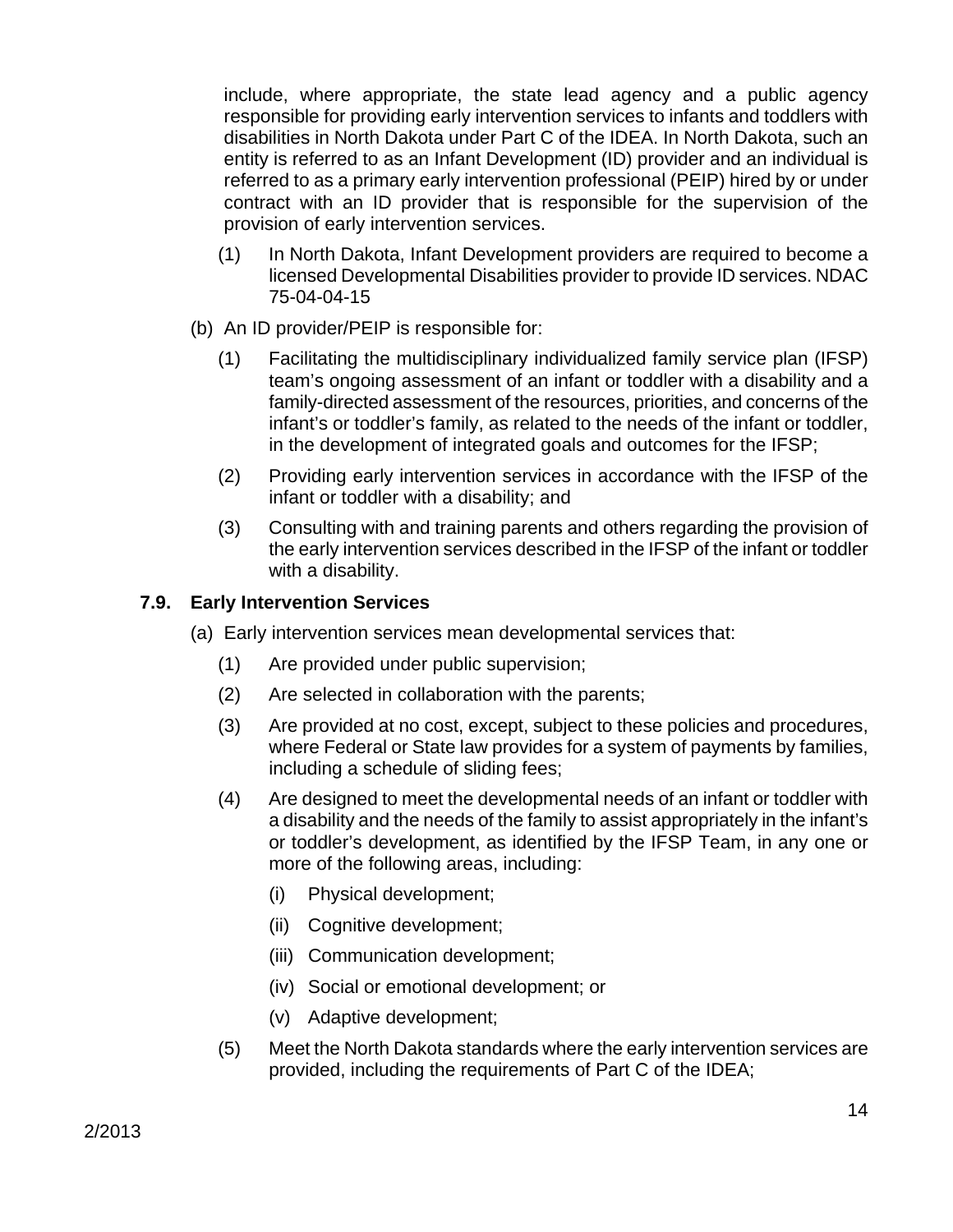- (6) Include services identified under this section;
- (7) Are provided by qualified personnel, as defined in this section, including the types of personnel listed in this section;
- (8) To the maximum extent appropriate, are provided in natural environments, as defined in this section and consistent with these policies and procedures; and
- (9) Are provided in conformity with an IFSP adopted in accordance with IDEA and this section.
- (b) Early intervention services include the following services as defined in this section:
	- (1) Assistive technology device means any item, piece of equipment, or product system, whether acquired commercially off the shelf, modified, or customized, that is used to increase, maintain, or improve the functional capabilities of infants and toddlers with disabilities. The term assistive technology device does not include a medical device that is surgically implanted, including a cochlear implant, or the optimization (e.g., mapping,) maintenance, or replacement of that device.
	- (2) Assistive technology service means any service that directly assists an infant or toddler with a disability in the selection, acquisition, or use of an assistive technology device. Assistive technology services include:
		- (i) The evaluation of the needs of an infant or toddler with a disability, including a functional evaluation of the infant or toddler in the child's customary environment;
		- (ii) Purchasing, leasing, or otherwise providing for the acquisition of assistive technology devices by infants or toddlers with disabilities;
		- (iii) Selecting, designing, fitting, customizing, adapting, applying, maintaining, repairing, or replacing assistive technology devices;
		- (iv) Coordinating and using other therapies, interventions, or services with assistive technology devices, such as those associated with existing education and rehabilitation plans and programs;
		- (v) Training or technical assistance for an infant or toddler with disabilities or, if appropriate, that child's family; and
		- (vi) Training or technical assistance for professionals, including individuals providing education or rehabilitation services, or other individuals who provide services to or are otherwise substantially involved in the major life functions of infants and toddlers with disabilities.
	- (3) Audiology Services includes:
		- (i) Identification of infants and toddlers with auditory impairment, using at risk criteria and appropriate audiologic screening techniques;
		- (ii) Determination of the range, nature, and degree of hearing loss and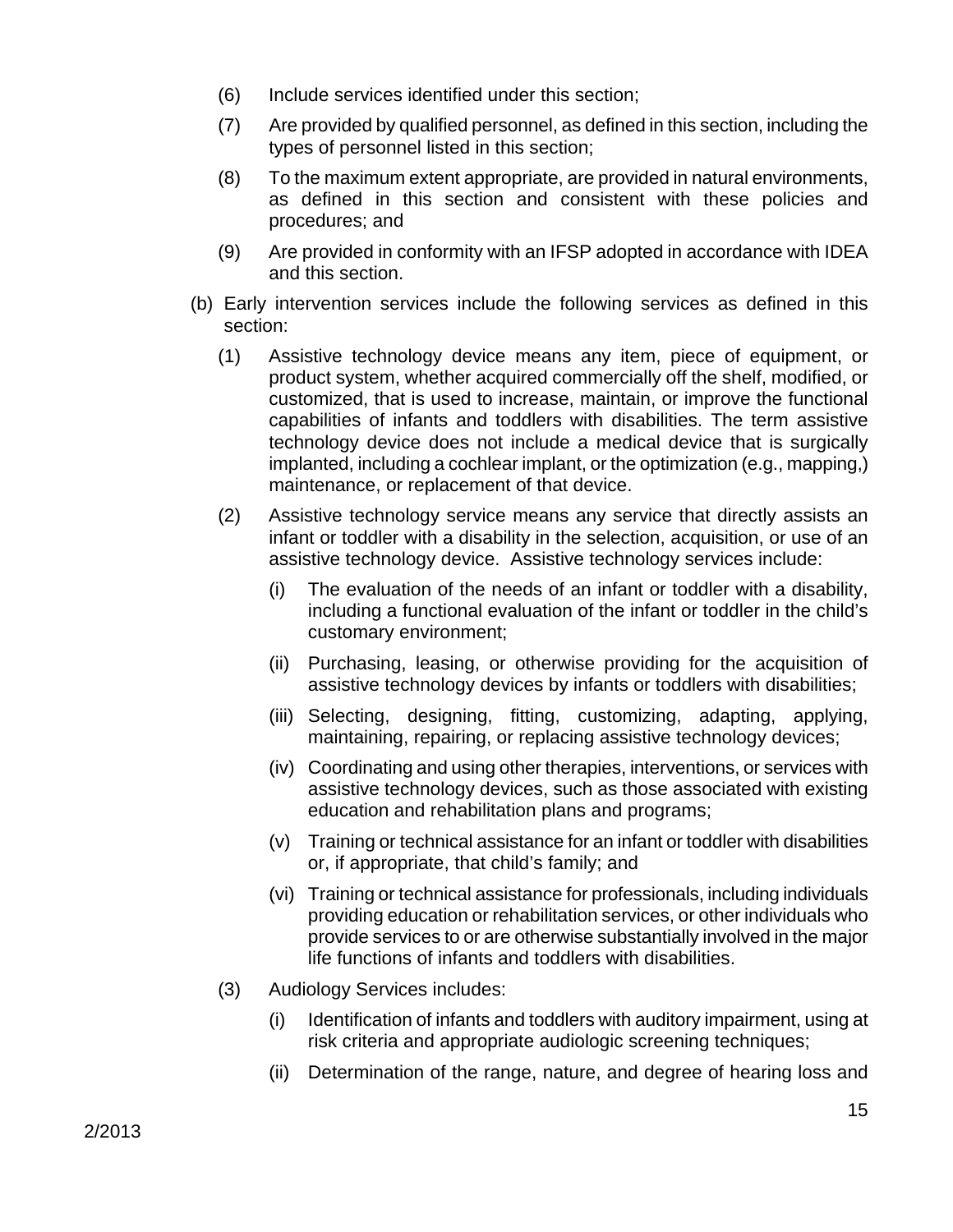communication functions, by use of audiological evaluation procedures;

- (iii) Referral for medical and other services necessary for the habilitation or rehabilitation of infants and toddlers with disabilities who have an auditory impairment;
- (iv) Provision of auditory training, aural rehabilitation, speech reading and listening device orientation and training, and other services;
- (v) Provision of services for prevention of hearing loss; and
- (vi) Determination of the infant's or toddler's individual amplification, including selecting, fitting, and dispensing appropriate listening and vibrotactile devices, and evaluating the effectiveness of those devices.
- (4) Family training, counseling, and home visits means services provided, as appropriate, by social workers, psychologists and other qualified personnel to assist the family of an infant or toddler with a disability, in understanding the child's special needs and enhancing the child's development.
- (5) Health services means services necessary to enable an otherwise eligible child to benefit from the other early intervention services under Part C of IDEA during the time that the child is eligible to receive early intervention services. The term includes:
	- (i) Such services as clean intermittent catheterization, tracheostomy care, tube feeding, the changing of dressings or colostomy collection bags, and other health services; and
	- (ii) Consultation by physicians with other service providers concerning the special health care needs of infants and toddlers with disabilities that will need to be addressed in the course of providing other early intervention services. The term does not include services that are:
		- (A) Surgical in nature, such as cleft palate surgery, surgery for club foot, or the shunting of hydrocephalus;
		- (B) Purely medical in nature, such as hospitalization for management of congenital heart ailments, or the prescribing of medicine or drugs for any purpose; or
		- (C) Related to the implementation, optimization (e.g., mapping), maintenance, or replacement of a medical device that is surgically implanted, including a cochlear implant. Nothing in Part C of IDEA limits the right of an infant or toddler with a disability with a surgically implanted device (e.g., cochlear implant) to receive the early intervention services that are identified in the child's IFSP as being needed to meet the child's developmental outcomes. Nothing in Part C of IDEA prevents the EIS provider from routinely checking that either the hearing aid or the external components of a surgically implanted device (e.g., cochlear implant) of an infant or toddler with a disability are functioning properly;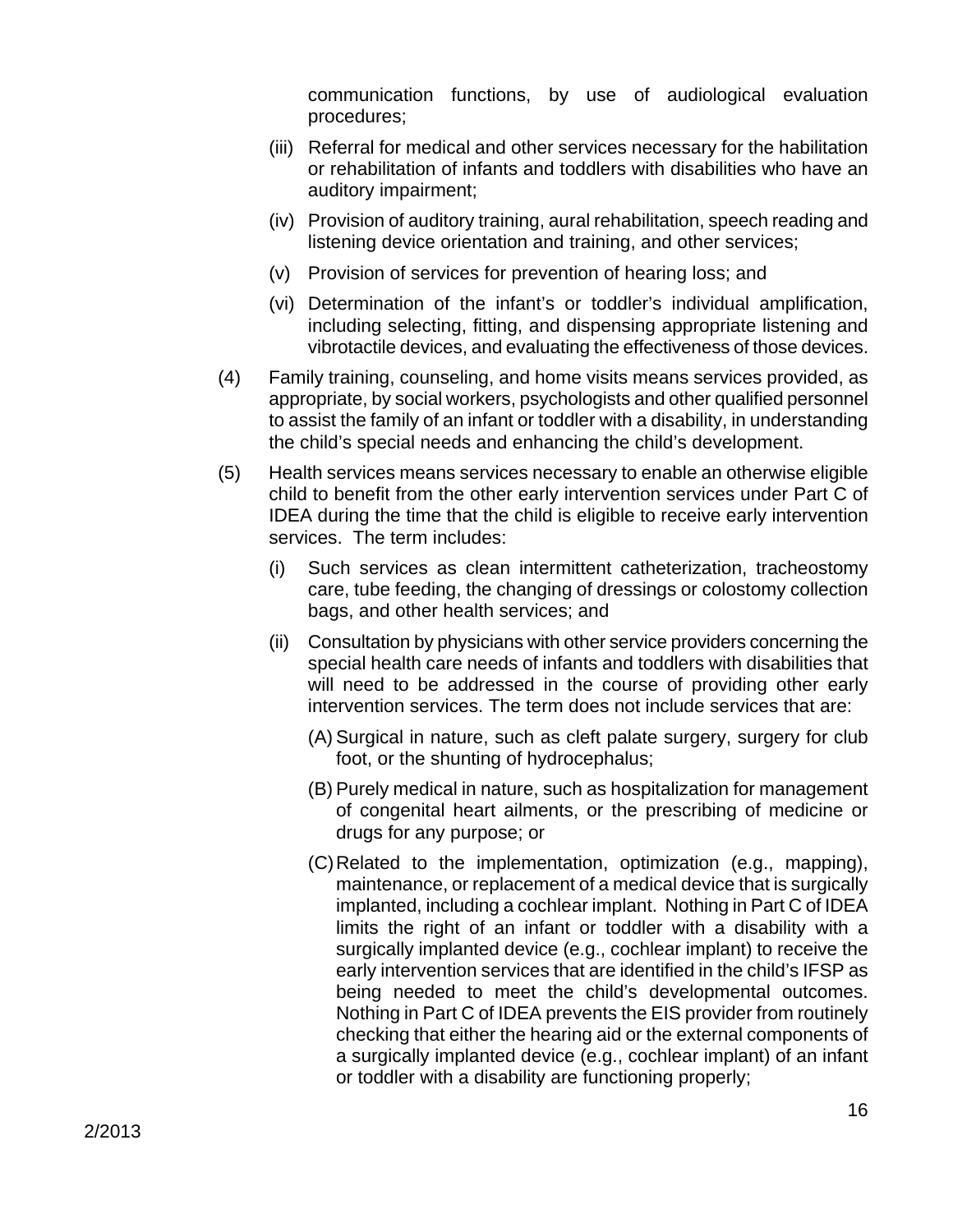- (D) Devices, such as heart monitors, respirators and oxygen, and gastrointestinal feeding tubes and pumps, necessary to control or treat a medical condition; and
- (E) Medical-health services, such as immunizations and regular "wellbaby" care that are routinely recommended for all children.
- (6) Medical services means services provided by a licensed physician for diagnostic or evaluation purposes to determine a child's developmental status and need for early intervention services.
- (7) Nursing services include:
	- (i) The assessment of health status for the purpose of providing nursing care, including the identification of patterns of human response to actual or potential health problems;
	- (ii) Provision of nursing care to prevent health problems, restore or improve functioning, and promote optimal health and development; and
	- (iii) Administration of medications, treatments, and regimens prescribed by a licensed physician.
- (8) Nutrition services include:
	- (i) Conducting individual assessments in:
		- (A) Nutritional history and dietary intake;
		- (B) Anthropometric, biochemical, and clinical variables;
		- (C) Feeding skills and feeding problems; and
		- (D) Food habits and food preferences.
	- (ii) Developing and monitoring appropriate plans to address the nutritional needs of children eligible under Part C of IDEA based on the assessment findings in this subsection; and
	- (iii) Making referrals to appropriate community resources to carry out nutrition goals.
- (9) Occupational therapy includes services to address the functional needs of an infant or toddler with a disability related to adaptive development; adaptive behavior and play; and sensory, motor, and postural development. These services are designed to improve the child's functional ability to perform tasks in home, school, and community settings, and include:
	- (i) Identification, assessment, and intervention;
	- (ii) Adaptation of the environment, and selection, design, and fabrication of assistive and orthotic devices to facilitate development and promote the acquisition of functional skills; and
	- (iii) Prevention or minimization of the impact of initial or future impairment,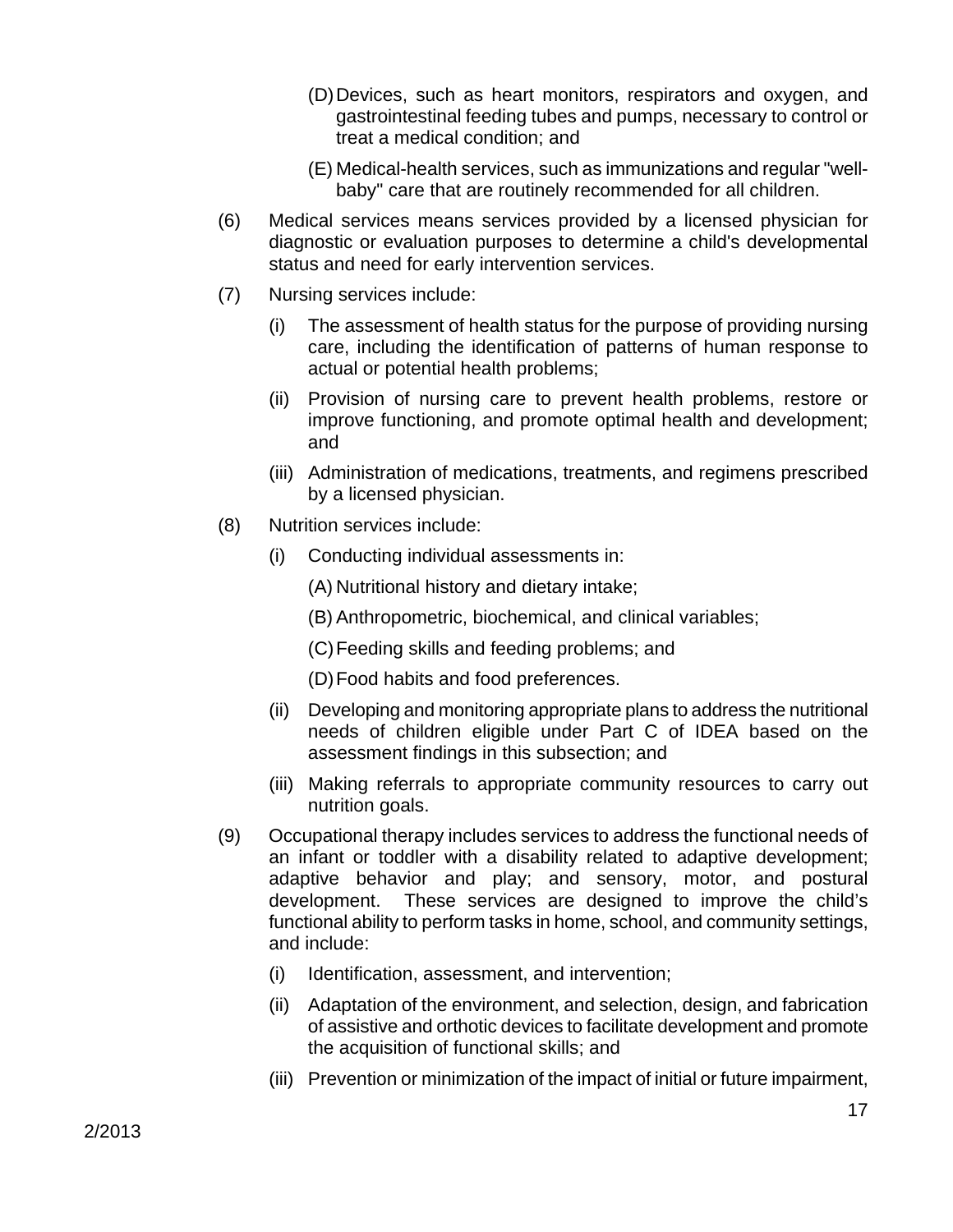delay in development, or loss of functional ability.

- (10) Physical therapy includes services to address the promotion of sensorimotor function through enhancement of musculoskeletal status, neurobehavioral organization, perceptual and motor development, cardiopulmonary status, and effective environmental adaptation. These services include:
	- (i) Screening, evaluation, and assessment of children to identify movement dysfunction;
	- (ii) Obtaining, interpreting, and integrating information appropriate to program planning to prevent, alleviate, or compensate for movement dysfunction and related functional problems; and
	- (iii) Providing individual and group services or treatment to prevent, alleviate, or compensate for movement dysfunction and related functional problems.
- (11) Psychological services include:
	- (i) Administering psychological and developmental tests and other assessment procedures;
	- (ii) Interpreting assessment results;
	- (iii) Obtaining, integrating, and interpreting information about child behavior, and child and family conditions related to learning, mental health, and development; and
	- (iv) Planning and managing a program of psychological services, including psychological counseling for children and parents, family counseling, consultation on child development, parent training, and education programs.
- (12) Service Coordination Services has the meaning given the term in this section.
- (13) Sign language and cued language services include teaching sign language, cued language, and auditory/oral language, providing oral transliteration services, such as amplification, and providing sign and cued language interpretation.
- (14) Social work services include:
	- (i) Making home visits to evaluate a child's living conditions and patterns of parent-child interaction;
	- (ii) Preparing a social or emotional developmental assessment of the infant or toddler, within the context of the family;
	- (iii) Providing individual and family-group counseling with parents and other family members, and appropriate social skill-building activities with the infant or toddler and parents;
	- (iv) Working with those problems in the living situation (home, community,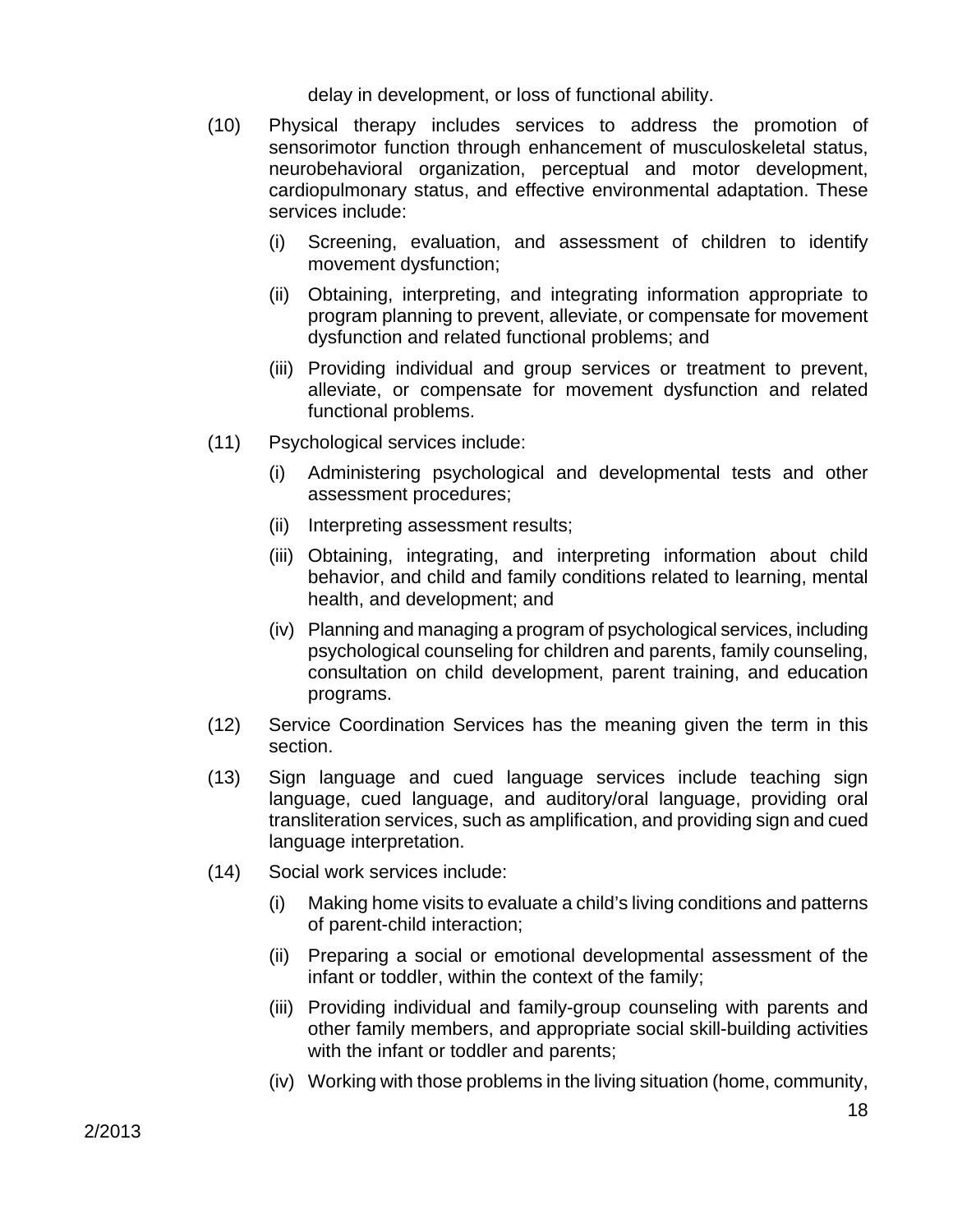and any center where early intervention services are provided) of an infant or toddler with a disability and the family of that child that affect the child's maximum utilization of early intervention services; and

- (v) Identifying, mobilizing, and coordinating community resources and services to enable the infant or toddler with a disability and the family to receive maximum benefit from early intervention services.
- (15) Special instruction includes:
	- (i) The design of learning environments and activities that promote the infant or toddler's acquisition of skills in a variety of developmental areas, including cognitive processes and social interaction;
	- (ii) Curriculum planning, including the planned interaction of personnel, materials, and time and space, that leads to achieving the outcomes in the IFSP for the infant or toddler with a disability;
	- (iii) Providing families with information, skills, and support related to enhancing the skill development of the child; and
	- (iv) Working with the infant or toddler with a disability to enhance the child's development.
- (16) Speech-language pathology services include:
	- (i) Identification of children with communication or language disorders and delays in development of communication skills, including the diagnosis and appraisal of specific disorders and delays in those skills;
	- (ii) Referral for medical or other professional services necessary for the habilitation or rehabilitation of children with communication or language disorders and delays in development of communication skills; and
	- (iii) Provision of services for the habilitation, rehabilitation, or prevention of communication or language disorders and delays in development of communication skills.
- (17) Transportation and related costs includes the cost of travel and other costs that are necessary to enable an infant or toddler with a disability and the child's family to receive early intervention services.
- (18) Vision services means:
	- (i) Evaluation and assessment of visual functioning, including the diagnosis and appraisal of specific visual disorders, delays, and abilities that affect early childhood development;
	- (ii) Referral for medical or other professional services necessary for the habilitation or rehabilitation of visual functioning disorders, or both; and
	- (iii) Communication skills training, orientation and mobility training for all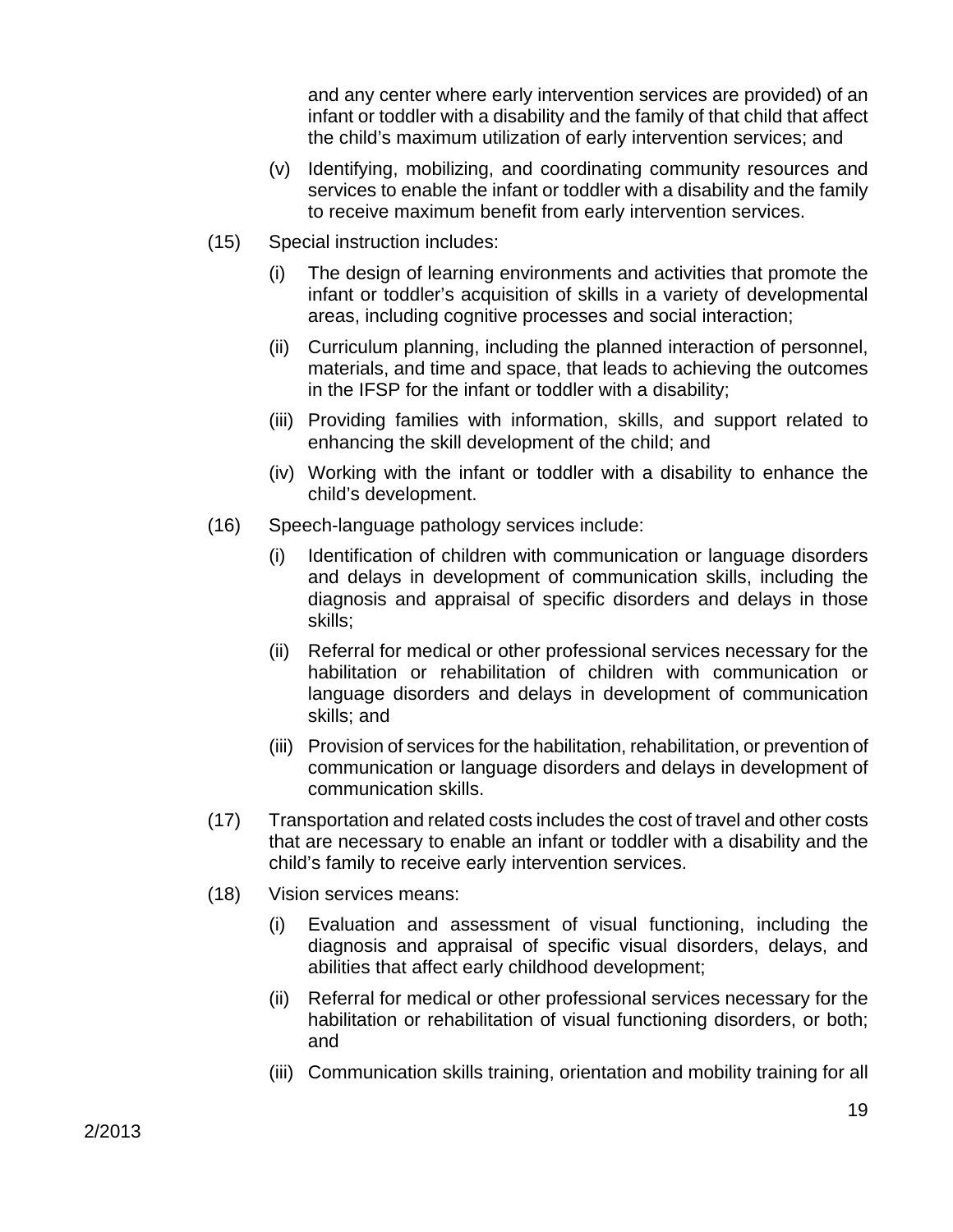environments, visual training, and additional training necessary to activate visual motor abilities.

- (c) The following are the types of qualified personnel who provide early intervention services under Part C of IDEA:
	- (1) Audiologists
	- (2) Family therapists
	- (3) Nurses
	- (4) Occupational therapists
	- (5) Orientation and mobility specialists
	- (6) Pediatricians and other physicians for diagnostic and evaluation purposes
	- (7) Physical therapists
	- (8) Psychologists
	- (9) Registered dietitians
	- (10) Social workers
	- (11) Special educators, including teachers of children with hearing impairments, including deafness and teachers of children with visual impairments, including blindness.
	- (12) Speech and language pathologists
	- (13) Vision specialist, including Ophthalmologists and Optometrists
- (d) Other services.
	- (1) The services and personnel identified and defined in this section do not comprise exhaustive lists of the types of services that may constitute early intervention services or the types of qualified personnel that may provide early intervention services.
	- (2) Nothing in this section prohibits the identification in the IFSP of another type of service as an early intervention service provided that the service meets the criteria identified in this section or of another type of personnel that may provide early intervention services in accordance with Part C of IDEA, provided such personnel meet the requirements in these policies and procedures.
- **7.10. Elementary School** Elementary school means a nonprofit institutional day or residential school, including a public elementary charter school that provides elementary education, as determined under State law.
- **7.11. Free Appropriate Public Education** Free appropriate public education or FAPE, as used in these policies and procedures means special education and related services that:
	- (a) Are provided at public expense, under public supervision and direction, and without charge;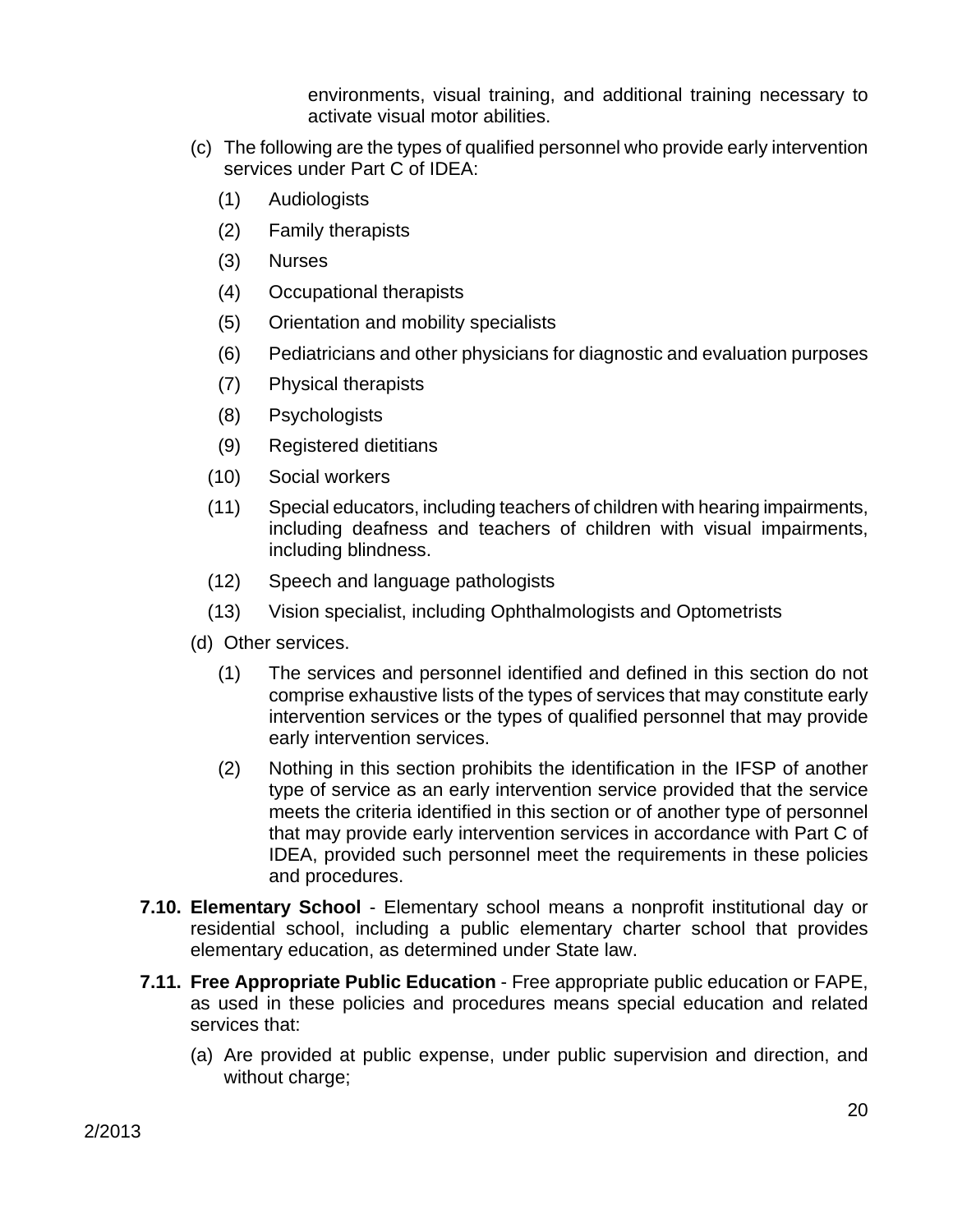- (b) Meet the standards of the State educational agency (SEA), including the requirements of Part B of IDEA;
- (c) Include an appropriate preschool, elementary school, or secondary school education in North Dakota; and
- (d) Are provided in conformity with an individualized education program (IEP) that meets the requirements under regulations for Part B of IDEA.
- **7.12. Homeless Children** Homeless children means children who meet the definition given the term homeless children and youths in section 725 (42 U.S.C. 11434a) of the McKinney-Vento Homeless Assistance Act, as amended, 42 U.S.C. 11431 et seq.
- **7.13. Include and Including** Include or including means that the items named are not all of the possible items that are covered, whether like or unlike the ones named.

#### **7.14. Indian; Indian Tribe**

- (a) Indian means an individual who is a member of an Indian tribe.
- (b) Indian tribe means any Federal or State Indian tribe, band, rancheria, pueblo, colony, or community, including any Alaska Native village or regional village corporation, as defined in or established under the Alaska Native Claims Settlement Act, 43 U.S.C. 1601 et seq.
- (c) Nothing in this definition is intended to indicate that the Secretary of the Interior is required to provide services or funding to a State Indian Tribe that is not listed in the Federal Register list of Indian entities recognized as eligible to receive services from the United States, published pursuant to section 104 of the Federally Recognized Indian Tribe List Act of 1994, 25 U.S.C. 479a-1.
- **7.15. Individualized Education Program** Individualized education program or IEP means a written statement for a child with a disability that is developed, reviewed, and revised in accordance with Part B of IDEA.
- **7.16. Individualized Family Service Plan (IFSP)** See Section on IFSP for definition.

#### **7.17. Infants and Toddlers with Disabilities**

- (a) Infant or toddler with a disability means an individual under three years of age who needs early intervention services because the individual:
	- (1) Is experiencing a developmental delay, as measured by appropriate diagnostic instruments and procedures, in one or more of the following areas:
		- (i) Cognitive development.
		- (ii) Physical development, including vision and hearing.
		- (iii) Communication development.
		- (iv) Social or emotional development.
		- (v) Adaptive development; or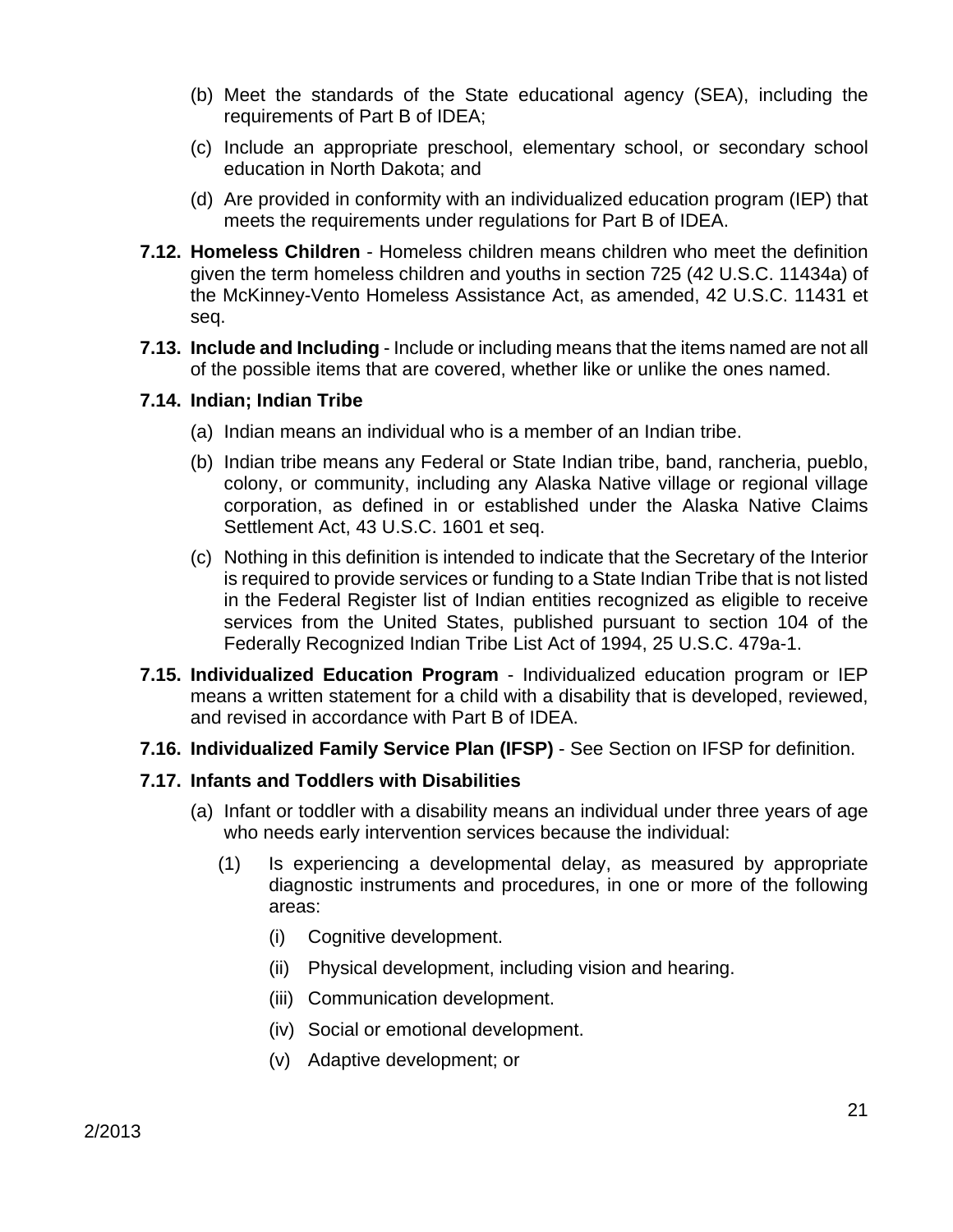- (2) Has a diagnosed physical or mental condition that:
	- (i) Has a high probability of resulting in developmental delay; and
	- (ii) Includes conditions such as chromosomal abnormalities; genetic or congenital disorders; sensory impairments; inborn errors of metabolism; disorders reflecting disturbance of the development of the nervous system; congenital infections; severe attachment disorders; and disorders secondary to exposure to toxic substances, including fetal alcohol syndrome.
- (b) North Dakota does not include at-risk infants or toddlers in the state's eligibility definition.
- **7.18. Lead Agency**  Lead agency means the agency designated by the North Dakota State Governor under Part C of IDEA and these policies and procedures that receives funds under Part C of Act to administer the State's responsibilities under Part C of IDEA. In North Dakota, this is the Department of Human Services (ND DHS).

### **7.19. Local Educational Agency**

- (a) General. Local educational agency or LEA means a public board of education or other public authority legally constituted within a State for either administrative control or direction of, or to perform a service function for, public elementary schools or secondary schools in a city, county, township, school district, or other political subdivision of a State, or for a combination of school districts or counties as are recognized in a State as an administrative agency for its public elementary schools or secondary schools.
- (b) Educational service agencies and other public institutions or agencies. The term includes the following:
	- (1) Educational service agency, defined as a regional public multiservice agency:
		- (i) Authorized by State law to develop, manage, and provide services or programs to LEAs; and
		- (ii) Recognized as an administrative agency for purposes of the provision of special education and related services provided within public elementary schools and secondary schools of the State.
	- (2) Any other public institution or agency having administrative control and direction of a public elementary school or secondary school, including a public charter school that is established as an LEA under State law.
	- (3) Entities that meet the definition of intermediate educational unit or IEU in IDEA, as in effect prior to June 4, 1997. Under that definition an intermediate educational unit or IEU means any public authority other than an LEA that:
		- (i) Is under the general supervision of a State educational agency;
		- (ii) Is established by State law for the purpose of providing FAPE on a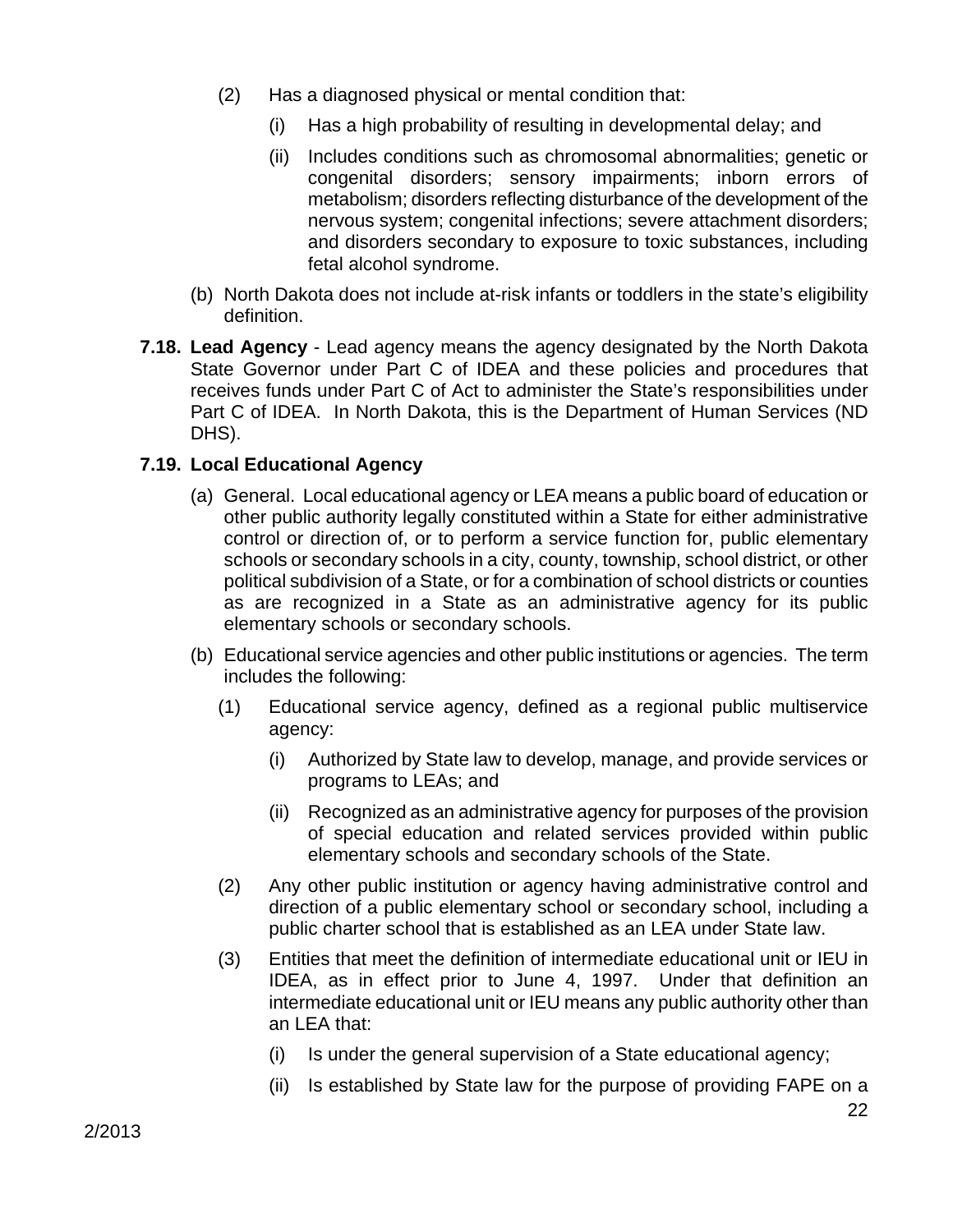regional basis; and

- (iii) Provides special education and related services to children with disabilities within the State.
- (4) BIE-funded schools. The term includes an elementary school or secondary school funded by the Bureau of Indian Education, and not subject to the jurisdiction of any SEA other than the Bureau of Indian Education, but only to the extent that the inclusion makes the school eligible for programs for which specific eligibility is not provided to the school in another provision of law and the school does not have a student population that is smaller than the student population of the LEA receiving assistance under IDEA with the smallest student population.
- **7.20. Multidisciplinary** Multidisciplinary means the involvement of two or more separate disciplines or professions and with respect to:
	- (a) Evaluation of the child and assessments of the child and family in accordance with these policies and procedures, may include one individual who is qualified in more than one discipline or profession; and
	- (b) The IFSP Team must include the involvement of the parent and two or more individuals from separate disciplines or professions and one of these individuals must be the service coordinator consistent with these policies and procedures.

### **7.21. Native Language**

- (a) Native language, when used with respect to an individual who is limited English proficient or LEP, as that term is defined in IDEA, means:
	- (1) The language normally used by that individual, or, in the case of a child, the language normally used by the parents of the child, except as provided in this section; and
	- (2) For evaluations and assessments conducted pursuant to these policies and procedures, the language normally used by the child, if determined developmentally appropriate for the child by qualified personnel conducting the evaluation or assessment.
- (b) Native language, when used with respect to an individual who is deaf or hard of hearing, blind or visually impaired, or for an individual with no written language, means the mode of communication that is normally used by the individual, such as sign language, Braille, or oral communication.
- **7.22. Natural Environments** Natural environments means settings that are natural or typical for a same-aged infant or toddler without a disability, may include the home or community settings, and must be consistent with the provisions of these policies and procedures.

# **7.23. Parent** -

- (a) Parent means:
	- (1) A biological or adoptive parent of a child;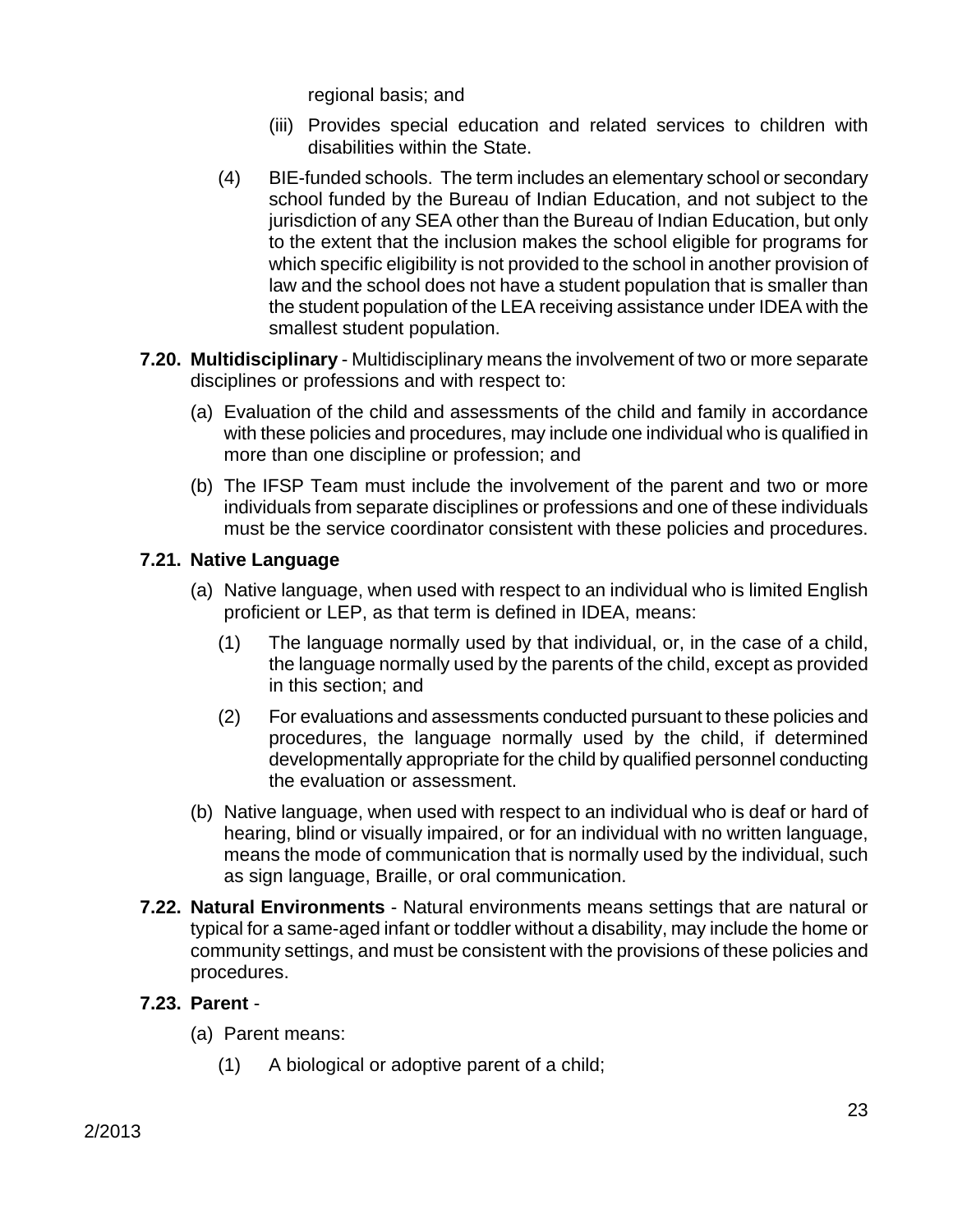- (2) A foster parent, unless State law, regulations, or contractual obligations with a State or local entity prohibit a foster parent from acting as a parent;
- (3) A guardian generally authorized to act as the child's parent, or authorized to make early intervention, educational, health or developmental decisions for the child, but not the State if the child is a ward of the State;
- (4) An individual acting in the place of a biological or adoptive parent, including a grandparent, stepparent, or other relative with whom the child lives, or an individual who is legally responsible for the child's welfare; or
- (5) A surrogate parent who has been appointed in accordance with these policies and procedures or Part C of IDEA.
- (b) Except as provided in this section, the biological or adoptive parent, when attempting to act as the parent under Part C and when more than one party is qualified under this section to act as a parent, must be presumed to be the parent for purposes of this section unless the biological or adoptive parent does not have legal authority to make educational or early intervention services decisions for the child.
- (c) If a judicial decree or order identifies a specific person or persons under this section to act as the "parent" of a child or to make educational or early intervention service decisions on behalf of a child, then the person or persons must be determined to be the "parent" for purposes of Part C of IDEA, except that if an EIS provider or a public agency provides any services to a child or any family member of that child, that EIS provider or public agency may not act as the parent for that child.
- **7.24. Parent Training and Information Center** Parent training and information center means a center assisted under IDEA. In North Dakota, this is the Pathfinder Parent Center.
- **7.25. Part C of IDEA** Infants and Toddlers with Disabilities Program under the Individuals with Disabilities Education Act at 20 U.S.C. 1431-1443, as amended.
- **7.26. Personally Identifiable Information** Personally identifiable information means personally identifiable information as defined in 34 CFR 99.3, as amended, except that the term "student" in the definition of personally identifiable information in 34 CFR 99.3 means "child" as used in Part C of IDEA and any reference to "school" means "EIS provider" as used in Part C of IDEA.
- **7.27. Public Agency** As used in Part C of IDEA, public agency means the lead agency and any other agency or political subdivision of the State.
- **7.28. Qualified Personnel**  Qualified personnel means personnel who have met North Dakota's approved or recognized certification, licensing, registration or other comparable requirements that apply to the areas in which the individuals are conducting evaluations or assessments or providing early intervention services.
- **7.29. Scientifically Based Research** Scientifically based research has the meaning given the term in section 9101(37) of the Elementary and Secondary Education Act of 1965, as amended (ESEA). In applying the ESEA to the regulations under Part C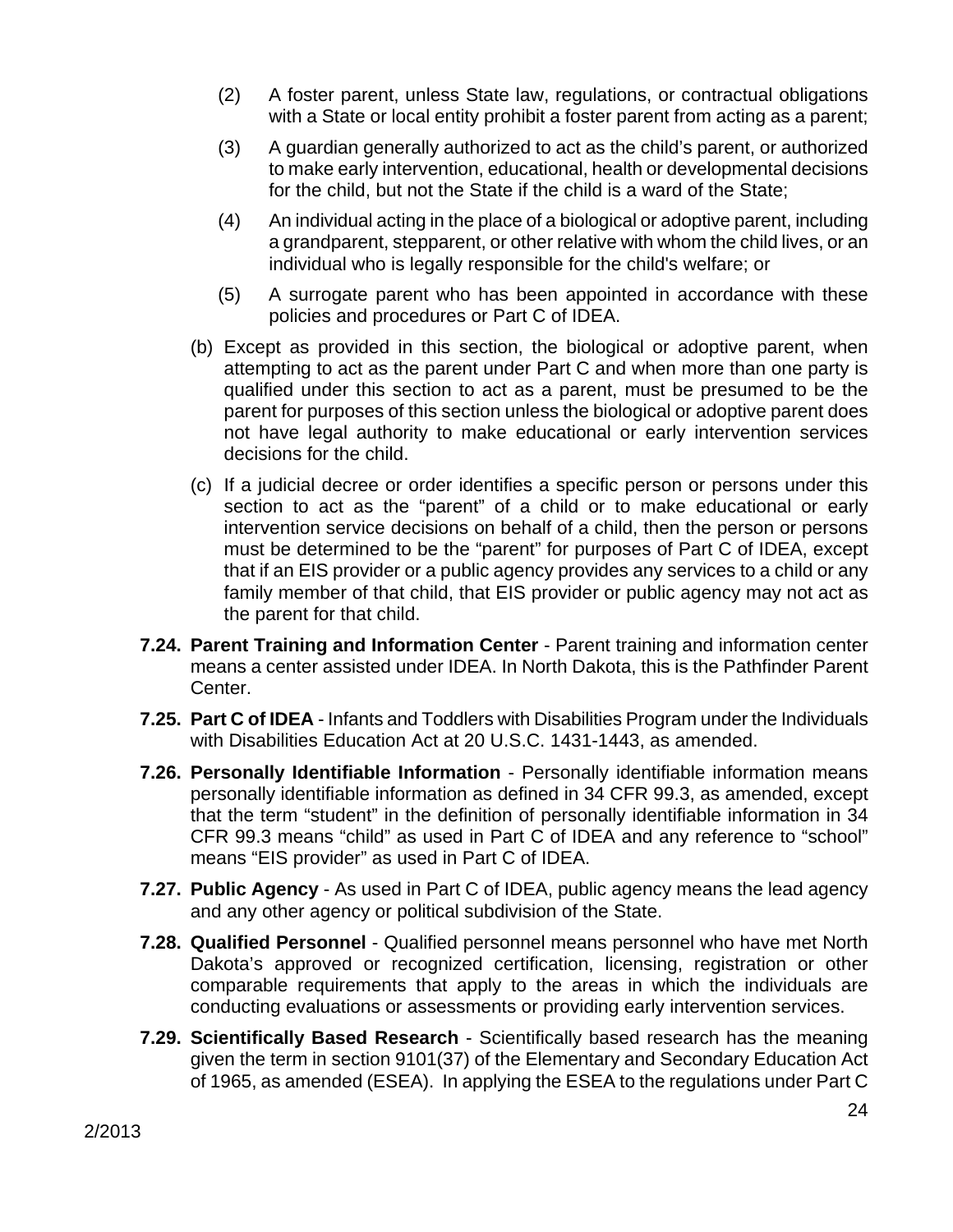of IDEA, any reference to "education activities and programs" refers to "early intervention services."

**7.30. Secretary** - Secretary means the Secretary of Education.

### **7.31. Service Coordination Services**

- (a) General. As used in Part C of IDEA, service coordination services mean services provided by a service coordinator to assist and enable an infant or toddler with a disability and the child's family to receive the services and rights, including procedural safeguards, required under Part C of IDEA.
- (b) Each infant or toddler with a disability and the child's family must be provided with one service coordinator who is responsible for:
	- (1) Coordinating all services required under Part C of IDEA across agency lines; and
	- (2) Serving as the single point of contact for carrying out the activities described in this section.
	- (3) Service coordination is an active, ongoing process that involves:
		- (i) Assisting parents of infants and toddlers with disabilities in gaining access to, and coordinating the provision of, the early intervention services required under Part C of IDEA; and
		- (ii) Coordinating the other services identified in the IFSP that are needed by, or are being provided to, the infant or toddler with a disability and that child's family.
		- (iii) Specific service coordination services include:
			- (A) Assisting parents of infants and toddlers with disabilities in obtaining access to needed early intervention services and other services identified in the IFSP, including making referrals to providers for needed services and scheduling appointments for infants and toddlers with disabilities and their families;
			- (B) Coordinating the provision of early intervention services and other services, such as educational, social, and medical services that are not provided for diagnostic or evaluative purposes, that the child needs or is being provided;
			- (C) Coordinating evaluations and assessments;
			- (D) Facilitating and participating in the development, review, and evaluation of IFSPs;
			- (E) Conducting referral and other activities to assist families in identifying available EIS providers;
			- (F) Coordinating, facilitating, and monitoring the delivery of services required under Part C of IDEA to ensure that the services are provided in a timely manner;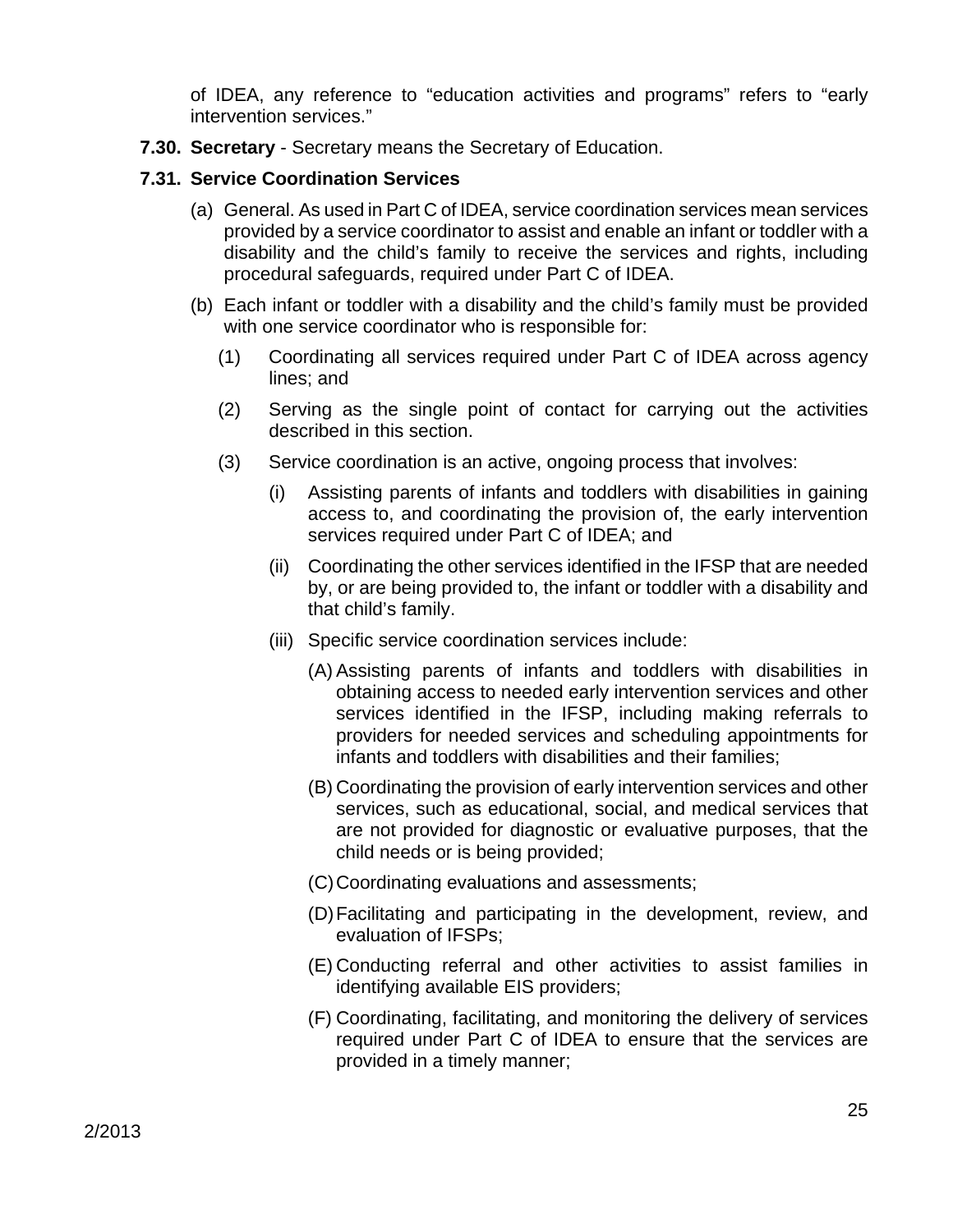- (G) Conducting follow-up activities to determine that appropriate Part C services are being provided;
- (H) Informing families of their rights and procedural safeguards, as set forth in these policies and procedures and related resources;
- (I) Coordinating the funding sources for services required under this Part C of IDEA; and
- (J) Facilitating the development of a transition plan to preschool, school, or, if appropriate, to other services.
- (iv) The lead agency's or an EIS provider's use of the term service coordination or service coordination services does not preclude characterization of the services as case management or any other service that is covered by another payor of last resort, including Title XIX of the Social Security Act--Medicaid, for purposes of claims in compliance with the requirements of policies and procedures related to payor of last resort provisions.
- **7.32. State**  Except as provided in these policies and procedures, regarding State allotments under Part C of IDEA, State means each of the 50 States, the Commonwealth of Puerto Rico, the District of Columbia, and the four outlying areas and jurisdictions of Guam, American Samoa, the United States Virgin Islands, and the Commonwealth of the Northern Mariana Islands.
- **7.33. State Educational Agency**  State educational agency or SEA means the State board of education or other agency or officer primarily responsible for the State supervision of public elementary schools and secondary schools, or, if there is no such officer or agency, an officer or agency designated by the Governor or by State law. The term includes the agency that receives funds under Part B of IDEA to administer the State's responsibilities under Part B of IDEA.

# **7.34. Ward of the State** -

- (a) General. Subject to (b) below, ward of the State means a child who, as determined by North Dakota, is:
	- (1) A foster child;
	- (2) A ward of North Dakota; or
	- (3) In the custody of a public child welfare agency.
- (b) Exception Ward of the State does not include a foster child who has a foster parent who meets the definition of a parent in this section.

# **8. Child Find, Evaluations and Assessments**

- **8.1. General.** The statewide comprehensive, coordinated, multidisciplinary interagency system to provide early intervention services for infants and toddlers with disabilities and their families referenced in §303.100 includes the following components:
	- (a) Pre-referral policies and procedures that include:
		- (1) A public awareness program as described in §303.301; and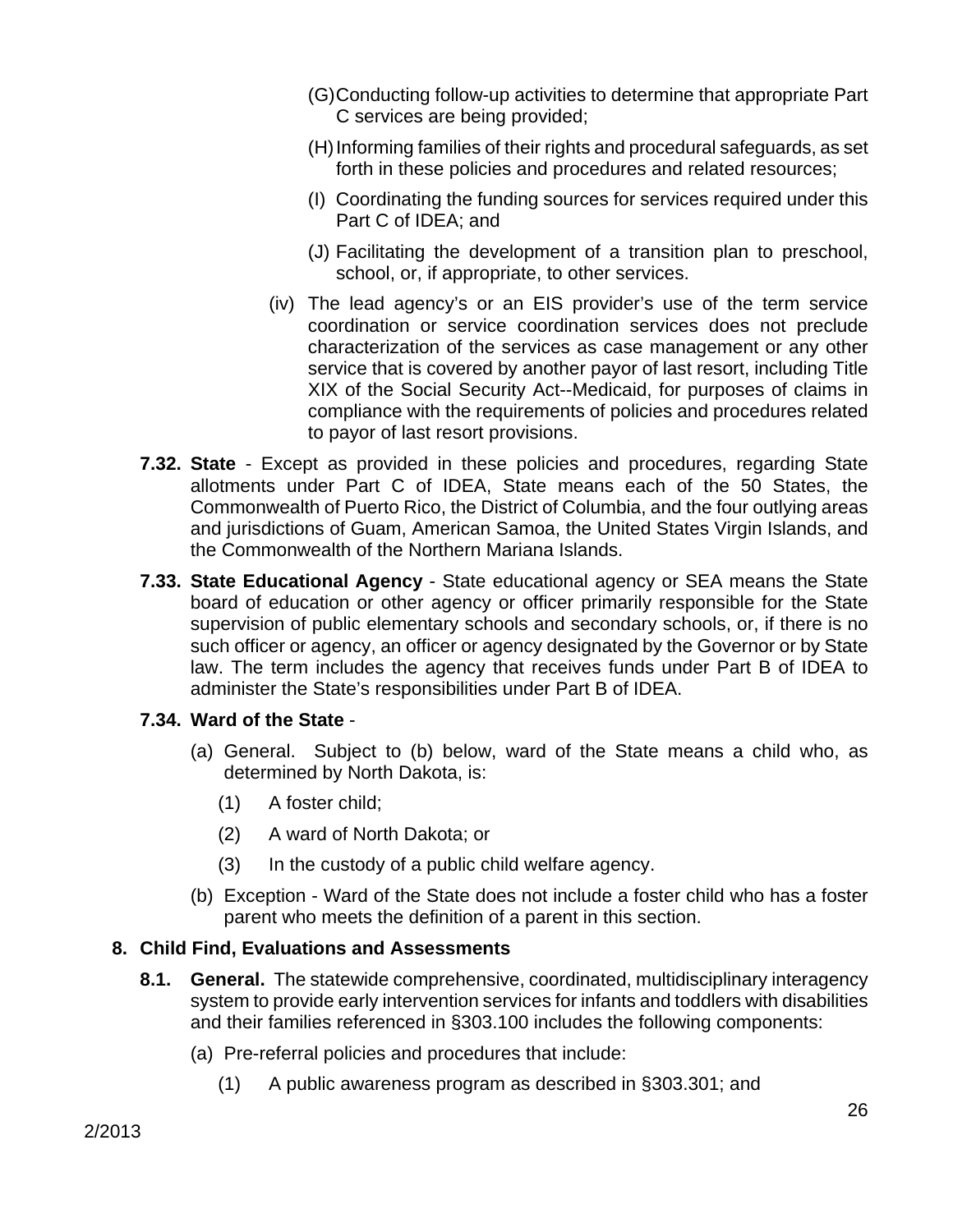- (2) A comprehensive child find system as described in §303.302.
- (b) Referral policies and procedures as described in §303.303.
- (c) Post-referral policies and procedures that ensure compliance with the timeline requirements in §303.310 and include:
	- (1) Screening, if applicable, as described in §303.320;
	- (2) Evaluations and assessments as described in §§303.321 and 303.322; and
	- (3) Development, review, and implementation of IFSPs as described in §§303.340 through 303.346.

### **9. Public Awareness Program--Information for Parents.**

### **9.1. Preparation and Dissemination**.

- (a) In accordance with §303.116, DHS ensures a public awareness program that:
	- (1) Prepares information on the availability of early intervention services under Part C of IDEA, and other services, as described in paragraph (b) of this section; and
	- (2) Disseminates to all primary referral sources, especially hospitals and physicians, the information to be given to parents of infants and toddlers, especially parents with premature infants or infants with other physical risk factors associated with learning or developmental complications; and
	- (3) Adopts procedures for assisting the primary referral sources described in §303.303(c) in disseminating the information described in paragraph (b) of this section to parents of infants and toddlers with disabilities.
- (b) The information required to be prepared and disseminated under (a) above includes:
	- (1) A description of the availability of early intervention services under Part C of IDEA;
	- (2) A description of the child find system and how to refer a child under the age of three for an evaluation or early intervention services; and
	- (3) A central directory, as described in §303.117.
	- (4) The public awareness program includes a requirement that DHS provides for informing parents of toddlers with disabilities of the availability of services under section 619 of IDEA not fewer than 90 days prior to the toddler's third birthday.

# **10. Comprehensive Child Find System.**

- **10.1. General.** NDEIS includes a comprehensive child find system that:
	- (a) Is consistent with Part B of IDEA (see 34 CFR 300.111);
	- (b) Includes a system for making referrals to NDEIS under Part C of IDEA that:
		- (1) Includes timelines; and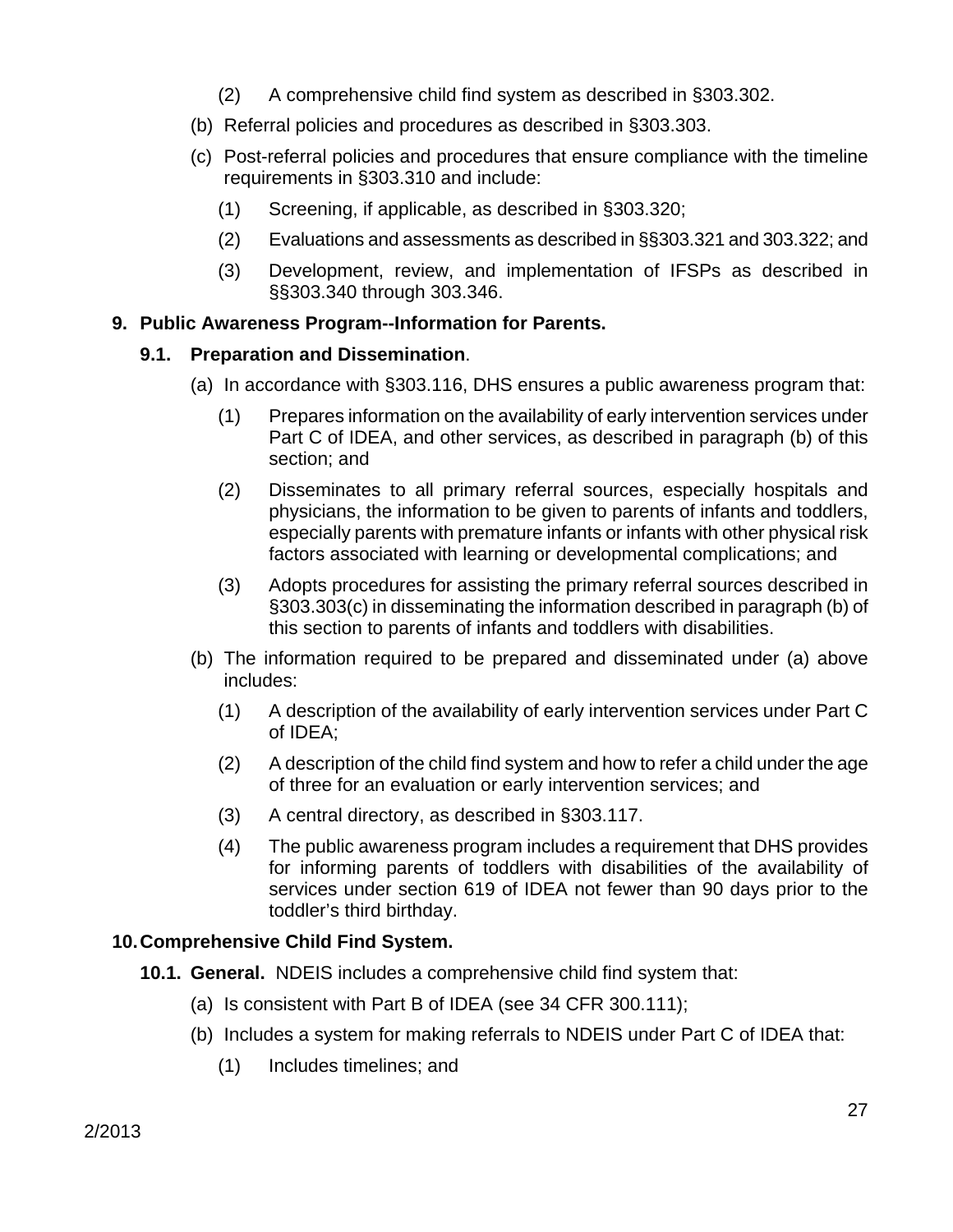- (2) Provides for participation by the primary referral sources described in §303.303(c);
- (c) Ensures rigorous standards for appropriately identifying infants and toddlers with disabilities for early intervention services under Part C of IDEA that will reduce the need for future services; and
- (d) Meets the requirements in paragraphs (b) and (c) of this section and §§303.303, 303.310, 303.320, and 303.321.

### **10.2. Scope of Child Find.**

North Dakota DHS, as part of the child find system, ensures that:

- (a) All infants and toddlers with disabilities in the State who are eligible for early intervention services under Part C of IDEA are identified, located, and evaluated, including:
	- (1) Indian infants and toddlers with disabilities residing in North Dakota (including coordination, as necessary, with tribes, tribal organizations, and consortia to identify infants and toddlers with disabilities in North Dakota based, in part, on the information provided by them to the lead agency under §303.731(e)(1)); and
	- (2) Infants and toddlers with disabilities who are homeless, in foster care, and wards of North Dakota; and
	- (3) Infants and toddlers with disabilities that are referenced in §303.303(b).
- (b) An effective method is developed and implemented to identify children who are in need of early intervention services.

# **10.3. Coordination.**

- (a) DHS, with the assistance of the Council, as defined in §303.8, ensures that the child find system under Part C of IDEA:
	- (1) Is coordinated with all other major efforts to locate and identify children by other State agencies responsible for administering the various education, health, and social service programs relevant to Part C of IDEA, including Indian tribes that receive payments under Part C of IDEA, and other Indian tribes, as appropriate; and
	- (2) Is coordinated with the efforts of the:
		- (i) Program authorized under Part B of IDEA;
		- (ii) Maternal and Child Health program, including the Maternal, Infant, and Early Childhood Home Visiting Program, under Title V of the Social Security Act, as amended, (MCHB or Title V) (42 U.S.C. 701(a));
		- (iii) Early Periodic Screening, Diagnosis, and Treatment (EPSDT), known in North Dakota as Health Tracks, under Title XIX of the Social Security Act, administered by the North Dakota Department of Human Services-Medical Services, (42 U.S.C. 1396(a)(43) and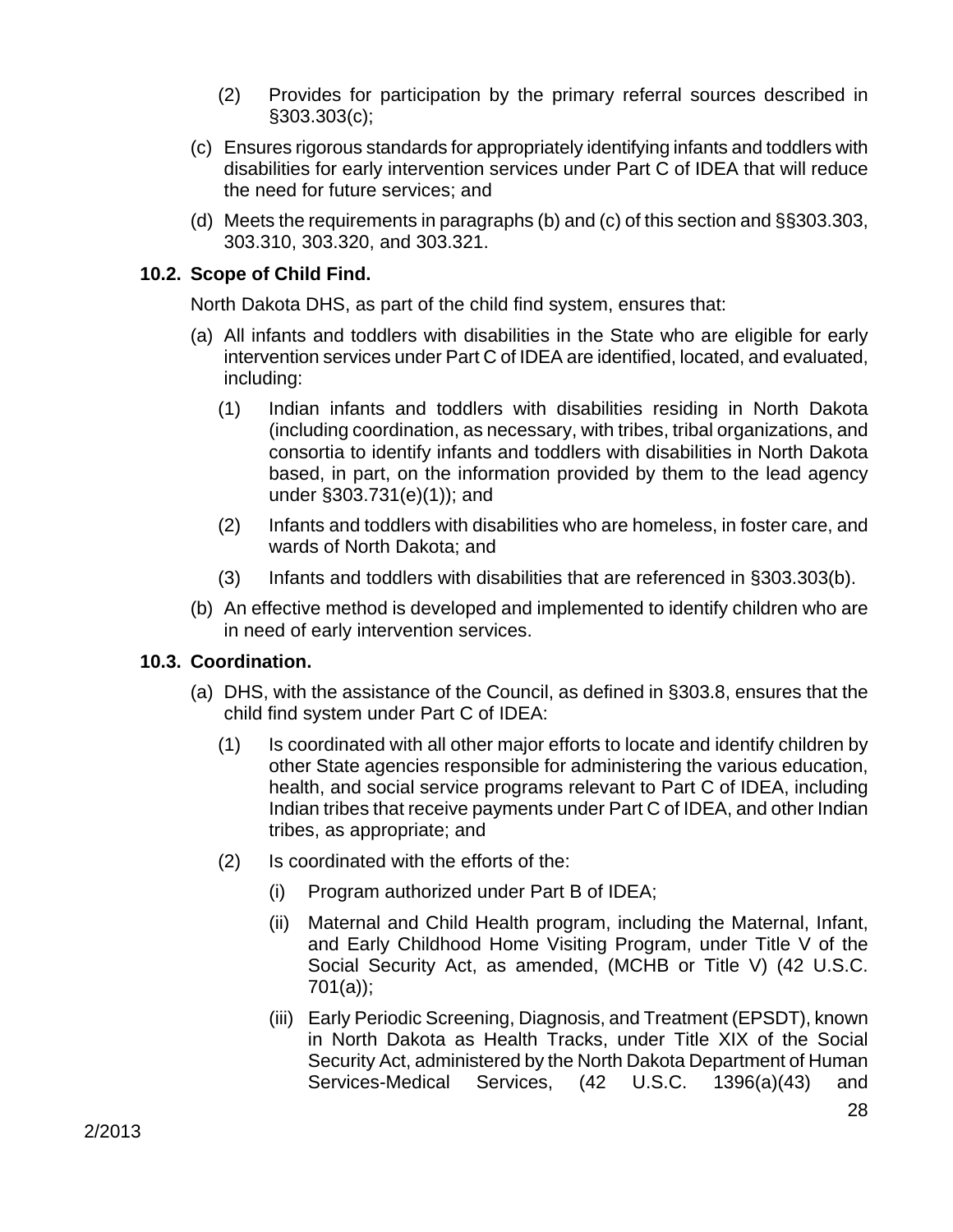1396(a)(4)(B));

- (iv) Programs under the Developmental Disabilities Assistance and Bill of Rights Act of 2000 (42 U.S.C. 15001 et seq.);
- (v) Head Start Act (including Early Head Start programs under section 645A of the Head Start Act) (42 U.S.C. 9801 et seq.);
- (vi) Supplemental Security Income program under Title XVI of the Social Security Act (42 U.S.C. 1381);
- (vii) Child protection and child welfare programs, including programs administered by, and services provided through, the foster care agency and the State agency responsible for administering the Child Abuse Prevention and Treatment Act (CAPTA) (42 U.S.C. 5106(a));
- (viii) Child care programs in the State;
- (ix) The programs that provide services under the Family Violence Prevention and Services Act (42 U.S.C. 10401 et seq.);
- (x) Early Hearing Detection and Intervention (EHDI) systems (42 U.S.C. 280g-1) administered by the Centers for Disease Control (CDC); and
- (xi) Children's Health Insurance Program (CHIP), known in North Dakota as Healthy Steps, authorized under Title XXI of the Social Security Act (42 U.S.C. 1397aa et seq.).
- (b) DHS, with the advice and assistance of the Council, takes steps to ensure that:
	- (1) There will not be unnecessary duplication of effort by the programs identified in paragraph (a)(2) of this section; and
	- (2) The State makes use of the resources available through each public agency and ND EIS provider in the State to implement the child find system in an effective manner.
- (c) North Dakota Right Track programs and Birth Review process strengthen the statewide child find system through collaborative efforts related to identifying infants and toddlers, who are at risk of developmental delays. This includes establishing links with appropriate public or community based organizations, services and personnel.

#### **10.4. Referral Procedures.**

- (a) General.
	- (1) North Dakota DHS' child find system described in §303.302 includes the State's procedures for use by primary referral sources for referring a child under the age of three to the Part C program.
	- (2) The procedures required in (a)(1) above:
		- (i) Provide for referring a child as soon as possible, but in no case more than seven days, after the child has been identified; and
		- (ii) Meet the requirements in paragraphs (b) and (c) below.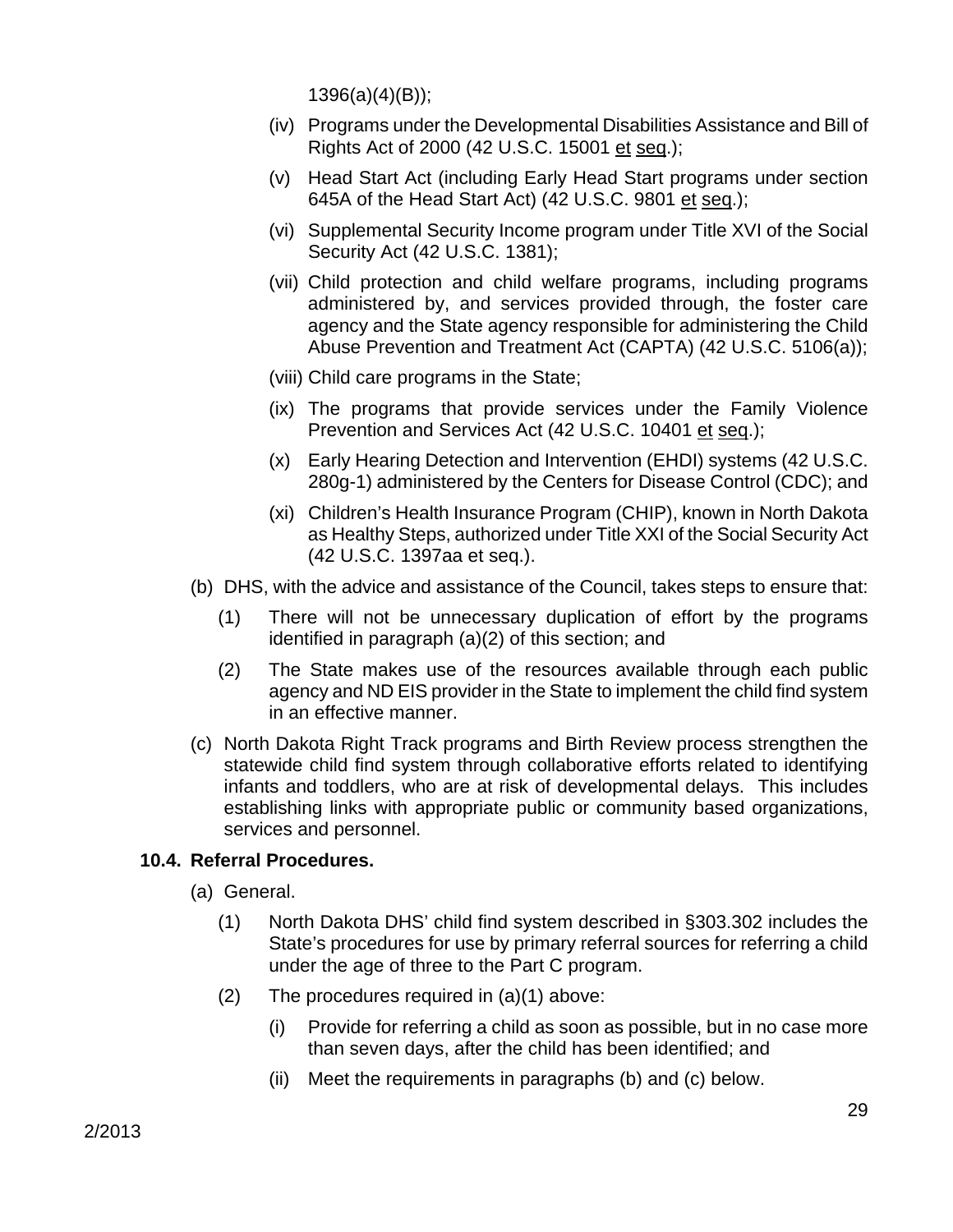- (b) A statewide toll free number connects to:
	- (1) A regional system point of entry for referrals to NDEIS including access to a translator funded by the Regional Human Service Center.
	- (2) A Service Coordinator that:
		- (i) Responds timely to the referral;
		- (ii) Ensures timely initial evaluation and assessment to determine eligibility.
- (c) Referral of specific at-risk infants and toddlers. The procedures required in (a) above provide for requiring the referral of a child under the age of three who:
	- (1) Is the subject of a substantiated case of child abuse or neglect; or
	- (2) Is identified as directly affected by illegal substance abuse or withdrawal symptoms resulting from prenatal drug exposure.
- (d) Primary referral sources, as used in Part C of IDEA, include:
	- (1) Hospitals, including prenatal and postnatal care facilities;
	- (2) Physicians;
	- (3) Parents, including parents of infants and toddlers;
	- (4) Child care programs and early learning programs;
	- (5) LEAs and schools;
	- (6) Public health facilities;
	- (7) Other public health or social service agencies;
	- (8) Other clinics and health care providers;
	- (9) Public agencies and staff in the child welfare system, including child protective service and foster care;
	- (10) Homeless family shelters;
	- (11) Domestic violence shelters and agencies; and
	- (12) Right Track.

# **10.5. Post-Referral Timeline**

- (a) Except as provided in (b) below, the initial evaluation and the initial assessments of the child and family under §303.321; and the initial IFSP meeting under §303.342 must be completed within 45 days from the date the NDEIS receives the referral of the child.
- (b) The 45-day timeline described in (a) above does not apply for any period when:
	- (1) The child or parent is unavailable to complete the initial evaluation, the initial assessments of the child and family, or the initial IFSP meeting due to exceptional family circumstances that are documented in the child's early intervention records; or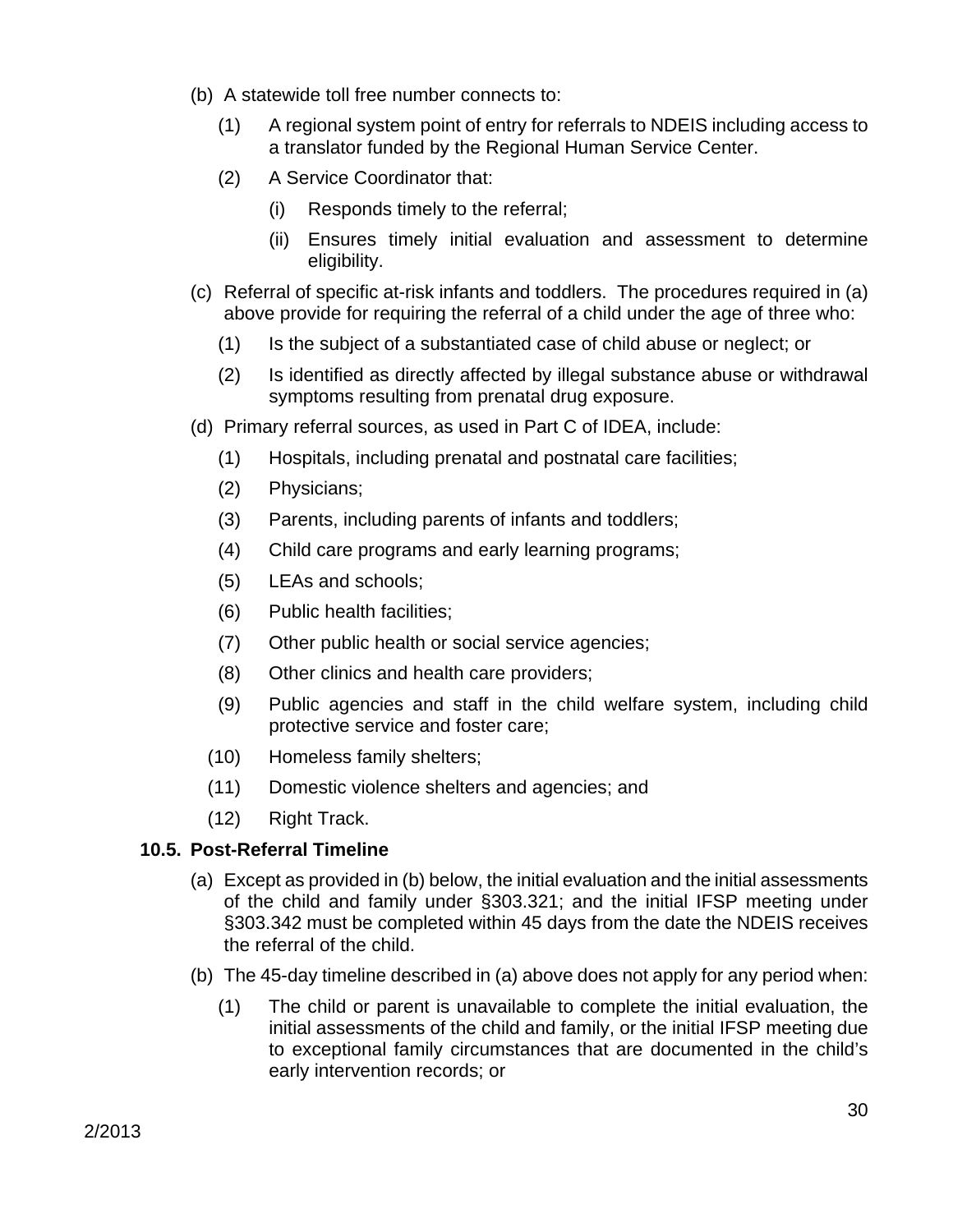- (2) The parent has not provided consent for initial evaluation, or the initial assessment of the child, despite documented, repeated attempts by the lead agency or EIS provider to obtain parental consent.
- (c) North Dakota DHS ensures that, in the event the circumstances described in (b) above exist, the EIS provider must:
	- (1) Document in the child's early intervention records the exceptional family circumstances or repeated attempts by the EIS provider to obtain parental consent;
	- (2) Complete the initial evaluation, the initial assessments, of the child and family, and the initial IFSP meeting as soon as possible after the documented exceptional family circumstances described in (b) above no longer exist or parental consent is obtained for the initial evaluation, and the initial assessment of the child; and
	- (3) Develop and implement an interim IFSP, to the extent appropriate and consistent with §303.345.
	- (4) Conduct the initial family assessment within the 45-day timeline in (a) above if the parent concurs and even if other family members are unavailable.

# **10.6. Evaluation of the Child and Assessment of the Child and Family.**

- (a) North Dakota DHS ensures that, subject to obtaining parental consent in accordance with §303.420(a)(2), each child under the age of three who is referred for evaluation or early intervention services under Part C of IDEA and suspected of having a disability, receives:
	- (1) A timely, comprehensive, multidisciplinary evaluation of the child in accordance with this section unless eligibility is established under (a)(4) and (a)(5) below; and
	- (2) If the child is determined eligible as an infant or toddler with a disability as defined in §303.21:
		- (i) A multidisciplinary assessment of the unique strengths and needs of that infant or toddler and the identification of services appropriate to meet those needs;
		- (ii) A family-directed assessment of the resources, priorities, and concerns of the family and the identification of the supports and services necessary to enhance the family's capacity to meet the developmental needs of that infant or toddler. The assessments of the child and family are described in  $(a)(11) - (a)(14)$  and these assessments may occur simultaneously with the evaluation, provided that the requirements of (a)(10) are met.
	- (3) As used in Part C of IDEA:
		- (i) Evaluation means the procedures used by qualified personnel to determine a child's initial and continuing eligibility under Part C of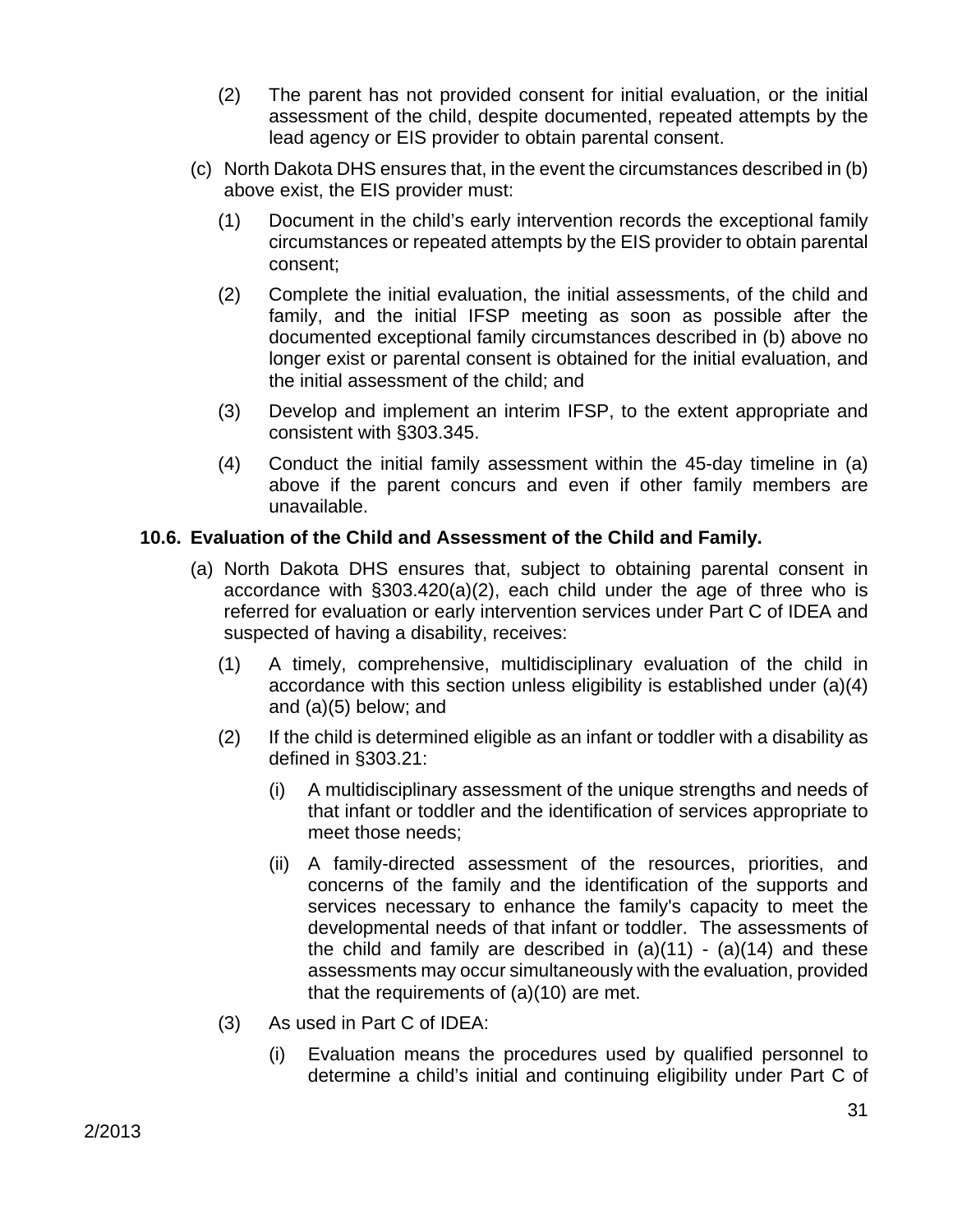IDEA, consistent with the definition of infant or toddler with a disability in §303.21. An initial evaluation refers to the child's evaluation to determine his or her initial eligibility under Part C of IDEA;

- (ii) Assessment means the ongoing procedures used by qualified personnel to identify the child's unique strengths and needs and the early intervention services appropriate to meet those needs throughout the period of the child's eligibility under Part C and includes the assessment of the child, consistent with (a)(11) and (a)(12) below and the assessment of the child's family, consistent with  $(a)(13)$  and  $(a)(14)$  below; and
- (iii) Initial assessment refers to the assessment of the child and the family assessment conducted prior to the child's first IFSP meeting.
- (4) A child's medical and other records may be used to establish eligibility, without conducting an evaluation of the child, under Part C of IDEA if those records indicate that the child's level of functioning in one or more of the developmental areas identified in §303.21(a)(1) constitutes a developmental delay or that the child otherwise meets the criteria for an infant or toddler with a disability under §303.21.
- (5) Qualified personnel must use informed clinical opinion when conducting an evaluation and assessment of the child. In addition, DHS ensures that informed clinical opinion may be used as an independent basis to establish a child's eligibility under Part C of IDEA even when other instruments do not establish eligibility; however, in no event may informed clinical opinion be used to negate the results of evaluation instruments used to establish eligibility under (a)(10).
- (6) North Dakota DHS contracts with regional EI providers, who are responsible for completing timely initial evaluation and assessment.
- (7) All evaluations and assessments of the child and family must be conducted by qualified personnel, in a nondiscriminatory manner, and selected and administered so as not to be racially or culturally discriminatory.
- (8) Unless clearly not feasible to do so, all evaluations and assessments of a child must be conducted in the native language of the child, in accordance with the definition of native language in §303.25.
- (9) Unless clearly not feasible to do so, family assessments must be conducted in the native language of the family members being assessed, in accordance with the definition of native language in §303.25.
- (10) In conducting an evaluation, no single procedure may be used as the sole criterion for determining a child's eligibility under Part C of IDEA. Procedures must include:
	- (i) Administering an evaluation instrument;
	- (ii) Taking the child's history (including interviewing the parent);
	- (iii) Identifying the child's level of functioning in each of the developmental

32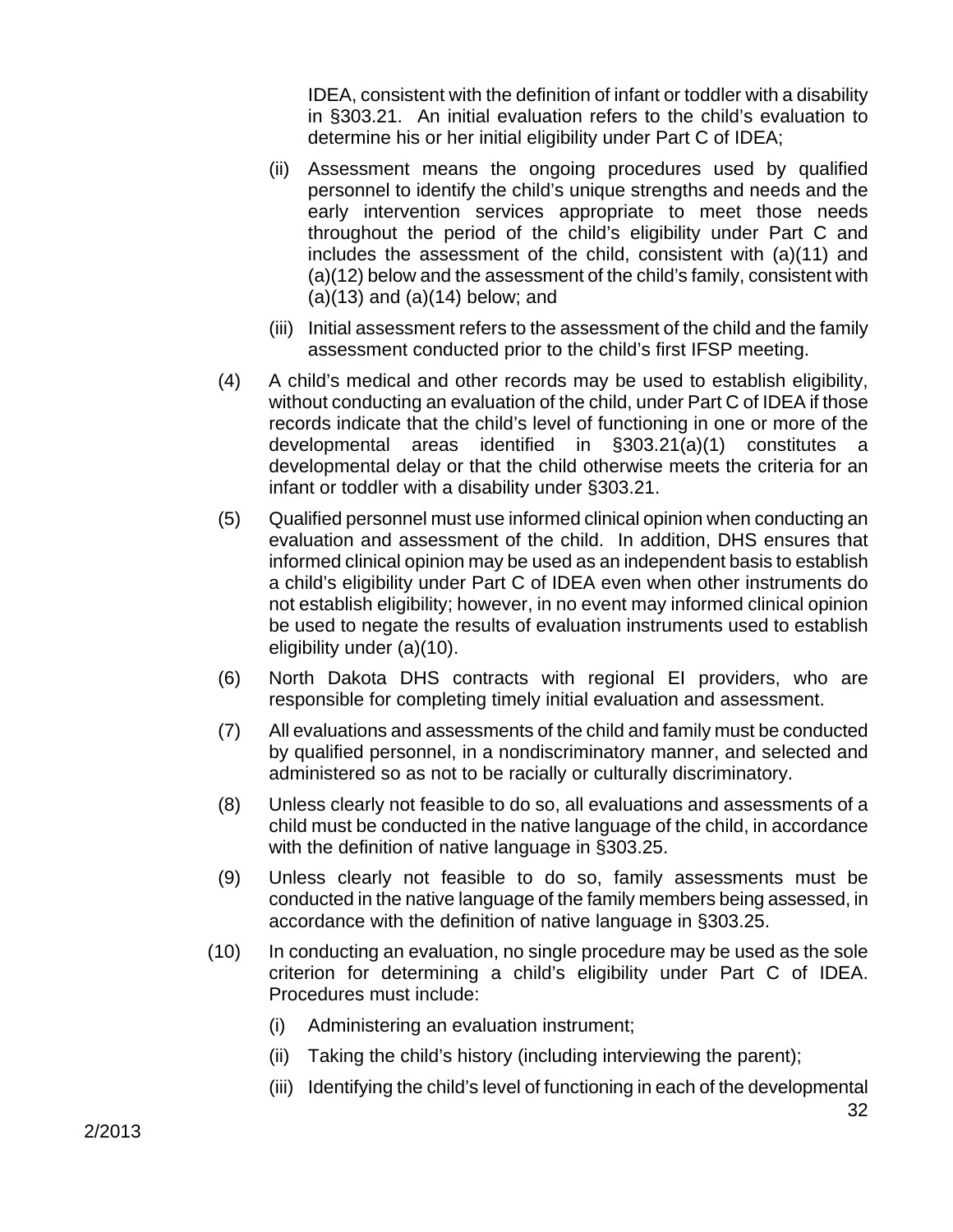areas in §303.21(a)(1);

- (iv) Gathering information from other sources such as family members, other care-givers, medical providers, social workers, and educators, if necessary, to understand the full scope of the child's unique strengths and needs; and
- (v) Reviewing medical, educational, or other records.
- (11) An assessment of each infant or toddler with a disability must be conducted by qualified personnel in order to identify the child's unique strengths and needs and the early intervention services appropriate to meet those needs.
- (12) The assessment of the child must include the following:
	- (i) A review of the results of the evaluation conducted under  $(a)(10)$ ;
	- (ii) Personal observations of the child; and
	- (iii) The identification of the child's needs in each of the developmental areas in §303.21(a)(1).
- (13) A family-directed assessment must be conducted by qualified personnel in order to identify the family's resources, priorities, and concerns and the supports and services necessary to enhance the family's capacity to meet the developmental needs of the family's infant or toddler with a disability.
- (14) The family-directed assessment must:
	- (i) Be voluntary on the part of each family member participating in the assessment;
	- (ii) Be based on information obtained through an assessment tool and also through an interview with those family members who elect to participate in the assessment; and
	- (iii) Include the family's description of its resources, priorities, and concerns related to enhancing the child's development.
- (15) If, based on the evaluation conducted under §303.321, NDEIS determines that a child is not eligible under Part C of IDEA, NDEIS must provide the parent with prior written notice required in §303.421, and include in the notice information about the parent's right to dispute the eligibility determination through dispute resolution mechanisms under §303.430, such as requesting a due process hearing or mediation or filing a State complaint.

# **10.7. Individualized Family Service Plans**

- (a) For each infant or toddler with a disability, North Dakota DHS ensures the development, review, and implementation of an individualized family service plan, or IFSP, developed by a multidisciplinary team, which includes the parent, that:
	- (1) Is consistent with the definition of that term in §303.20;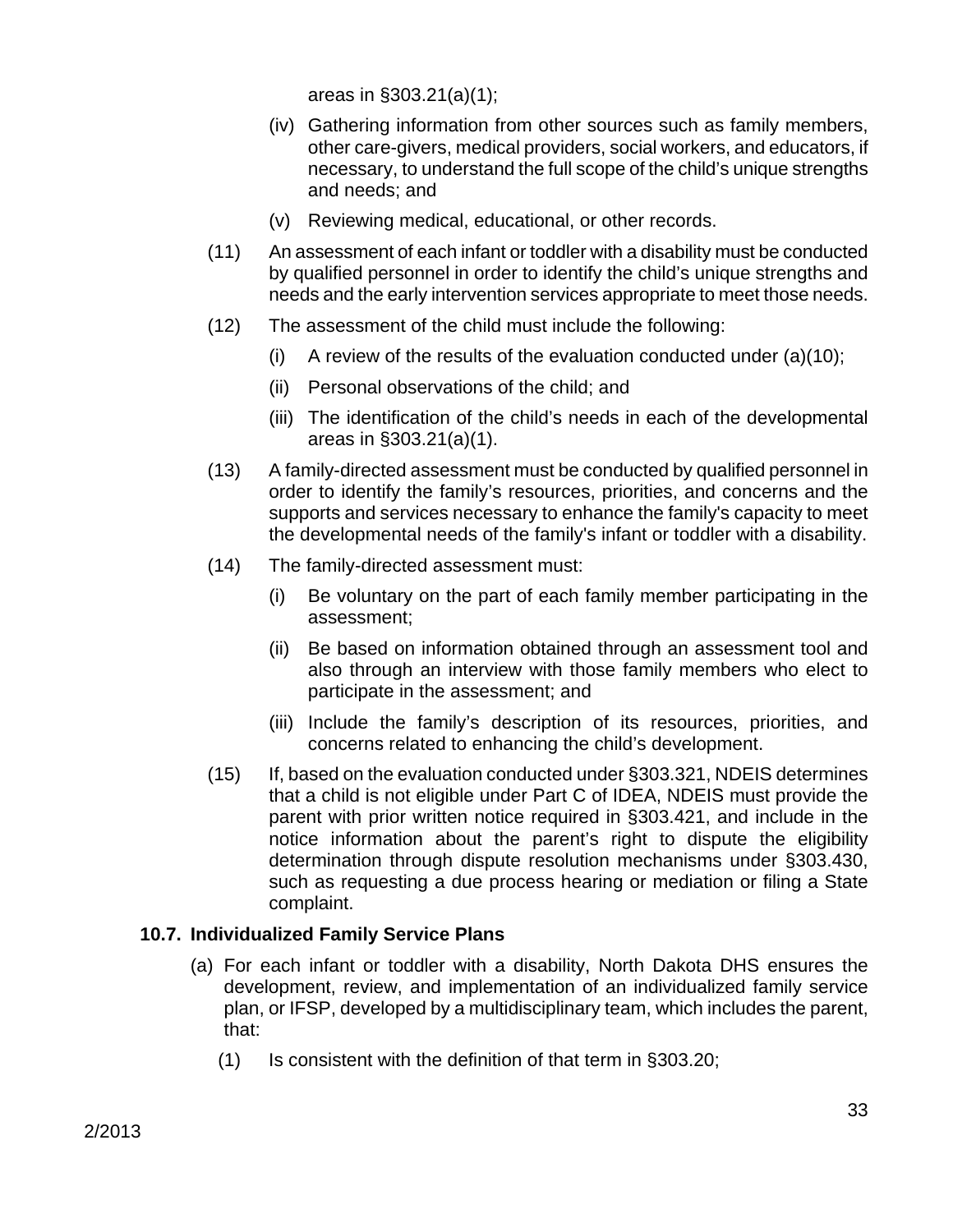- (2) Meets the requirements in §§303.342 through 303.346; and
- (3) Is documented on the state required ND DHS IFSP form.
- (b) For a child referred to ND EIS and determined to be eligible under Part C of IDEA as an infant or toddler with a disability, a meeting to develop the initial IFSP must be conducted within the 45-day time period described in §303.310.
- (c) A review of the IFSP for a child and the child's family must be conducted every six months or more frequently if conditions warrant, or if the family requests such a review.
- (d) The purpose of the periodic review is to determine:
	- (1) The degree to which progress toward achieving the results or outcomes identified in the IFSP is being made; and
	- (2) Whether modification or revision of the results, outcomes, or early intervention services identified in the IFSP is necessary.
- (e) The review may be carried out by a meeting or by another means that is acceptable to the parents and other participants.
- (f) A meeting must be conducted on at least an annual basis to evaluate and revise, as appropriate, the IFSP for a child and the child's family. The results of any current evaluations and other information available from the assessments of the child and family conducted under §303.321 must be used in determining the early intervention services that are needed and will be provided.
	- (1) In North Dakota, to be considered current, an evaluation or assessment must have been conducted within six months of the most recent IFSP review.
- (g) IFSP meetings must be conducted:
	- (1) In settings and at times that are convenient for the family; and
	- (2) In the native language of the family or other mode of communication used by the family, unless it is clearly not feasible to do so.
- (h) Meeting arrangements must be made with, and written notice provided to, the family and other participants early enough before the meeting date to ensure that they will be able to attend.
- (i) The service coordinator must ensure that the contents of the IFSP are fully explained to the parents.
- (j) Informed written consent, as described in §303.7, must be obtained, as required in §303.420(a)(3), prior to the provision of early intervention services described in the IFSP.
- (k) Each early intervention service must be provided as soon as possible but no later than 30 days after the parent provides consent for that service, as required in §303.344(f)(1).
- (l) Each initial meeting and each annual IFSP Team meeting to evaluate the IFSP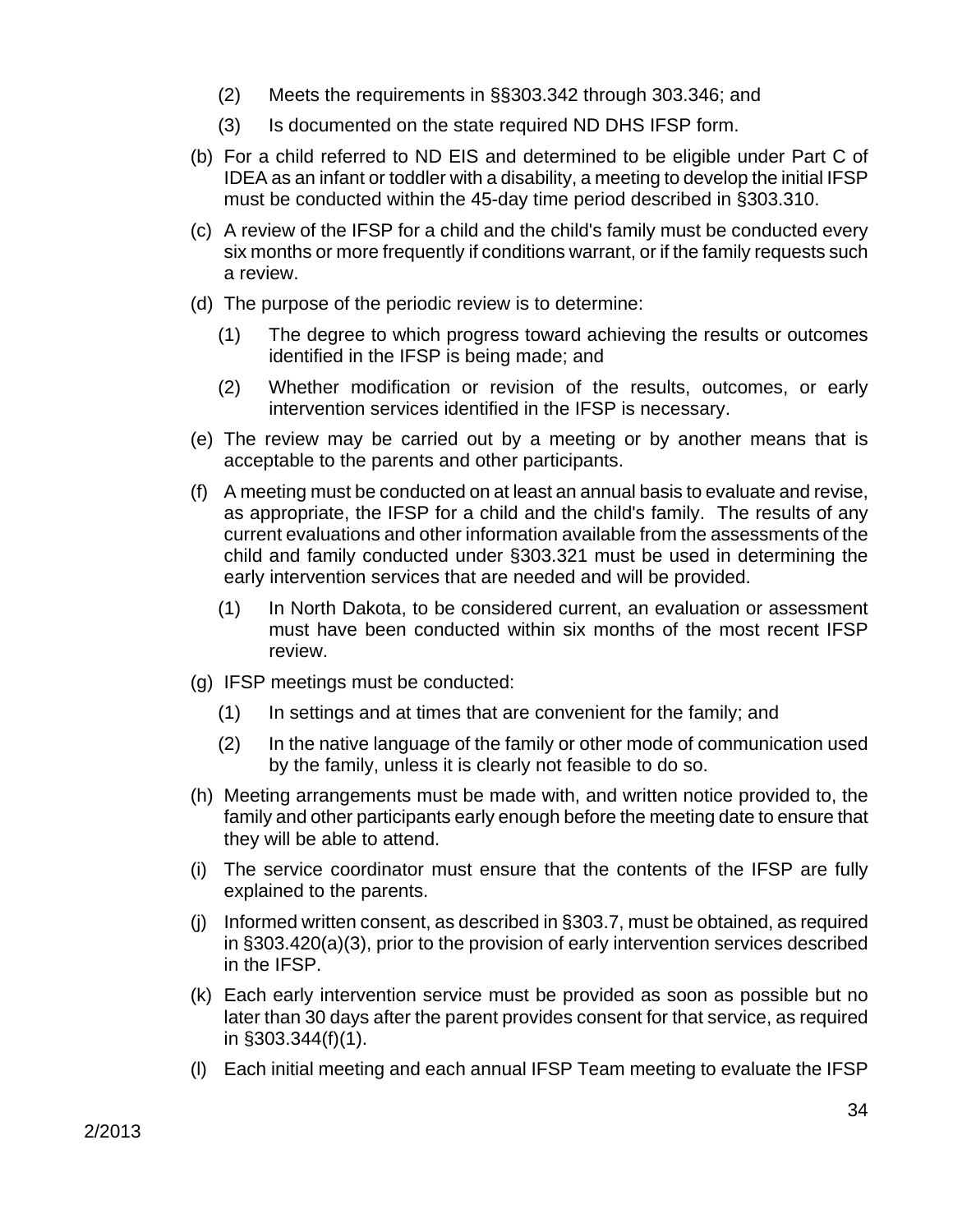must include the following participants:

- (1) The parent or parents of the child.
- (2) Other family members, as requested by the parent, if feasible to do so.
- (3) An advocate or person outside of the family, if the parent requests that the person participate.
- (4) The service coordinator designated by ND DHS to be responsible for implementing the IFSP.
- (5) A person or persons directly involved in conducting the evaluations and assessments in §303.321.
- (6) As appropriate, persons who will be providing early intervention services under Part C to the child or family.
- (m) If a person listed in (l) 5 is unable to attend a meeting, arrangements must be made for the person's involvement through other means, including one of the following:
	- (1) Participating in a telephone conference call.
	- (2) Having a knowledgeable authorized representative attend the meeting.
	- (3) Making pertinent records available at the meeting.
	- (4) Each periodic review under §303.342(b) must provide for the participation of persons in (I)  $1 - (1)$  4. If conditions warrant, provisions must be made for the participation of other representatives identified in (l).
- (n) The IFSP must include:
	- (1) The IFSP must include a statement of the infant or toddler with a disability's present levels of physical development, including vision, hearing, and health status, cognitive development, communication development, social or emotional development, and adaptive development based on the information from that child's evaluation and assessments conducted under §303.321.
	- (2) With the concurrence of the family, the IFSP must include a statement of the family's resources, priorities, and concerns related to enhancing the development of the child as identified through the assessment of the family under §303.321(c)(2).
	- (3) The IFSP must include a statement of the measurable results or measurable outcomes expected to be achieved for the child, including preliteracy and language skills, as developmentally appropriate for the child, and family, and the criteria, procedures, and timelines used to determine:
		- (i) The degree to which progress toward achieving the results or outcomes identified in the IFSP is being made; and
		- (ii) Whether modifications or revisions of the expected results or outcomes, or early intervention services identified in the IFSP are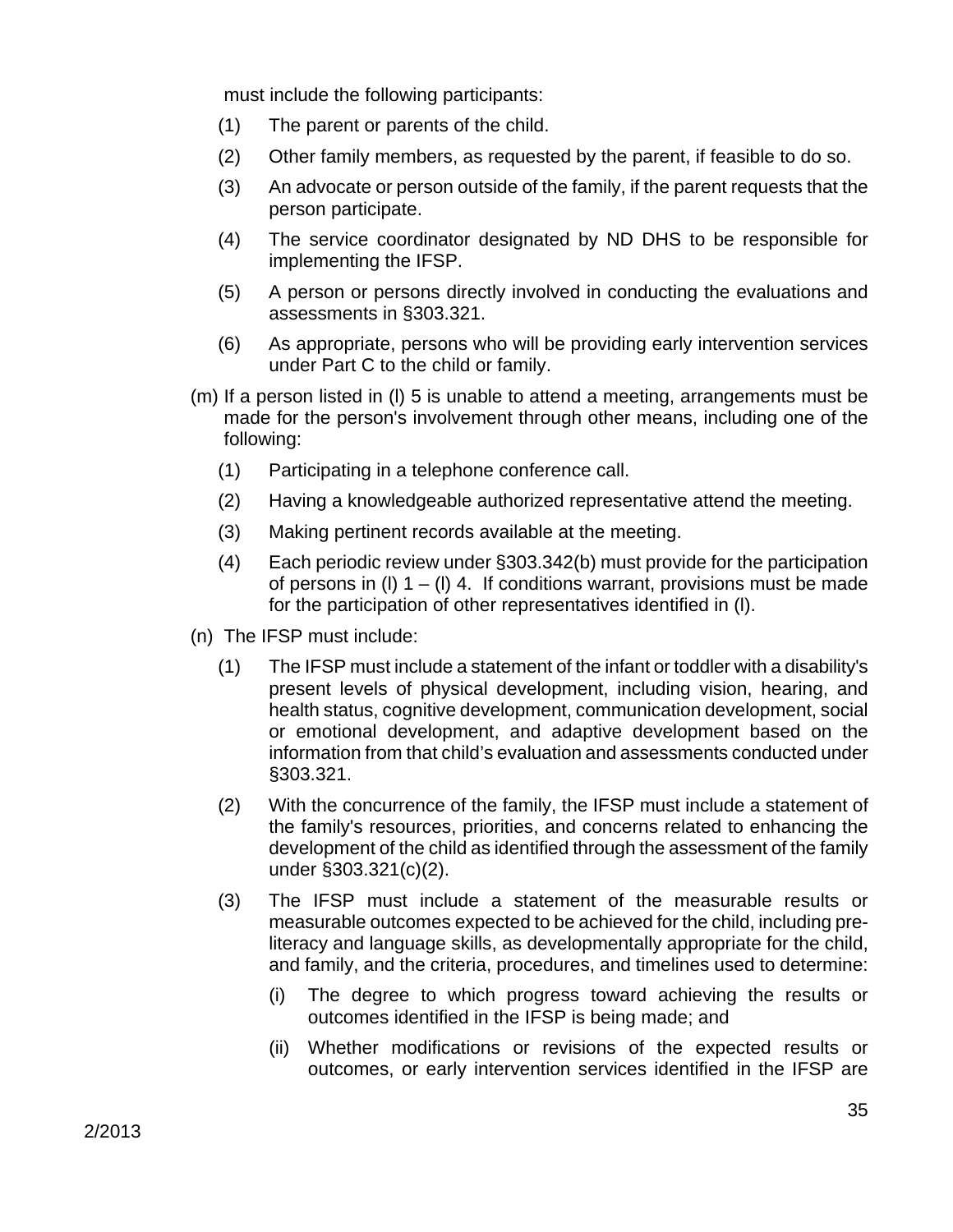necessary.

- (4) The IFSP must include a statement of the specific early intervention services, based on peer-reviewed research, to the extent practicable, that are necessary to meet the unique needs of the child and the family to achieve the results or outcomes identified in (n) 3, including:
	- (i) The length, duration, frequency, intensity, and method of delivering the early intervention services;
	- (ii) A statement that each early intervention service is provided in the natural environment for that child or service to the maximum extent appropriate, consistent with §§303.13(a)(8), 303.26 and 303.126, or, subject to (iii) below, a justification as to why an early intervention service will not be provided in the natural environment.
	- (iii) The determination of the appropriate setting for providing early intervention services to an infant or toddler with a disability, including any justification for not providing a particular early intervention service in the natural environment for that infant or toddler with a disability and service, must be:
		- (A) Made by the IFSP Team, which includes the parent and other team members;
		- (B) Consistent with the provisions in §§303.13(a)(8), 303.26, and 303.126; and
		- (C) Based on the child's outcomes that are identified by the IFSP Team in (n) 3 above;
	- (iv) The location of the early intervention services; and
	- (v) The payment arrangements, if any.
	- (vi) As used in (i) above:
		- (A) Frequency and intensity mean the number of days or sessions that a service will be provided, and whether the service is provided on an individual or group basis;
		- (B) Method means how a service is provided;
		- (C) Length means the length of time the service is provided during each session of that service, such as an hour or other specified time period; and
		- (D) Duration means projecting when a given service will no longer be provided, such as when the child is expected to achieve the results or outcomes in his or her IFSP.
	- (vii) As used in 4 (iv) above, location means the actual place or places where a service will be provided.
- (5) To the extent appropriate, the IFSP also must: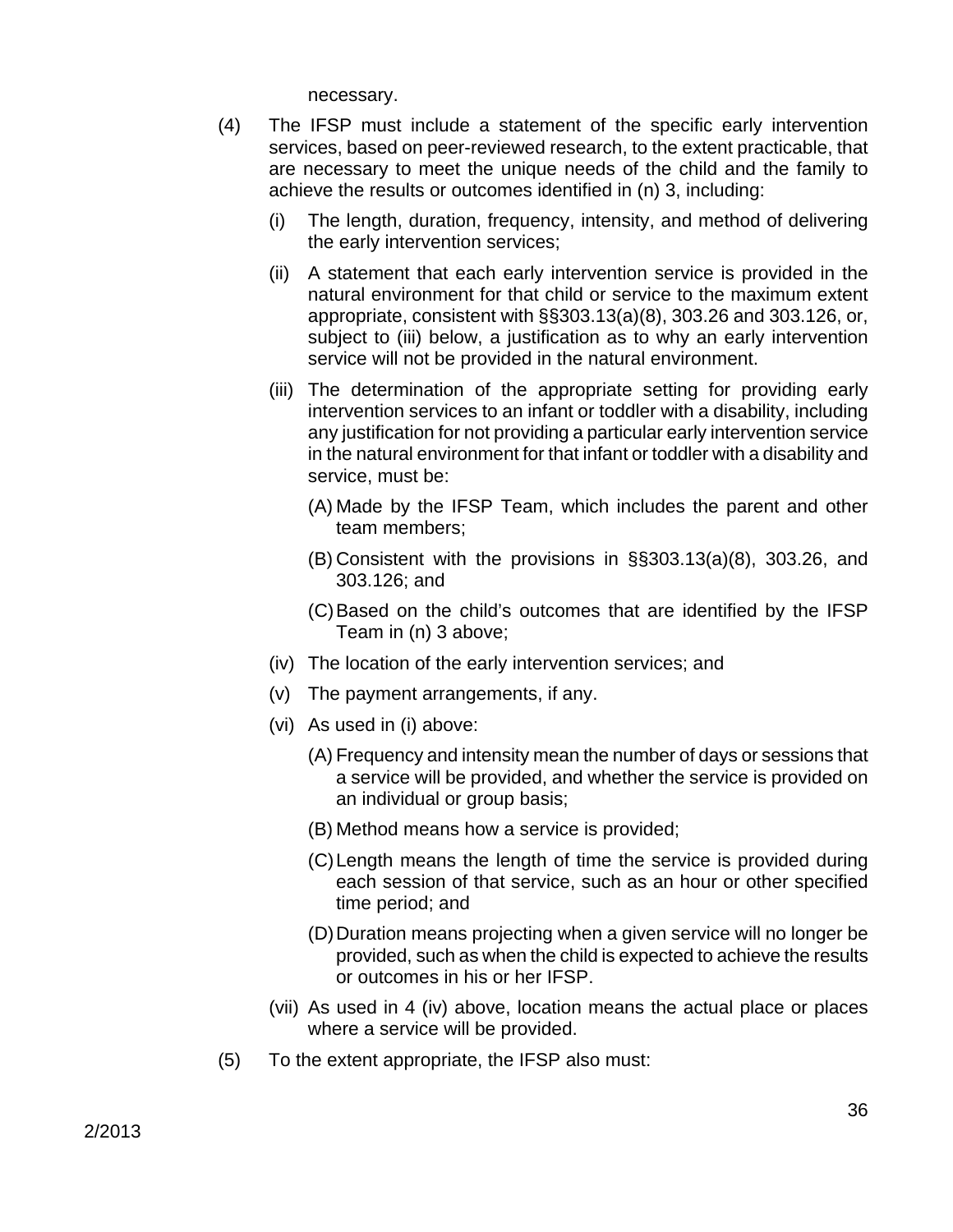- (i) Identify medical and other services that the child or family needs or is receiving through other sources, but that are neither required nor funded under Part C of IDEA; and
- (ii) If those services are not currently being provided, include a description of the steps the service coordinator or family may take to assist the child and family in securing those other services.
- (6) The IFSP must include the projected date for the initiation of each early intervention service in (n) 4 above, which date must be as soon as possible after the parent consents to the service, as required in §§303.342(e) and 303.420(a)(3); and
- (7) The anticipated duration of each service.
- (8) The name of the service coordinator from the profession most relevant to the child's or family's needs, or who is otherwise qualified to carry out all applicable responsibilities under Part C of IDEA, who will be responsible for implementing the early intervention services identified in a child's IFSP, including transition services, and coordination with other agencies and persons. In meeting the requirements, the term "profession" includes "service coordination."
- (9) Transition from Part C Services.
	- (i) The IFSP must include the steps and services to be taken to support the smooth transition of the child, in accordance with §§303.209 from Part C services to:
		- (A) Preschool services under Part B of IDEA, to the extent that those services are appropriate; or
		- (B) Other appropriate services.
	- (ii) The steps required in (i) above must include:
		- (A) Discussions with, and training of, parents, as appropriate, regarding future placements and other matters related to the child's transition;
		- (B) Procedures to prepare the child for changes in service delivery, including steps to help the child adjust to, and function in, a new setting;
		- (C) Confirmation that child find information about the child has been transmitted to the LEA or other relevant agency, in accordance with §303.209(b) and the North Dakota opt-out policy adopted under §303.401(e)) and, with parental consent if required under §303.414, transmission of additional information needed by the LEA to ensure continuity of services from the Part C program to the Part B program, including a copy of the most recent evaluation and assessments of the child and the family and most recent IFSP developed in accordance with §§303.340 through 303.345; and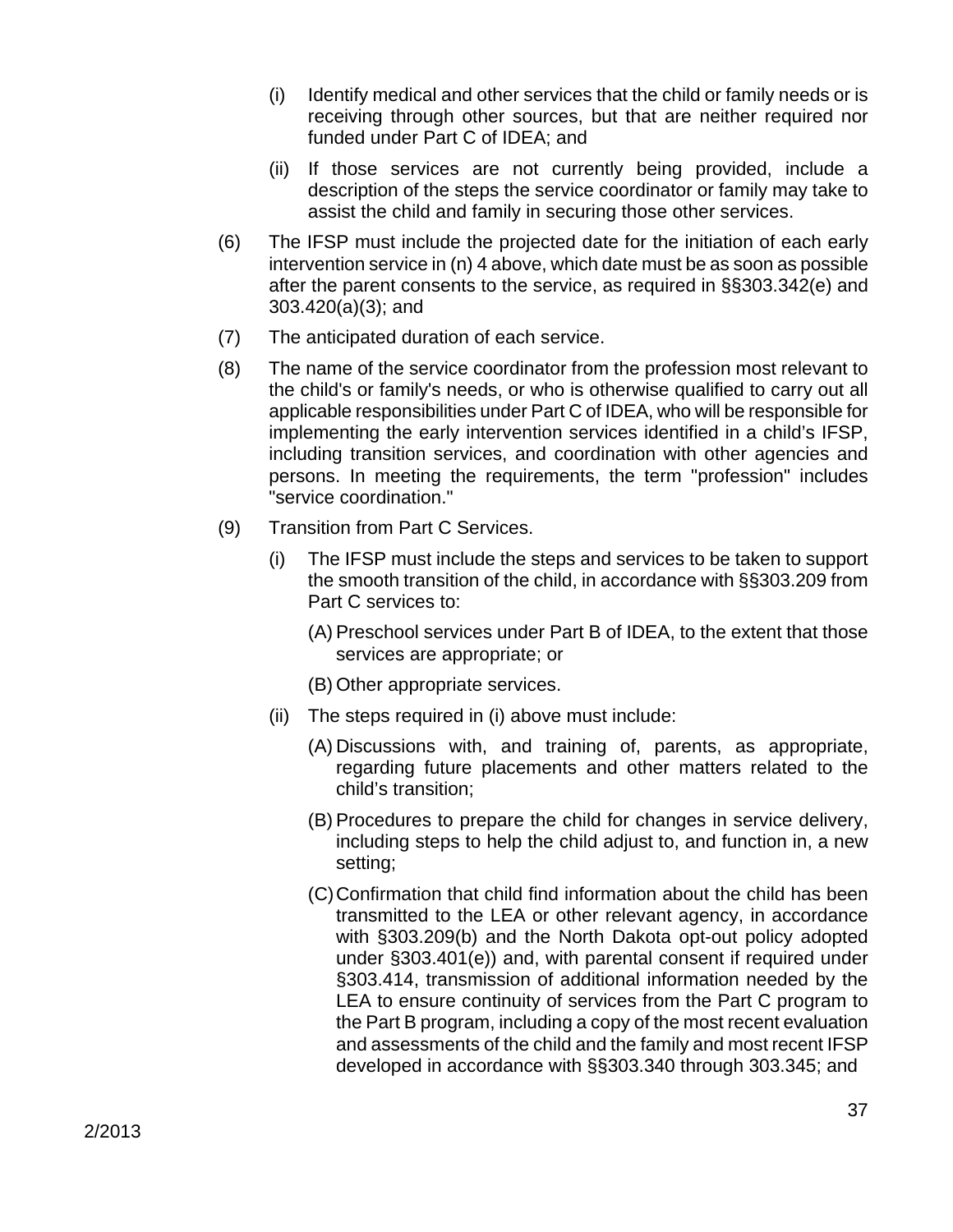(D) Identification of transition services and other activities that the IFSP Team determines are necessary to support the transition of the child.

### **10.8. Interim IFSPs: Provision of Services Before Evaluations and Assessments are Completed**

- (a) Early intervention services for an eligible child and the child's family may commence before the completion of the evaluation and assessments in §303.321, if the following conditions are met:
	- (1) Parental consent is obtained.
	- (2) An interim IFSP is developed that includes:
		- (i) The name of the service coordinator who will be responsible, consistent with §303.344(g), for implementing the interim IFSP and coordinating with other agencies and persons; and
		- (ii) The early intervention services that have been determined to be needed immediately by the child and the child's family.
	- (3) Evaluations and assessments are completed within the 45-day timeline in §303.310.

# **10.9. Responsibility and Accountability**

(a) Each public agency or EIS provider who has a direct role in the provision of early intervention services is responsible for making a good faith effort to assist each eligible child in achieving the outcomes in the child's IFSP. However, Part C of IDEA does not require that any public agency or EIS provider be held accountable if an eligible child does not achieve the growth projected in the child's IFSP.

# **11. Procedural Safeguards**

#### **11.1. General. North Dakota DHS:**

- (a) Ensures the establishment and implementation of policies and procedures safeguards that meet the requirements of Part C of IDEA, including the provisions on confidentiality in §§303.401 through 303.417, parental consent and notice in §§303.420 and 303.421, surrogate parents in §303.422, and dispute resolution procedures in §303.430;
- (b) Ensures the effective implementation of the safeguards by each participating agency, including ND DHS and DHS providers, in the statewide system that is involved in the provision of early intervention services under Part C of IDEA; and
- (c) Make available to parents an initial copy of the child's early intervention record, at no cost to the parents.

#### **11.2. Confidentiality and Opportunity to Examine Records**

(a) ND DHS ensures that the parents of a child referred under Part C of IDEA are afforded the right to confidentiality of personally identifiable information, including the right to written notice of, and written consent to, the exchange of that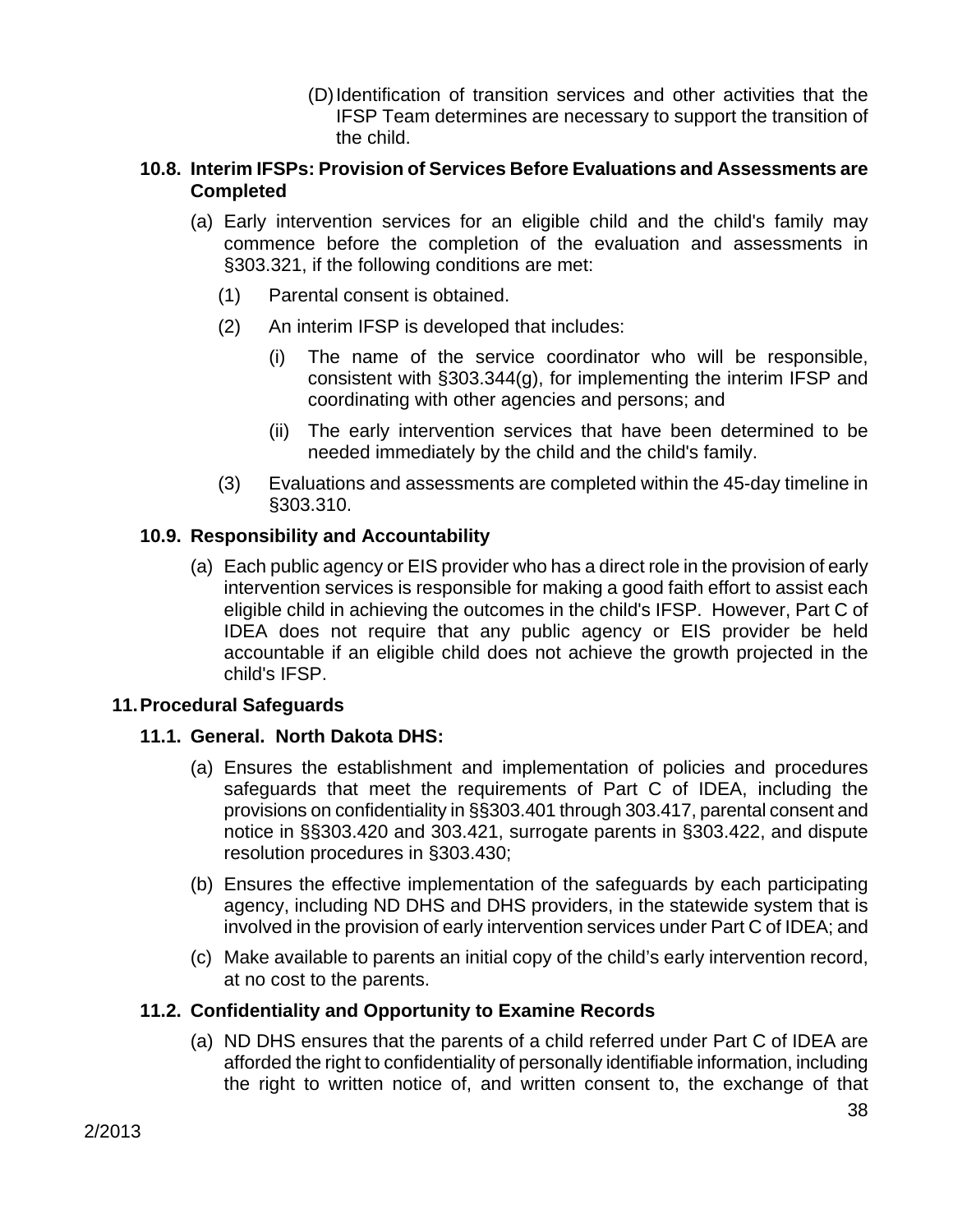information among agencies, consistent with Federal and State laws.

- (b) As required under IDEA, the regulations in §§303.401 through 303.417 ensure the protection of the confidentiality of any personally identifiable data, information, and records collected or maintained pursuant to Part C of IDEA by the Secretary and by participating agencies, including ND DHS and EIS providers, in accordance with the protections under the Family Educational Rights and Privacy Act (FERPA) in 20 U.S.C. 1232g and 34 CFR part 99.
- (c) North Dakota has procedures in effect to ensure that:
	- (1) Participating agencies, including North Dakota DHS and EIS providers, comply with the Part C confidentiality procedures in §§303.401 through 303.417; and
	- (2) The parents of infants or toddlers who are referred to, or receive services under Part C of IDEA, are afforded the opportunity to inspect and review all Part C early intervention records about the child and the child's family that are collected, maintained, or used under Part C of IDEA, including records related to evaluations and assessments, screening, eligibility determinations, development and implementation of IFSPs, provision of early intervention services, individual complaints involving the child, or any part of the child's early intervention record under Part C of IDEA.
- (d) The confidentiality procedures described in this section apply to the personally identifiable information of a child and the child's family that:
	- (1) Is contained in early intervention records collected, used, or maintained under Part C of IDEA by ND DHS and an EIS provider; and
	- (2) Applies from the point in time when the child is referred for early intervention services under Part C of IDEA until the later of when the participating agency is no longer required to maintain or no longer maintains that information under applicable Federal and State laws.
- (e) Subject to (g) and (h) below, the ND DHS discloses to the SEA and the LEA where the child resides, in accordance with §303.209(b)(1)(i) and (b)(1)(ii), the following personally identifiable information under the IDEA:
	- (1) A child's name.
	- (2) A child's date of birth.
	- (3) Parent contact information, including parents' names, addresses, and telephone numbers.
- (f) The information described in (e) above is needed to enable the ND DHS, as well as LEAs and SEAs under Part B of the IDEA, to identify all children potentially eligible for services under Part B of the IDEA.
- (g) North Dakota DHS, through its policies and procedures, requires EIS providers, prior to making the limited disclosure described in (e), to inform parents of a toddler with a disability of the intended disclosure and allow the parents a specified time period to object to the disclosure in writing.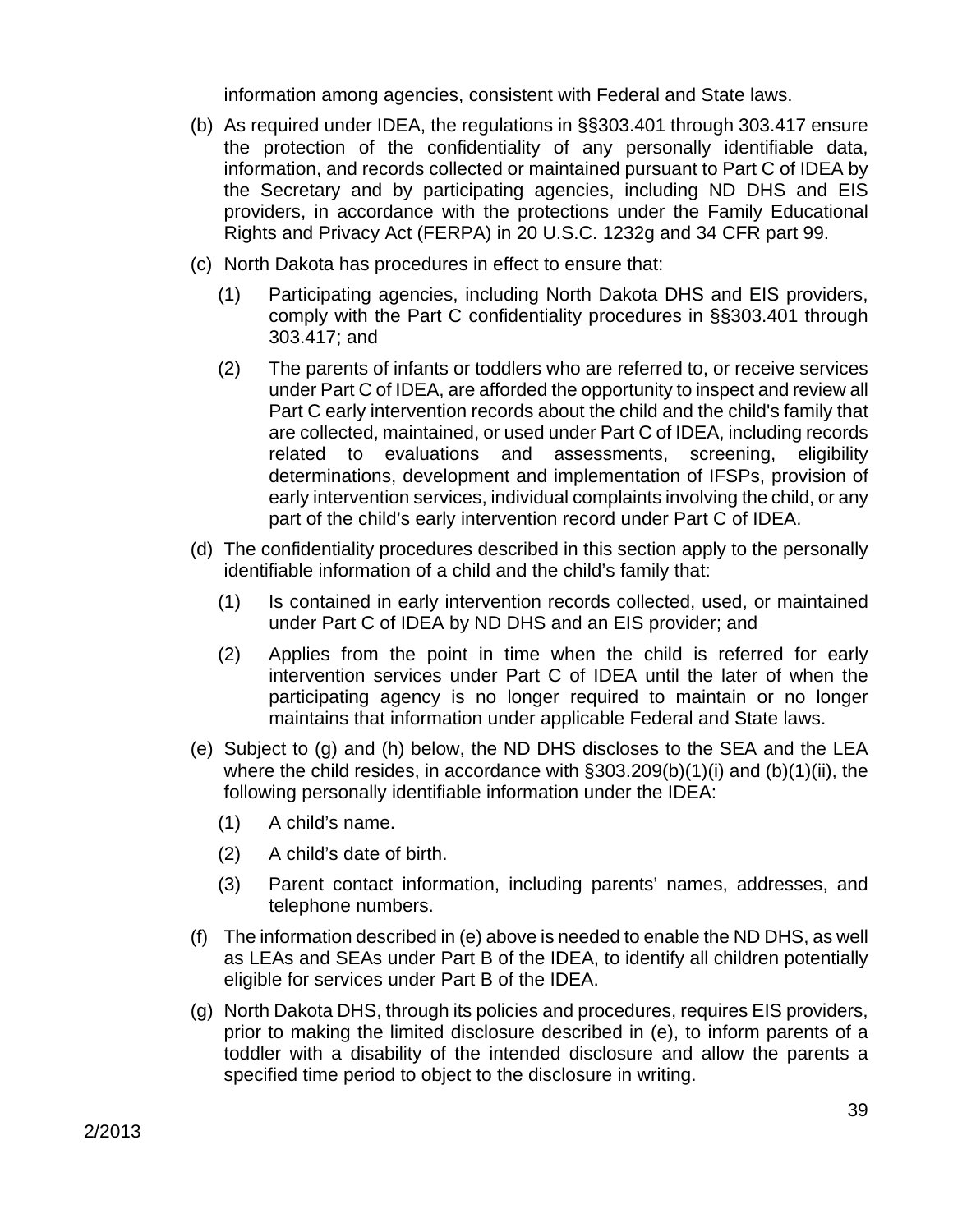- (h) If a parent objects during the time period provided by the ND DHS, ND DHS and EIS provider are not permitted to make such a disclosure under (e) above and §303.209(b)(1)(i) and (b)(1)(ii).
- (i) The Secretary takes appropriate action, in accordance with section 444 of GEPA, to ensure the protection of the confidentiality of any personally identifiable data, information, and records collected, maintained, or used by the Secretary and by NDDHS and EIS providers pursuant to part C of the Act, and consistent with §§ 303.401 through 303.417. The regulations in §§ 303.401 through 303.417 ensure the protection of the confidentiality of any personally identifiable data, information, and records collected or maintained pursuant to this part by the Secretary and by participating agencies, including the NDDHS and EIS providers, in accordance with the Family Educational Rights and Privacy Act (FERPA), 20 U.S.C. 1232g, and 34CFR part 99.

# **11.3. Definitions**

- (a) The following definitions apply to §§303.402 through 303.417 in addition to the definition of personally identifiable information in §303.29 and disclosure in 34 CFR 99.3:
	- (1) Destruction means physical destruction of the record or ensuring that personal identifiers are removed from a record so that the record is no longer personally identifiable under §303.29.
	- (2) Early intervention records mean all records regarding a child that are required to be collected, maintained, or used under Part C of the IDEA and the regulations in Part C.
	- (3) Participating agency means any individual, agency, entity, or institution that collects, maintains, or uses personally identifiable information to implement the requirements in Part C of the IDEA and the regulations in Part C of IDEA with respect to a particular child. A participating agency includes the ND DHS and EIS providers and any individual or entity that provides any Part C services, including service coordination, evaluations and assessments, and other Part C services, but does not include primary referral sources, or public agencies (such as the State Medicaid or CHIP program) or private entities that act solely as funding sources for Part C services.

# **11.4. Notice to Parents**

- (a) North Dakota DHS must give notice when a child is referred under Part C of IDEA that is adequate to fully inform parents about the requirements in §303.402, including:
	- (1) A description of the children on whom personally identifiable information is maintained, the types of information sought, the methods North Dakota intends to use in gathering the information, including the sources from whom information is gathered, and the uses to be made of the information;
	- (2) A summary of the policies and procedures that participating agencies must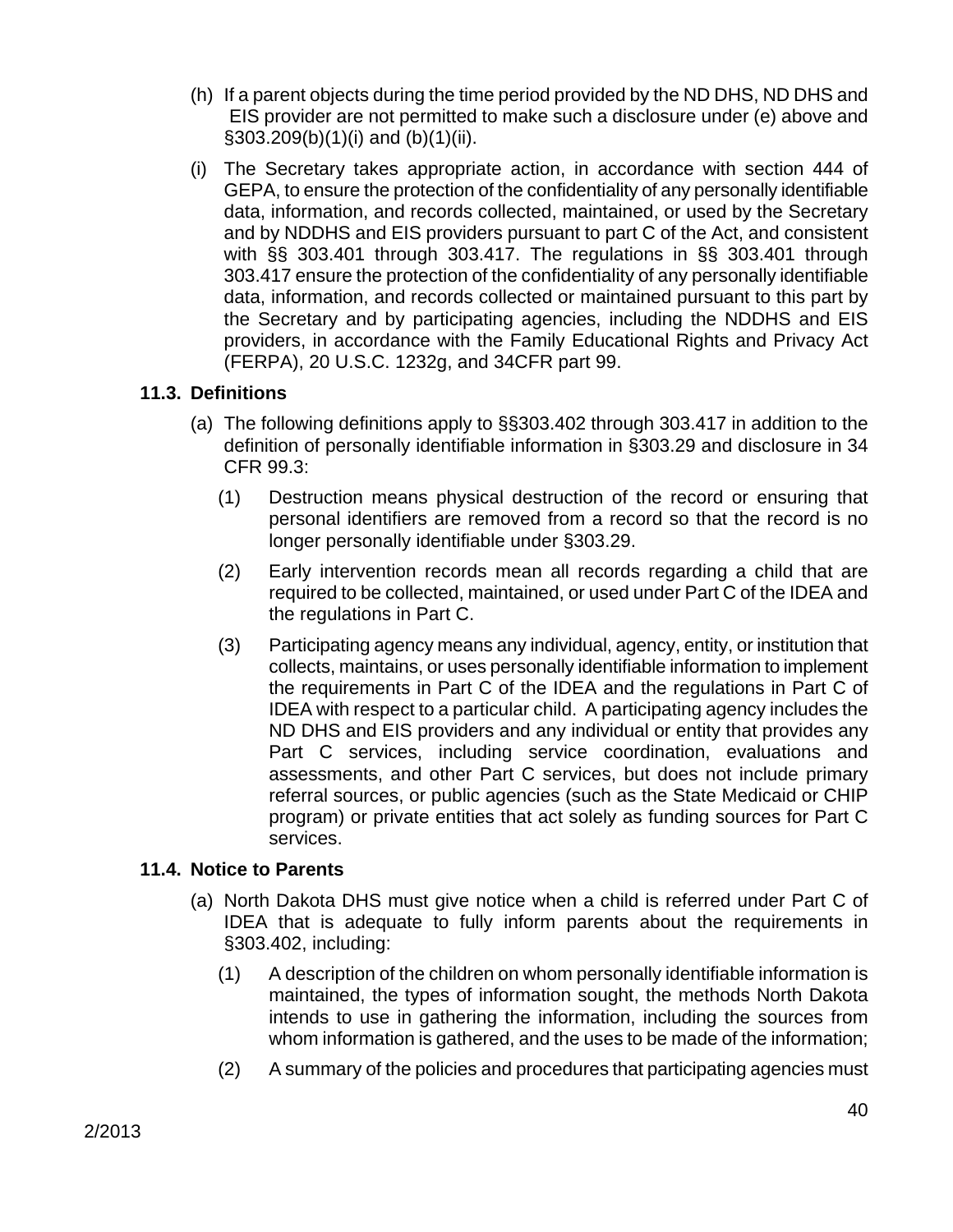follow regarding storage, disclosure to third parties, retention, and destruction of personally identifiable information;

- (3) A description of all the rights of parents and children regarding this information, including their rights under the Part C confidentiality provisions in §§303.401 through 303.417; and
- (4) A description of the extent that the notice is provided in the native languages of the various population groups in North Dakota.

### **11.5. Access Rights**

- (a) Each participating agency must permit parents to inspect and review any early intervention records relating to their children that are collected, maintained, or used by the agency under Part C of IDEA. The agency must comply with a parent's request to inspect and review records without unnecessary delay and before any meeting regarding an IFSP, or any hearing pursuant to §§303.430(d) and 303.435 through 303.439, and in no case more than 10 days after the request has been made.
- (b) The right to inspect and review early intervention records under this section includes:
	- (1) The right to a response from the participating agency to reasonable requests for explanations and interpretations of the early intervention records;
	- (2) The right to request that the participating agency provide copies of the early intervention records containing the information if failure to provide those copies would effectively prevent the parent from exercising the right to inspect and review the records; and
	- (3) The right to have a representative of the parent inspect and review the early intervention records.
- (c) An agency may presume that the parent has authority to inspect and review records relating to his or her child unless the agency has been provided documentation that the parent does not have the authority under applicable State laws governing such matters as custody, foster care, guardianship, separation, and divorce.

#### **11.6. Record of Access**

(a) Each participating agency must keep a record of parties obtaining access to early intervention records collected, maintained, or used under Part C of the IDEA, except access by parents and authorized representatives and employees of the participating agency, including the name of the party, the date access was given, and the purpose for which the party is authorized to use the early intervention records.

#### **11.7. Records on More Than One Child**

(a) If any early intervention record includes information on more than one child, the parents of those children have the right to inspect and review only the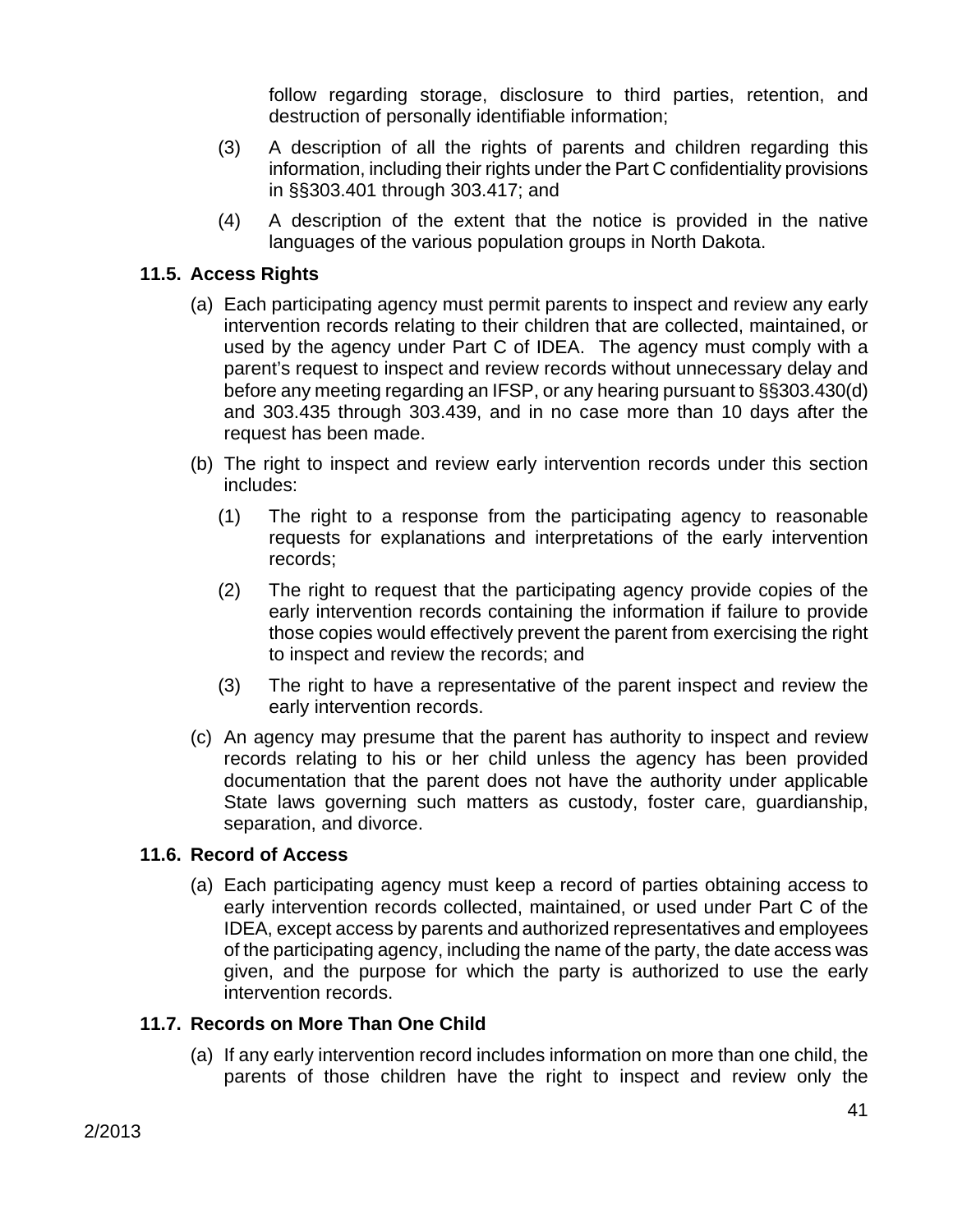information relating to their child or to be informed of that specific information.

# **11.8. List of Types and Locations of Information**

(a) Each participating agency must provide parents, on request, a list of the types and locations of early intervention records collected, maintained, or used by the agency.

### **11.9. Fees For records**

- (a) Each participating agency may charge a fee for copies of records that are made for parents under Part C of IDEA if the fee does not effectively prevent the parents from exercising their right to inspect and review those records, except as provided in (c) below.
- (b) A participating agency may not charge a fee to search for or to retrieve information under Part C of IDEA.
- (c) A participating agency must provide at no cost to parents, a copy of each evaluation, assessment of the child, family assessment, and IFSP as soon as possible after each IFSP meeting.

### **11.10. Amendment of Records at a Parent's Request**

- (a) A parent who believes that information in the early intervention records collected, maintained, or used under Part C of IDEA is inaccurate, misleading, or violates the privacy or other rights of the child or parent may request that the participating agency that maintains the information amend the information.
- (b) The participating agency must decide whether to amend the information in accordance with the request within a reasonable period of time of receipt of the request.
- (c) If the participating agency refuses to amend the information in accordance with the request, it must inform the parent of the refusal and advise the parent of the right to a hearing under §303.411.

# **11.11. Opportunity for a Hearing**

(a) The participating agency must, on request, provide parents with the opportunity for a hearing to challenge information in their child's early intervention records to ensure that it is not inaccurate, misleading, or otherwise in violation of the privacy or other rights of the child or parents. A parent may request a due process hearing under the procedures in §303.430(d)(1) provided that such hearing procedures meet the requirements of the hearing procedures in §303.413 or may request a hearing directly under the North Dakota procedures in §303.413 (i.e., procedures that are consistent with the FERPA hearing requirements in 34 CFR 99.22).

# **11.12. Result of Hearing**

(a) If, as a result of the hearing, the participating agency decides that the information is inaccurate, misleading or in violation of the privacy or other rights of the child or parent, it must amend the information accordingly and so inform the parent in writing.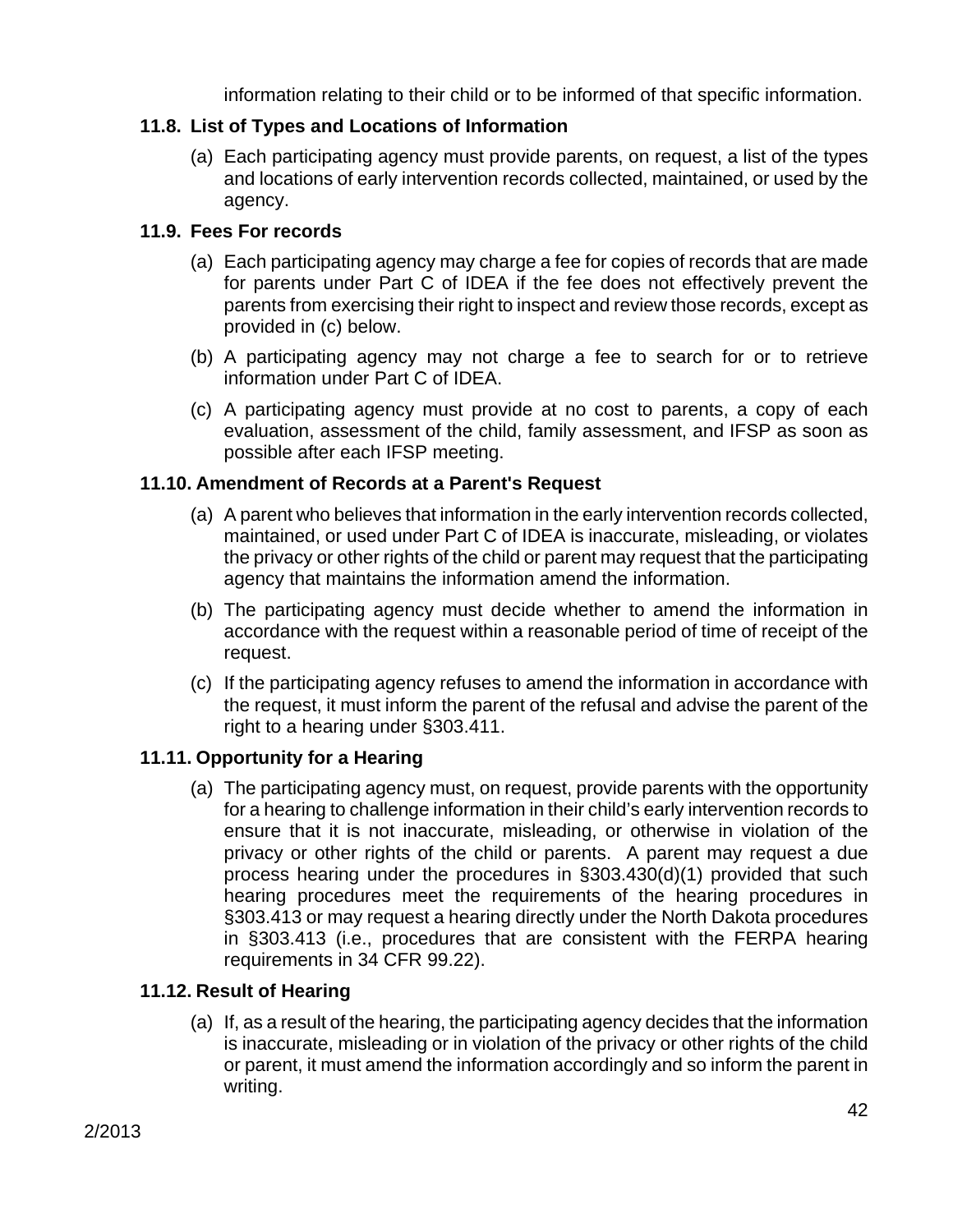- (b) If, as a result of the hearing, the agency decides that the information is not inaccurate, misleading, or in violation of the privacy or other rights of the child or parent, it must inform the parent of the right to place in the early intervention records it maintains on the child a statement commenting on the information or setting forth any reasons for disagreeing with the decision of the agency.
- (c) Any explanation placed in the early intervention records of the child under (b) above must:
	- (1) Be maintained by the agency as part of the early intervention records of the child as long as the record or contested portion is maintained by the agency; and
	- (2) If the early intervention records of the child or the contested portion are disclosed by the agency to any party, the explanation must also be disclosed to the party.

### **11.13. Hearing Procedures**

(a) A hearing held under §303.411 must be conducted according to the procedures under 34 CFR 99.22.

### **11.14. Consent Prior to Disclosure or Use**

- (a) Except as provided in (b) below, prior parental consent must be obtained before personally identifiable information is:
	- (1) Disclosed to anyone other than authorized representatives, officials, or employees of participating agencies collecting, maintaining, or using the information under Part C of IDEA, subject to (b) below; or
	- (2) Used for any purpose other than meeting a requirement of Part C of IDEA.
- (b) North Dakota DHS or other participating agency may not disclose personally identifiable information, as defined in §303.29, to any party except participating agencies, including ND DHS and EIS providers, that are part of the State's Part C system without parental consent unless authorized to do so under:
	- (1) Sections 303.401(d), and 303.209(b)(1)(i) and (b)(1)(ii); or
	- (2) One of the exceptions enumerated in 34 CFR 99.31, where applicable to Part C, which are expressly adopted to apply to Part C through this reference. In applying the exceptions in 34 CFR 99.31 to Part C of IDEA, participating agencies must also comply with the pertinent conditions in 34 CFR 99.32, 99.33, 99.34, 99.35, 99.36, 99.38, and 99.39; in applying these provisions in 34 CFR part 99 to Part C, the reference to:
		- (i) 34 CFR 99.30 means §303.414(a);
		- (ii) "Education records" means early intervention records under §303.403(b);
		- (iii) "Educational" means early intervention under Part C of IDEA;
		- (iv) "Educational agency or institution" means the participating agency under §303.404(c);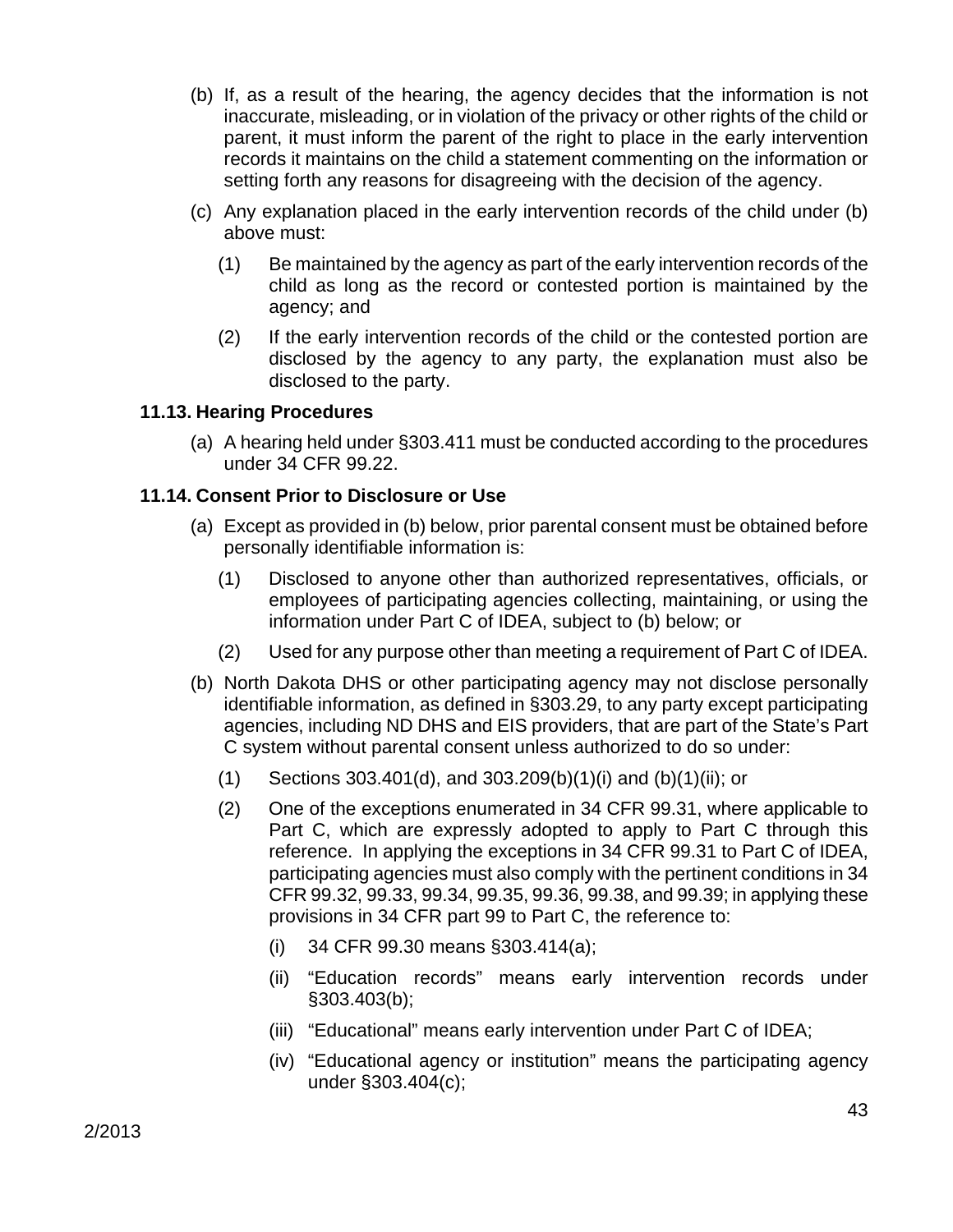- (v) "School officials and officials of another school or school system" means qualified personnel or service coordinators under Part C of IDEA;
- (vi) "State and local educational authorities" means the lead agency under §303.22; and
- (vii) "Student" means child under Part C of IDEA.
- (3) North Dakota DHS provides policies and procedures to be used when a parent refuses to provide consent under this section, such as a meeting to explain to parents how their failure to consent affects the ability of their child to receive services under Part C of IDEA, provided that those procedures do not override a parent's right to refuse consent under §303.420.

#### **11.15. Safeguards**

- (a) Each participating agency must protect the confidentiality of personally identifiable information at the collection, maintenance, use, storage, disclosure, and destruction stages.
- (b) One official at each participating agency must assume responsibility for ensuring the confidentiality of any personally identifiable information.
- (c) All persons collecting or using personally identifiable information must receive training or instruction regarding the State's policies and procedures under §§303.401 through 303.417 and 34 CFR part 99.
- (d) Each participating agency must maintain, for public inspection, a current listing of the names and positions of those employees within the agency who may have access to personally identifiable information.

#### **11.16. Destruction of Information**

- (a) The participating agency must inform parents when personally identifiable information collected, maintained, or used under Part C of IDEA is no longer needed to provide services to the child under Part C of IDEA, the GEPA provisions in 20 U.S.C. 1232f, and EDGAR, 34 CFR parts 76 and 80.
- (b) Subject to (a) above, the information must be destroyed at the request of the parents. However, a permanent record of a child's name, date of birth, parent contact information, including address and phone number, names of service coordinator(s) and DHS provider(s), and exit data, including year and age upon exit, and any programs entered into upon exiting, may be maintained without time limitation.

#### **11.17. Enforcement**

(a) North Dakota DHS has in effect the policies and procedures, including sanctions and the right to file a complaint under §§303.432 through 303.434, that the State uses to ensure that its policies and procedures, consistent with §§303.401 through 303.417, are followed and that the requirements of IDEA and the regulations in Part C are met.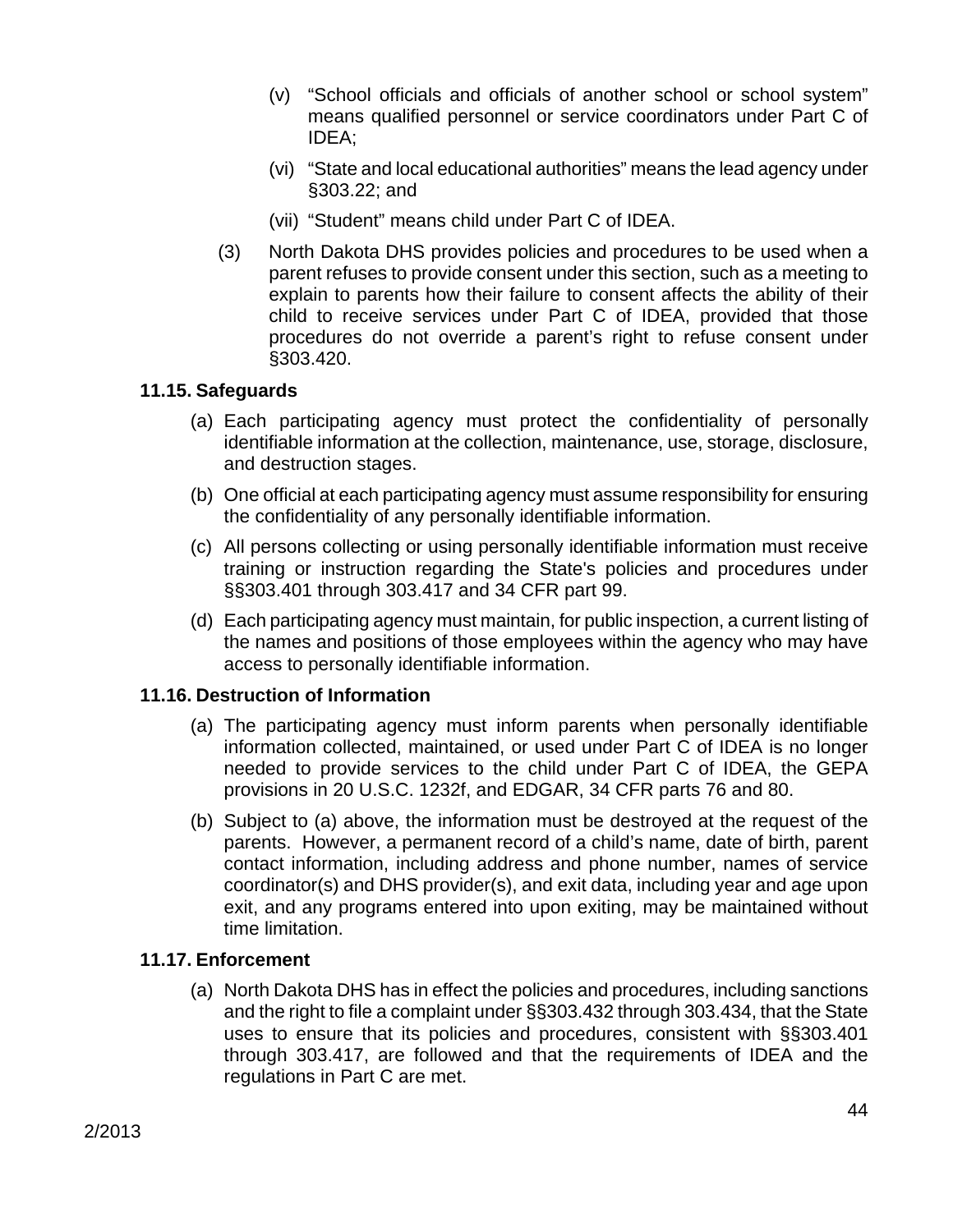# **12. Procedural Safeguards – Parental Consent and Notice**

# **12.1. Parental Consent and Ability to Decline Services**

- (a) North Dakota DHS ensures parental consent is obtained before:
	- (1) All evaluations and assessments of a child are conducted under §303.321;
	- (2) Early intervention services are provided to the child under Part C of IDEA;
	- (3) Public benefits or insurance or private insurance is used if such consent is required under §303.520; and
	- (4) Disclosure of personally identifiable information consistent with §303.414.
- (b) If a parent does not give consent under  $(a)(1)$  or  $(a)(2)$  above, the EIS provider must make reasonable efforts to ensure that the parent:
	- (1) Is fully aware of the nature of the evaluation and assessment of the child or early intervention services that would be available; and
	- (2) Understands that the child will not be able to receive the evaluation, assessment, or early intervention service unless consent is given.
- (c) North Dakota DHS may not use the due process hearing procedures under Part C or Part B of IDEA to challenge a parent's refusal to provide any consent that is required under (a) above.
- (d) The parents of an infant or toddler with a disability:
	- (1) Determine whether they, their infant or toddler with a disability, or other family members will accept or decline any early intervention service under Part C at any time, in accordance with North Dakota law; and
	- (2) May decline a service after first accepting it, without jeopardizing other early intervention services under Part C of IDEA.

# **12.2. Prior Written Notice and Procedural Safeguards Notice.**

- (a) Prior written notice must be provided to parents at least 14 calendar days before ND DHS or an EIS provider proposes, or refuses, to initiate or change the identification, evaluation, or placement of their infant or toddler, or the provision of early intervention services to the infant or toddler with a disability and that infant's or toddler's family.
- (b) The notice must be in sufficient detail to inform parents about:
	- (1) The action that is being proposed or refused;
	- (2) The reasons for taking the action; and
	- (3) All procedural safeguards that are available under this section, including a description of mediation in §303.431, how to file a State complaint in §§303.432 through 303.434 and a due process complaint in the provisions adopted under §303.430(d), and any timelines under those procedures.
- (c) The notice must be:
	- (1) Written in language understandable to the general public; and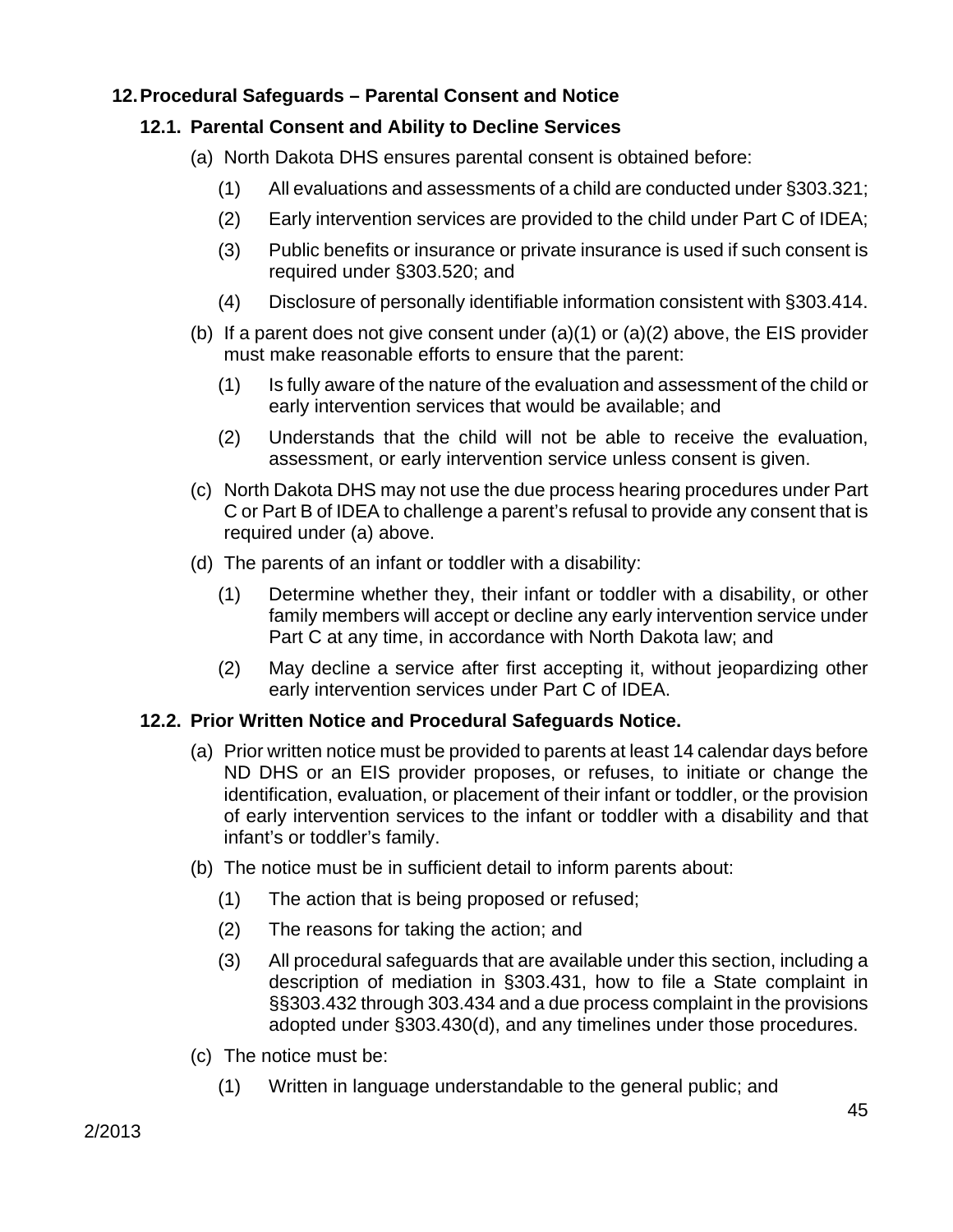- (2) Provided in the native language, as defined in §303.25, of the parent or other mode of communication used by the parent, unless it is clearly not feasible to do so.
- (d) If the native language or other mode of communication of the parent is not a written language, the public agency or designated EIS provider must take steps to ensure that:
	- (1) The notice is translated orally or by other means to the parent in the parent's native language or other mode of communication;
	- (2) The parent understands the notice; and
	- (3) There is written evidence that the requirements of this paragraph have been met.

# **13. Procedural Safeguards - Surrogate Parents**

# **13.1. General**

- (a) North Dakota DHS or other public agency ensures that the rights of a child are protected when:
	- (1) No parent, as defined in §303.27, can be identified;
	- (2) North Dakota DHS or other public agency, after reasonable efforts, cannot locate a parent; or
	- (3) The child is a ward of the State under the laws of North Dakota.

# **13.2. Duty of Lead Agency and Other Public Agencies.**

- (a) The duty of ND DHS, or other public agency, includes the assignment of an individual to act as a surrogate for the parent. ND DHS assignment process includes the service coordinator:
	- (1) Determining whether a child needs a surrogate parent;
	- (2) Documenting efforts to make the determination in the child's record;
	- (3) Assigning a surrogate parent to the child; and
	- (4) Documenting in the child's record the identity and contact information of the person assigned to serve as surrogate parent.
- (b) In implementing the provisions under this section for children who are wards of the State or placed in foster care, the service coordinator must consult with the public agency that has been assigned care of the child.

# **13.3. Wards of the State**

(a) In the case of a child who is a ward of the State, the surrogate parent, instead of being appointed by the ND DHS, may be appointed by the judge overseeing the infant or toddler's case provided that the surrogate parent meets the requirements in 13.4 (b)(1) and 13.4 (c).

# **13.4. Criteria for Selection of Surrogate Parents.**

(a) North Dakota DHS, or other public agency, may select a surrogate parent in any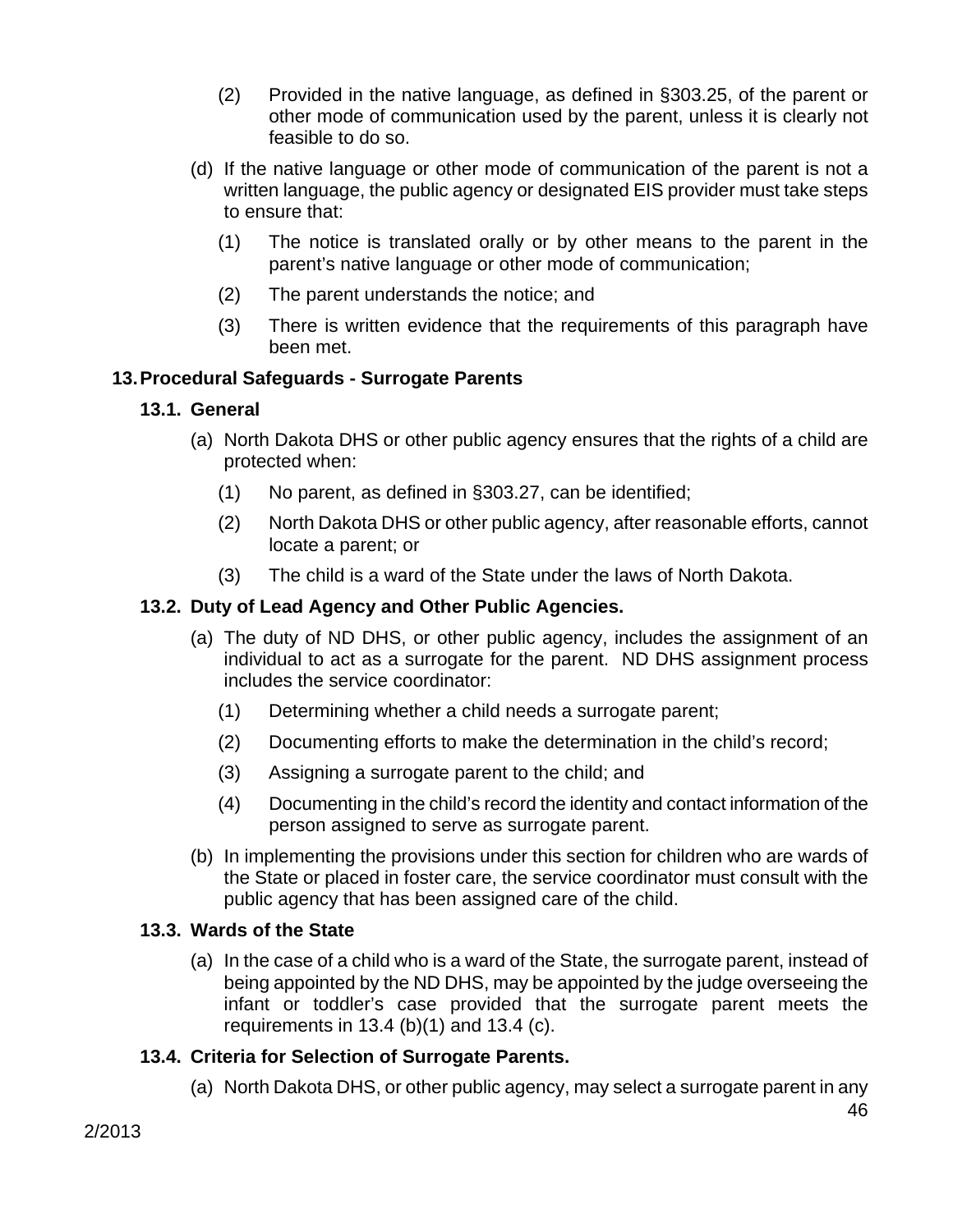way permitted under State law.

- (b) Public agencies must ensure that a person selected as a surrogate parent:
	- (1) Is not an employee of ND DHS, or any other public agency, or EIS provider that provides early intervention services, education, care, or other services to the child or any family member of the child;
	- (2) Has no personal or professional interest that conflicts with the interest of the child he or she represents; and
	- (3) Has knowledge and skills that ensure adequate representation of the child.
- (c) A person who is otherwise qualified to be a surrogate parent is not an employee of the agency solely because he or she is paid by the agency to serve as a surrogate parent.

### **13.5. Surrogate Parent Responsibilities.**

(a) The surrogate parent has the same rights as a parent for all purposes under Part C of IDEA.

### **13.6. Lead Agency Responsibility.**

- (a) North Dakota DHS must make reasonable efforts to ensure the assignment of a surrogate parent not more than 30 days after a public agency determines that the child needs a surrogate parent.
- (b) North Dakota DHS shall terminate the appointment of a surrogate parent if:
	- (1) The child ceases to meet the eligibility criteria for needing a surrogate parent; or
	- (2) The child ceases to participate in ND EIS.
- (c) North Dakota DHS shall not terminate a surrogate parent in retaliation for the surrogate parent exercising his or her rights or the rights of the child pursuant to ND DHS Rule.

#### **14. Procedural Safeguards - Dispute Resolution**

#### **14.1. State Dispute Resolution Options**

- (a) North Dakota DHS ensures implementation of the procedures in this section for the timely administrative resolution of complaints through mediation, state complaint procedures, and due process hearing procedures, described (b) through (f) below.
- (b) North Dakota DHS makes available to parties to disputes involving any matter under Part C the opportunity for mediation that meets the requirements in §303.431.
- (c) North Dakota DHS has adopted written state complaint procedures to resolve any state complaints filed by any party regarding any violation of Part C of IDEA that meet the requirements in §§303.432 through 303.434.
- (d) North Dakota DHS has adopted written due process hearing procedures to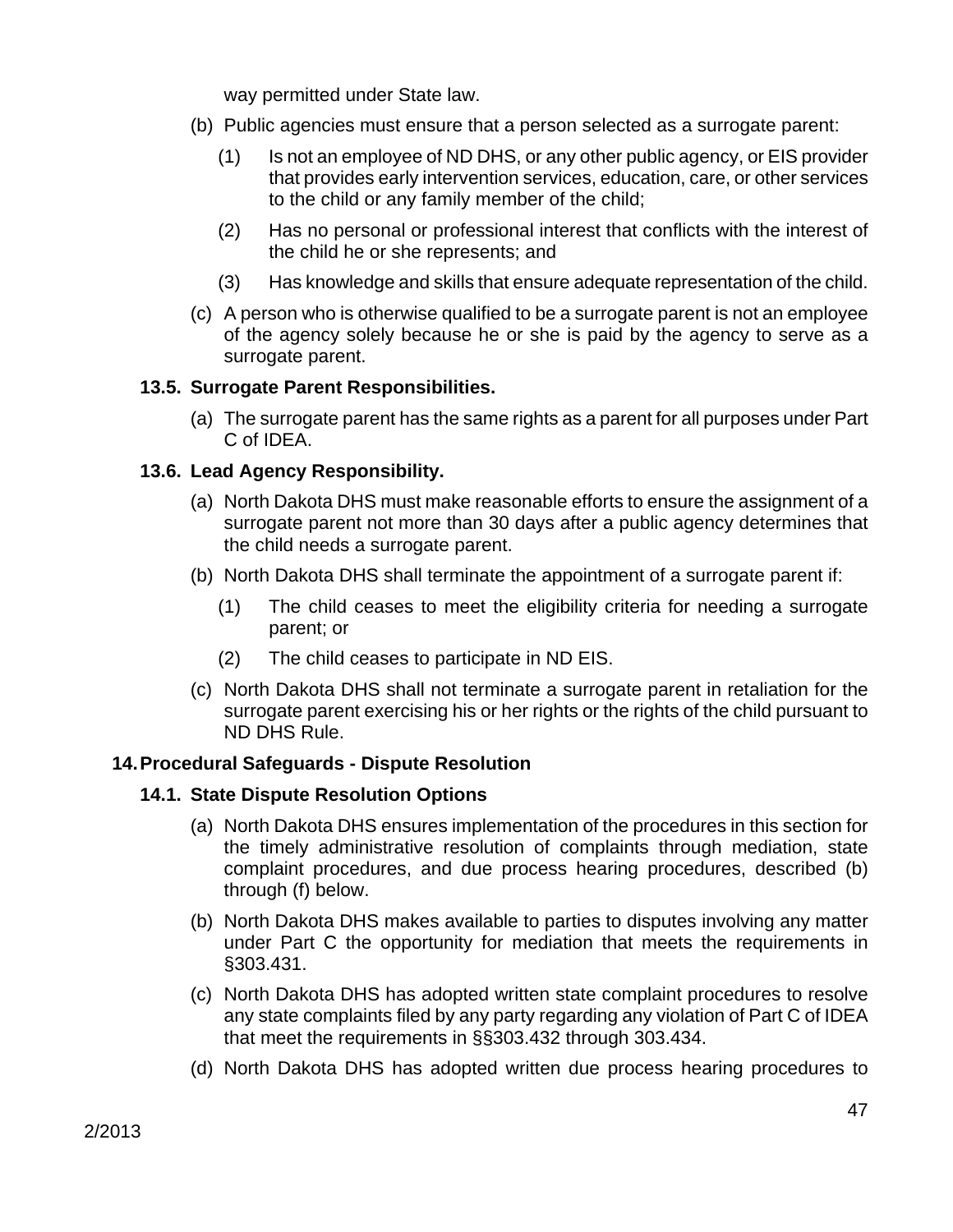resolve complaints with respect to a particular child regarding any matter identified in §303.421(a) by adopting the Part C due process hearing procedures under section 639 of IDEA that:

- (1) Meet the requirements in §§303.435 through 303.438; and
- (2) Provide a means of filing a due process complaint regarding any matter listed in §303.421(a).
- (e) During the pendency of any proceeding involving a due process complaint under (d) above, unless ND DHS and parents of an infant or toddler with a disability otherwise agree, the child must continue to receive the appropriate early intervention services in the setting identified in the IFSP that is consented to by the parents.
- (f) If the due process complaint under (d) above involves an application for initial services under Part C of IDEA, the child must receive those services that are not in dispute.

#### **14.2. Mediation.**

- (a) North Dakota DHS has procedures established and implemented to allow parties to disputes involving any matter under Part C of IDEA, including matters arising prior to the filing of a due process complaint, to resolve disputes through a mediation process at any time.
- (b) The procedures ensure that the mediation process:
	- (1) Is voluntary on the part of the parties;
	- (2) Is not used to deny or delay a parent's right to a due process hearing, or to deny any other rights afforded under Part C of IDEA; and
	- (3) Is conducted by a qualified and impartial mediator who is trained in effective mediation techniques.
- (c) North Dakota Office of Administrative Hearings maintains a list of individuals who are qualified mediators and knowledgeable in laws and regulations relating to the provision of early intervention services.
- (d) North Dakota DHS selects mediators on a random, rotational, or other impartial basis.
- (e) North Dakota DHS bears the cost of the mediation process, including the costs of meetings described in (l) below.
- (f) Each session in the mediation process is scheduled in a timely manner and held in a location that is convenient to the parties to the dispute.
- (g) If the parties resolve a dispute through the mediation process, the parties must execute a legally binding agreement that sets forth that resolution and that:
	- (1) States that all discussions that occurred during the mediation process will remain confidential and may not be used as evidence in any subsequent due process hearing or civil proceeding; and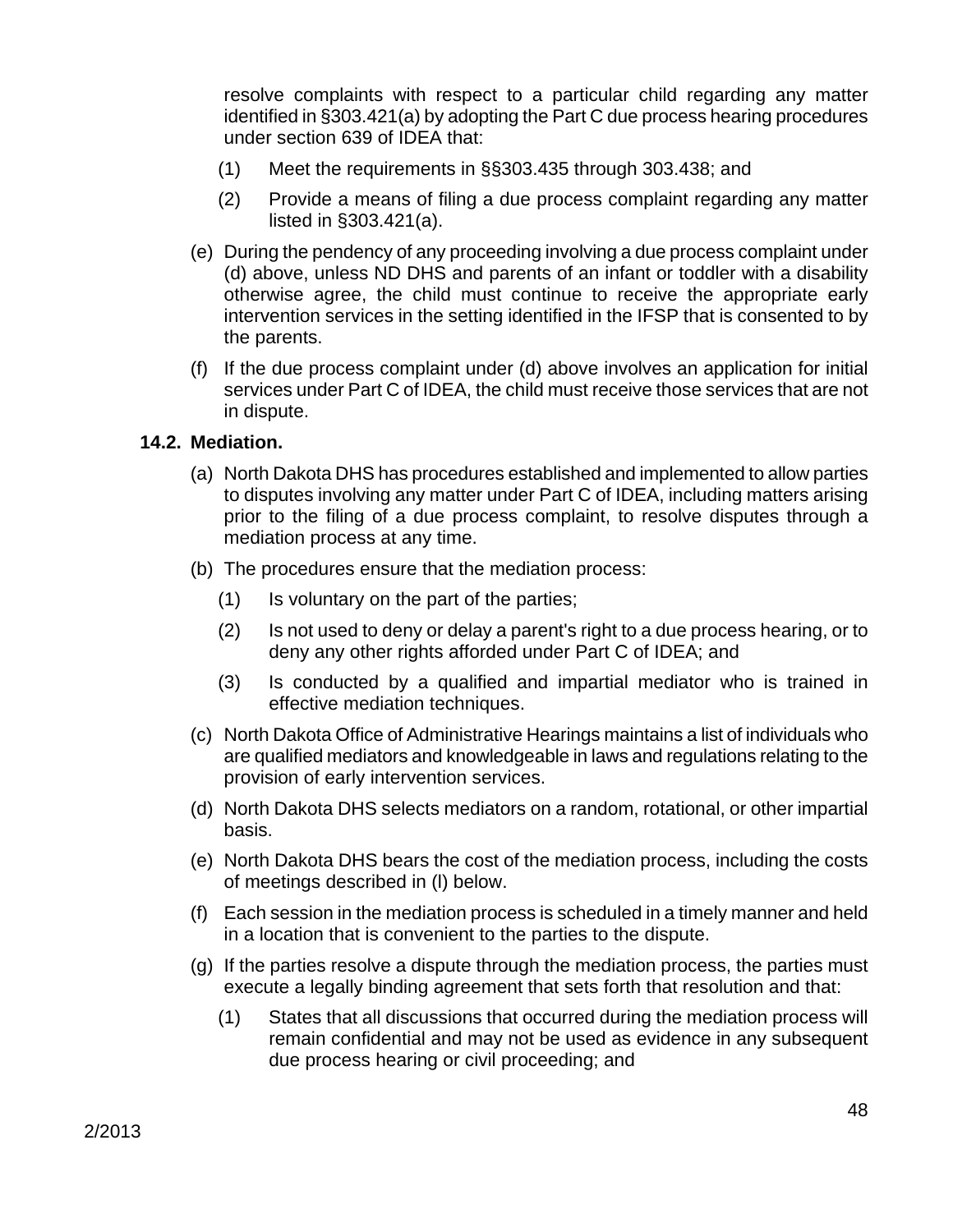- (2) Is signed by both the parent and a representative of the ND DHS who has the authority to bind such agency.
- (h) A written, signed mediation agreement under this section is enforceable in any North Dakota court of competent jurisdiction or in a district court of the United States.
- (i) Discussions that occur during the mediation process must be confidential and may not be used as evidence in any subsequent due process hearing or civil proceeding of any Federal court or North Dakota court.
- (j) An individual who serves as a mediator under Part C of IDEA:
	- (1) May not be an employee of ND DHS or an EIS provider that is involved in the provision of early intervention services or other services to the child; and
	- (2) Must not have a personal or professional interest that conflicts with the person's objectivity.
- (k) A person who otherwise qualifies as a mediator is not an employee of ND DHS or an early intervention provider solely because he or she is paid by the agency or provider to serve as a mediator.
- (l) North Dakota DHS has established procedures to offer to parents and DHS providers that choose not to use the mediation process, an opportunity to meet, at a time and location convenient to the parents, with a disinterested party:
	- (1) Who is under contract with an appropriate alternative dispute resolution entity, or a parent training and information center or community parent resource center in North Dakota established under section 671 or 672 of IDEA; and
	- (2) Who explains the benefits of, and encourage the use of, the mediation process to the parents.

# **14.3. State Complaint Procedures**

- (a) North Dakota DHS has adopted written procedures for:
	- (1) Resolving any complaint, including a complaint filed by an organization or individual from another State, that meets the requirements in §303.434 by providing for the filing of a complaint with ND DHS; and
	- (2) Widely disseminating to parents and other interested individuals, including parent training and information centers, Protection and Advocacy (P&A) agencies, and other appropriate entities, the North Dakota procedures under §§303.432 through 303.434.
- (b) In resolving a complaint in which ND DHS has found a failure to provide appropriate services, ND DHS, pursuant to its general supervisory authority under Part C of IDEA, addresses:
	- (1) The failure to provide appropriate services, including corrective actions appropriate to address the needs of the infant or toddler with a disability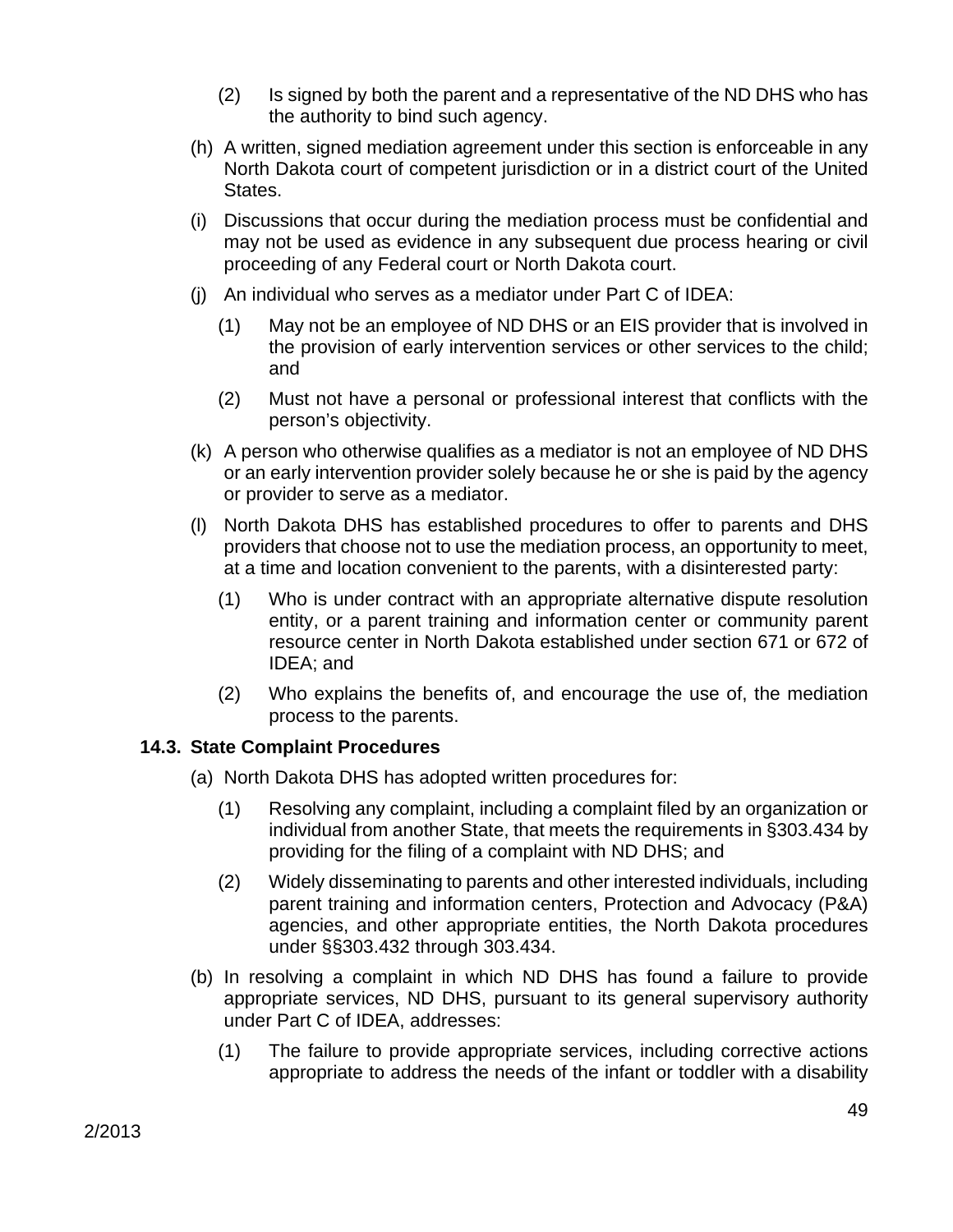who is the subject of the complaint and the infant's or toddler's family, such as compensatory services or monetary reimbursement; and

- (2) Appropriate future provision of services for all infants and toddlers with disabilities and their families.
- (c) North Dakota DHS includes in its complaint procedures a time limit of 60 days after a complaint is filed under §303.434 to:
	- (1) Carry out an independent on-site investigation, if ND DHS determines that an investigation is necessary;
	- (2) Give the complainant the opportunity to submit additional information, either orally or in writing, about the allegations in the complaint;
	- (3) Provide ND DHS, the public agency, or EIS provider with an opportunity to respond to the complaint, including, at a minimum:
		- (i) At the discretion of ND DHS, a proposal to resolve the complaint; and
		- (ii) An opportunity for a parent who has filed a complaint and ND DHS, the public agency, or EIS provider to voluntarily engage in mediation, consistent with §§303.430(b) and 303.431;
	- (4) Review all relevant information and make an independent determination as to whether ND DHS, the public agency, or EIS provider is violating a requirement of Part C of IDEA or of the regulations implementing Part C; and
	- (5) Issue a written decision to the complainant that addresses each allegation in the complaint and contains:
		- (i) Findings of fact and conclusions; and
		- (ii) The reasons for ND DHS's final decision.
- (d) North Dakota DHS's procedures described in (c) above:
	- (1) Permit an extension of the time limit under (c) above only if:
		- (i) Exceptional circumstances exist with respect to a particular complaint; or
		- (ii) The parent, or individual or organization, and ND DHS, the public agency or EIS provider involved agree to extend the time to engage in mediation; and
	- (2) Include procedures for effective implementation of ND DHS's final decision, if needed, including:
		- (i) Technical assistance activities;
		- (ii) Negotiations; and
		- (iii) Corrective actions to achieve compliance.
- (e) If a written complaint is received that is also the subject of a due process hearing under §303.430(d), or contains multiple issues of which one or more are part of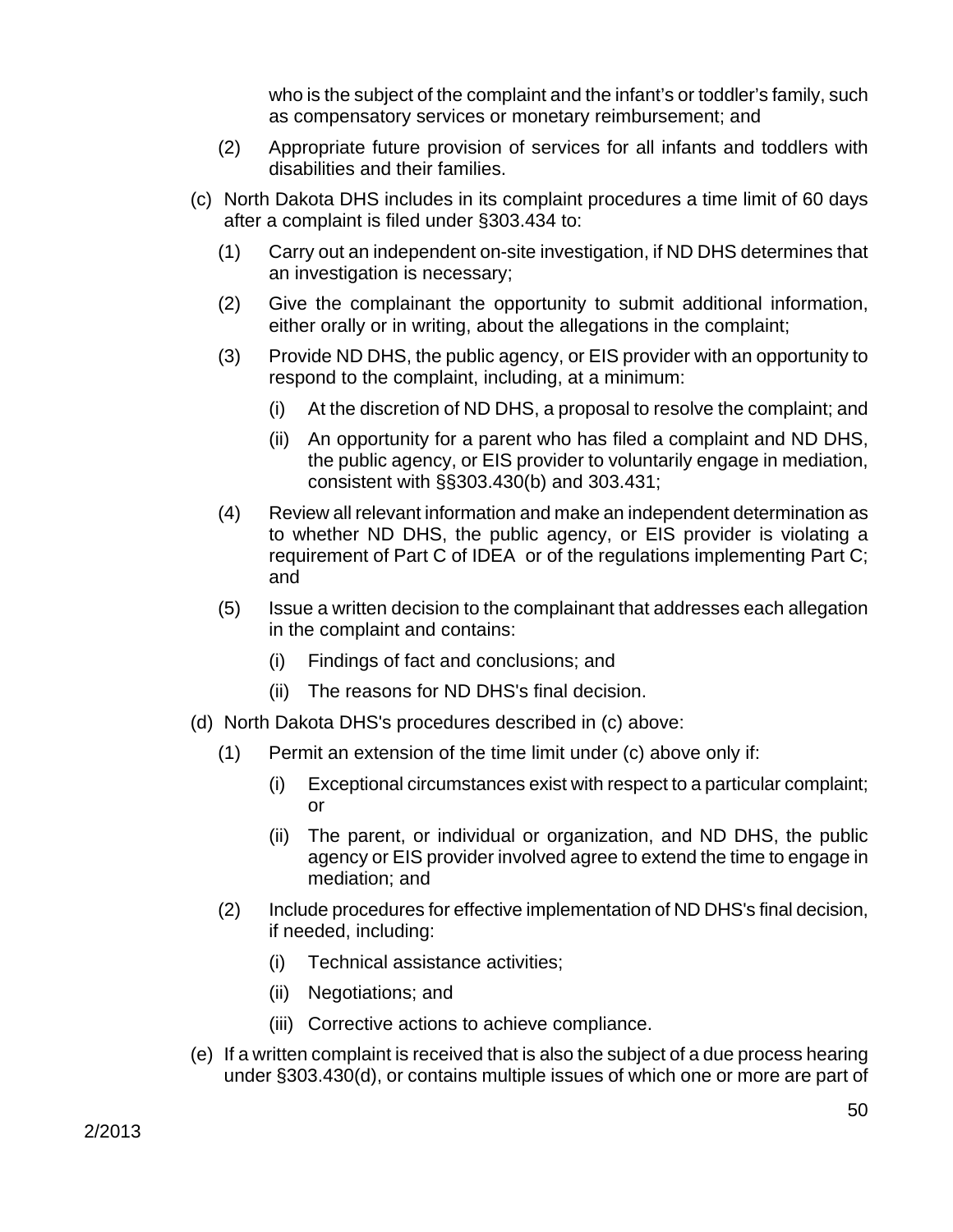that hearing, ND DHS sets aside any part of the complaint that is being addressed in the due process hearing until the conclusion of the hearing. However, any issue in the complaint that is not a part of the due process hearing is resolved using the time limit and procedures described in this section.

- (f) If an issue raised in a complaint filed under this section has previously been decided in a due process hearing involving the same parties:
	- (1) The due process hearing decision is binding on that issue; and
	- (2) North Dakota DHS informs the complainant to that effect.
- (g) A complaint alleging ND DHS, the public agency, or EIS provider's failure to implement a due process hearing decision must be resolved by ND DHS.
- (h) An organization or individual may file a signed written complaint under the procedures described in §§303.432 and 303.433
- (i) The complaint must include:
	- (1) A statement that ND DHS, the public agency, or EIS provider has violated a requirement of Part C of IDEA;
	- (2) The facts on which the statement is based;
	- (3) The signature and contact information for the complainant; and
	- (4) If alleging violations with respect to a specific child:
		- (i) The name and address of the residence of the child;
		- (ii) The name of the EIS provider serving the child;
		- (iii) A description of the nature of the problem of the child, including facts relating to the problem; and
		- (iv) A proposed resolution of the problem to the extent known and available to the party at the time the complaint is filed.
- (j) The complaint must allege a violation that occurred not more than one year prior to the date that the complaint is received in accordance with §303.432.
- (k) The party filing the complaint must forward a copy of the complaint to the public agency or EIS provider serving the child at the same time the party files the complaint with ND DHS.

#### **14.4. Due Process Hearings**

- (a) All due process hearings are heard by an administrative law judge
- (b) Whenever a due process complaint is received under §303.430(d), a due process hearing officer must be appointed to implement the complaint resolution process in this section. The person must:
	- (1) Have knowledge about the provisions of Part C of IDEA and the needs of, and early intervention services available for, infants and toddlers with disabilities and their families; and
	- (2) Perform the following duties: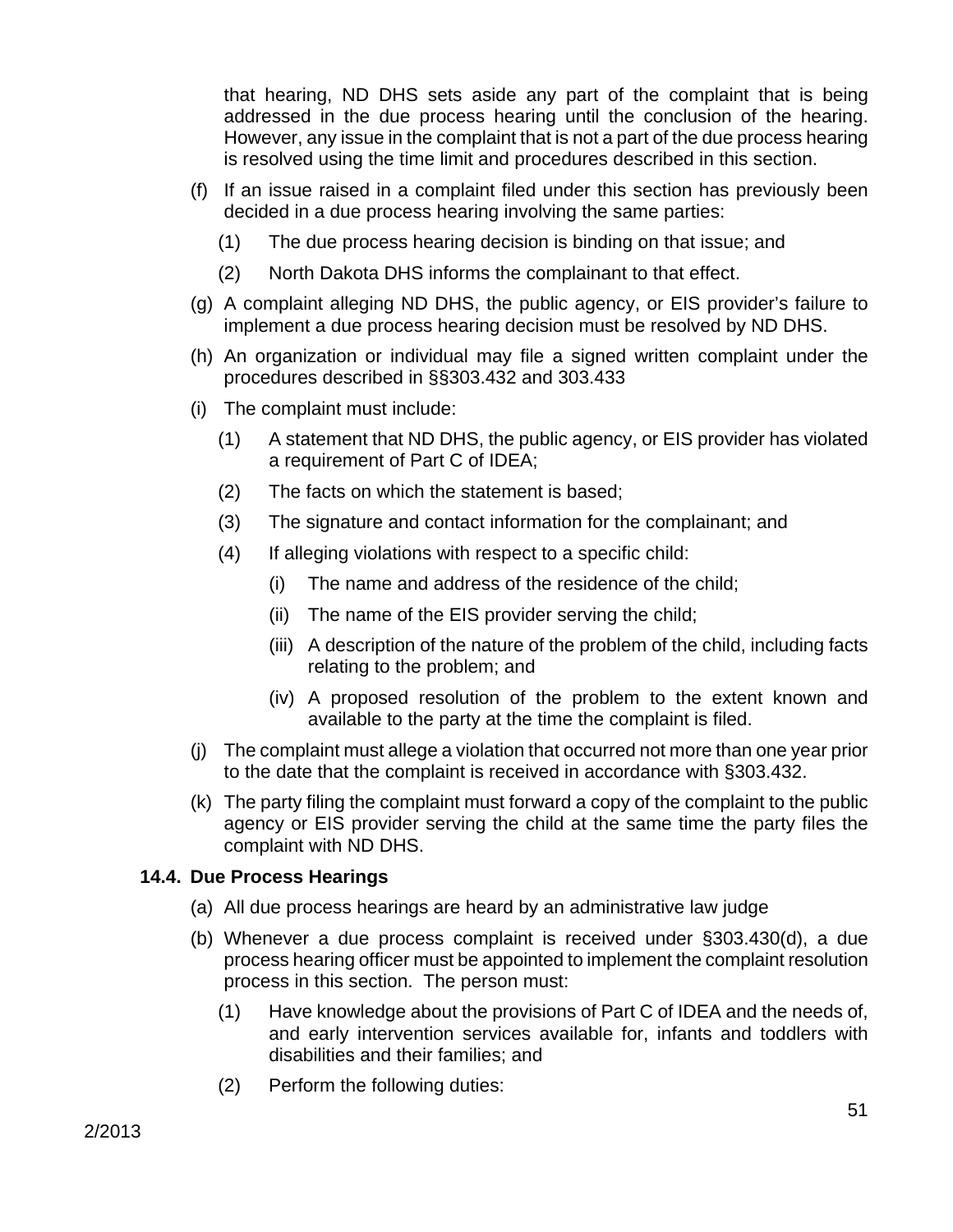- (i) Listen to the presentation of relevant viewpoints about the due process complaint.
- (ii) Examine all information relevant to the issues.
- (iii) Seek to reach a timely resolution of the due process complaint.
- (iv) Provide a record of the proceedings, including a written decision.
- (3) Impartial means that the due process hearing officer appointed to implement the due process hearing under Part C of IDEA:
	- (i) Is not an employee of ND DHS or an EIS provider involved in the provision of early intervention services or care of the child; and
	- (ii) Does not have a personal or professional interest that would conflict with his or her objectivity in implementing the process.
- (4) A person who otherwise qualifies under (b)( 3) above is not an employee of an agency solely because the person is paid by the agency to implement the due process hearing procedures or mediation procedures under Part C of IDEA.
- (c) North Dakota DHS ensures that the parents of a child referred to Part C are afforded the rights in the due process hearing carried out under §303.430(d). Any parent involved in a due process hearing has the right to:
	- (1) Be accompanied and advised by counsel and by individuals with special knowledge or training with respect to early intervention services for infants and toddlers with disabilities;
	- (2) Present evidence and confront, cross-examine, and compel the attendance of witnesses;
	- (3) Prohibit the introduction of any evidence at the hearing that has not been disclosed to the parent at least five days before the hearing;
	- (4) Obtain a written or electronic verbatim transcription of the hearing at no cost to the parent; and
	- (5) Receive a written copy of the findings of fact and decisions at no cost to the parent.
- (d) Any due process hearing conducted under this section must be carried out at a time and place that is reasonably convenient to the parents.
- (e) North Dakota DHS ensures that, not later than 30 days after the receipt of a parent's due process complaint, the due process hearing required under this section is completed and a written decision mailed to each of the parties.
- (f) A hearing officer may grant specific extensions of time beyond the period set out in (e) above at the request of either party.
- (g) Any party aggrieved by the findings and decision issued pursuant to a due process complaint has the right to bring a civil action in North Dakota or Federal court under section 639(a)(1) of IDEA.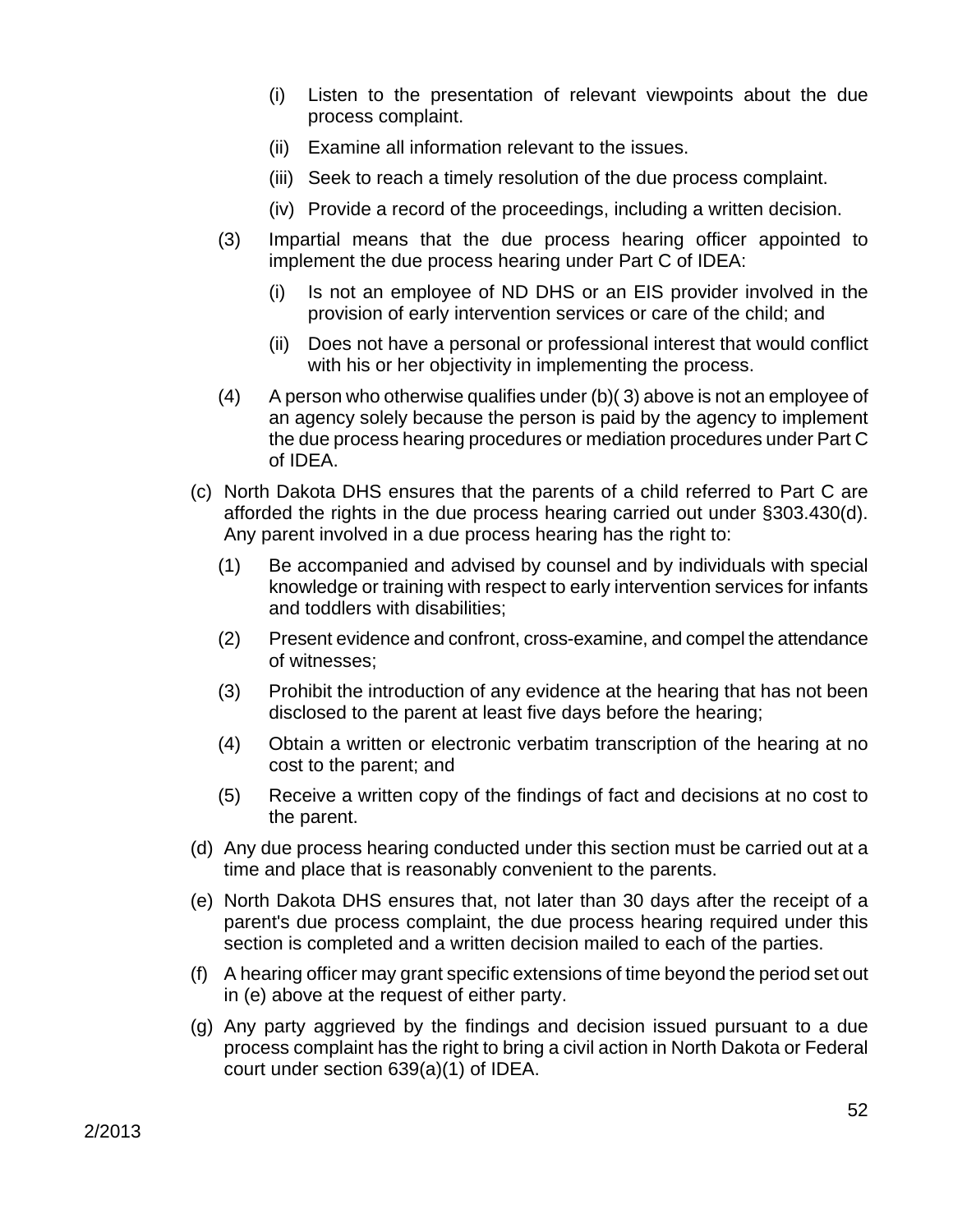#### **15. Finance**

# **15.1. Use of Funds, Payor of Last Resort, and System of Payments**

- (a) North Dakota DHS ensures written policies and procedures meet the requirements of the:
	- (1) Use of funds provisions in §303.501; and
	- (2) Payor of last resort provisions in §§303.510 through 303.521, regarding the identification and coordination of funding resources for, and the provision of, early intervention services under Part C of IDEA within North Dakota.
- (b) North Dakota has established, consistent with §§303.13(a)(3) and 303.203(b), a system of payments for early intervention services under Part C of IDEA, which may include a schedule of sliding fees required to be paid under Federal, state, local for which the infant or toddler with a disability or the child's family is enrolled, that meets the requirements of §§303.520 and 303.521.

# **15.2. Permissive Use of Funds by the Lead Agency**

- (a) Consistent with §§303.120 through 303.122 and §§303.220 through 303.226, ND DHS may use funds under Part C for activities or expenses that are reasonable and necessary for implementing the North Dakota early intervention program for infants and toddlers with disabilities including funds:
	- (1) For direct early intervention services for infants and toddlers with disabilities and their families under Part C of IDEA that are not otherwise funded through other public or private sources, subject to §§303.510 through 303.521;
	- (2) To expand and improve services for infants and toddlers with disabilities and their families under Part C of IDEA that are otherwise available;
	- (3) North Dakota DHS does not provide FAPE to any child, and
	- (4) North Dakota DHS does not provide services to children at risk.

# **15.3. Payor of Last Resort--General Provisions**

- (a) Except as provided in (b) below of this section, funds under Part C of IDEA may not be used to satisfy a financial commitment for services that would otherwise have been paid for from another public or private source, including any medical program administered by the Department of Defense, but for the enactment of Part C of IDEA. Therefore, funds under Part C may be used only for early intervention services that an infant or toddler with a disability needs but is not currently entitled to receive or have payment made from any other Federal, North Dakota, local, or private source, subject to §§303.520 and 303.521.
- (b) If necessary to prevent a delay in the timely provision of appropriate early intervention services to a child or the child's family, funds under Part C of IDEA may be used to pay the provider of services, for services and functions authorized under Part C of IDEA, including health services, as defined in §303.16, but not medical services, functions of the child find system described in §§303.115 through 303.117 and §§303.301 through 303.320, and evaluations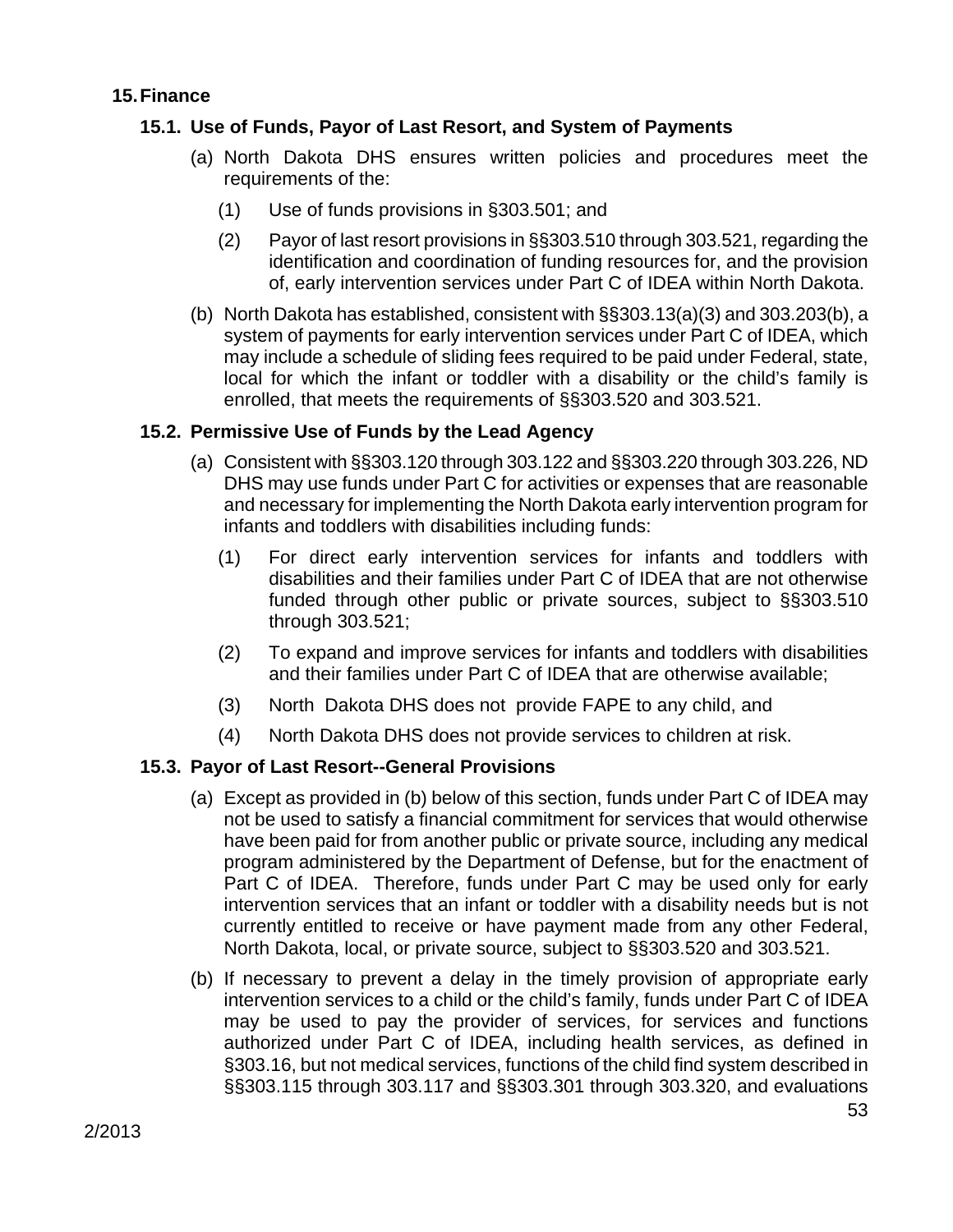and assessments in §303.321, pending reimbursement from the agency or entity that has ultimate responsibility for the payment.

(c) Nothing in Part C of IDEA may be construed to permit a State to reduce medical or other assistance available in the State or to alter eligibility under Title V of the Social Security Act (SSA), 42 U.S.C. 701, et seq. relating to maternal and child health; or Title XIX of the SSA, 42 U.S.C. 1396, relating to Medicaid, including section 1903(a) of the SSA regarding medical assistance for services furnished to an infant or toddler with a disability when those services are included in the child's IFSP adopted pursuant to Part C of IDEA**.** 

#### **15.4. Methods to Ensure the Provision of, and Financial Responsibility for Part C Services.**

- (a) North Dakota DHS ensures it has in place methods for state interagency coordination.
- (b) Under these methods, the Chief Executive Officer of a State or designee of the Officer ensures that the interagency agreement or other method for interagency coordination is in effect between each North Dakota public agency and ND DHS in order to ensure:
	- (1) The provision of, and establishing financial responsibility for, early intervention services provided under Part C of IDEA; and
	- (2) Such services are consistent with the requirement in section 635 of IDEA and the North Dakota application under section 637 of IDEA, including the provision of such services during the pendency of any dispute between state agencies.
- (c) The methods in (a) and (b) above meet all requirements in this section and be set forth in one of the following:
	- (1) State law or regulation;
	- (2) Signed interagency and intra-agency agreements between respective agency officials that clearly identify the financial and service provision responsibilities of each agency, or entity within the agency; or
	- (3) Other appropriate written methods determined by the Governor, or the Governor's designee, and approved by the Secretary through the review and approval of North Dakota's application.
- (d) Each method includes procedures for achieving a timely resolution of intraagency and interagency disputes about payments for a given service, or disputes about other matters related to the North Dakota early intervention system. Those procedures include a mechanism for resolution of disputes within agencies and for the Governor, Governor's designee, or ND DHS to make a final determination for interagency disputes, which determination is binding upon the agencies involved.
- (e) The method:
	- (1) Permits the agency to resolve its own internal disputes, based on the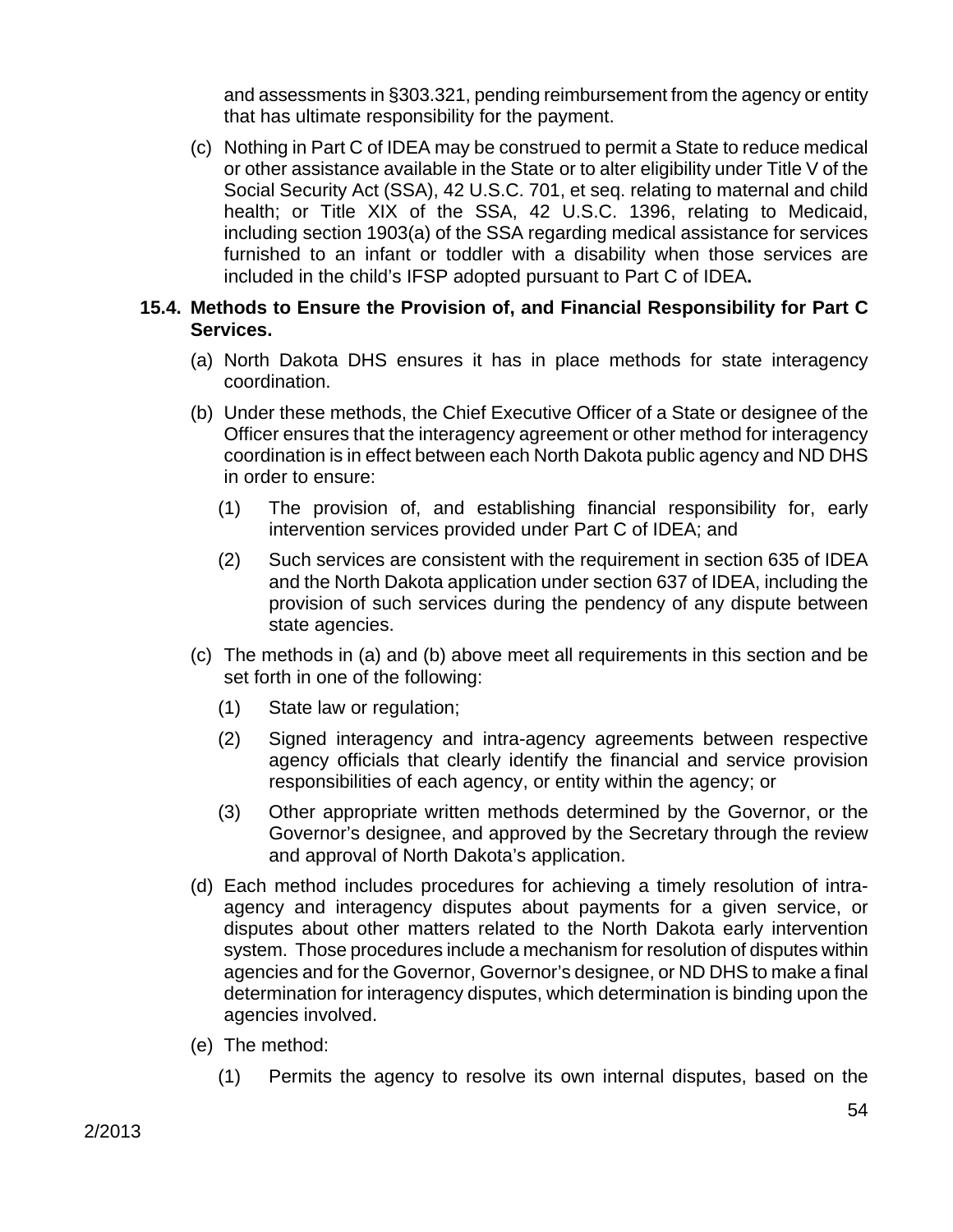agency's procedures that are included in the agreement, so long as the agency acts in a timely manner; and

- (2) Includes the process that ND DHS will follow in achieving resolution of intra-agency disputes, if a given agency is unable to resolve its own internal disputes in a timely manner.
- (f) If, during the ND DHS's resolution of the dispute, the Governor, Governor's designee, or ND DHS determines that the assignment of financial responsibility under this section was inappropriately made:
	- (1) The Governor, Governor's designee, or ND DHS reassigns the financial responsibility to the appropriate agency; and
	- (2) North Dakota DHS makes arrangements for reimbursement of any expenditure incurred by the agency originally assigned financial responsibility.
- (g) The methods adopted by North Dakota under this section:
	- (1) Include a mechanism to ensure that no services that a child is entitled to receive under Part C of IDEA are delayed or denied because of disputes between agencies regarding financial or other responsibilities; and
	- (2) Are consistent with the written funding policies adopted by North Dakota under this section and include any provisions North Dakota has adopted under §303.520 regarding the use of insurance to pay for Part C services.
- (h) Each method includes any additional components necessary to ensure effective cooperation and coordination among, and the ND DHS's general supervision, including monitoring o, EIS providers, including all public agencies, involved in the North Dakota early intervention system.

### **15.5. Policies Related to Use of Public Benefits or Insurance or Private Insurance to Pay for Part C services.**

- (a) North Dakota may not use the public benefits or insurance of a child or parent to pay for Part C services unless ND DHS provides written notification, consistent with §303.520(a)(3), to the child's parents, and North Dakota meets the no-cost protections identified in (b) below.
- (b) With regard to using the public benefits or insurance of a child or parent to pay for Part C services, North Dakota:
	- (1) Does not require a parent to sign up for or enroll in public benefits or insurance programs as a condition of receiving Part C services and obtains consent prior to using the public benefits or insurance of a child or parent if that child or parent is not already enrolled in such a program;
	- (2) Obtains consent, consistent with §§303.7 and 303.420(a)(4), to use a child's or parent's public benefits or insurance to pay for Part C services if that use would:
		- (i) Decrease available lifetime coverage or any other insured benefit for that child or parent under that program;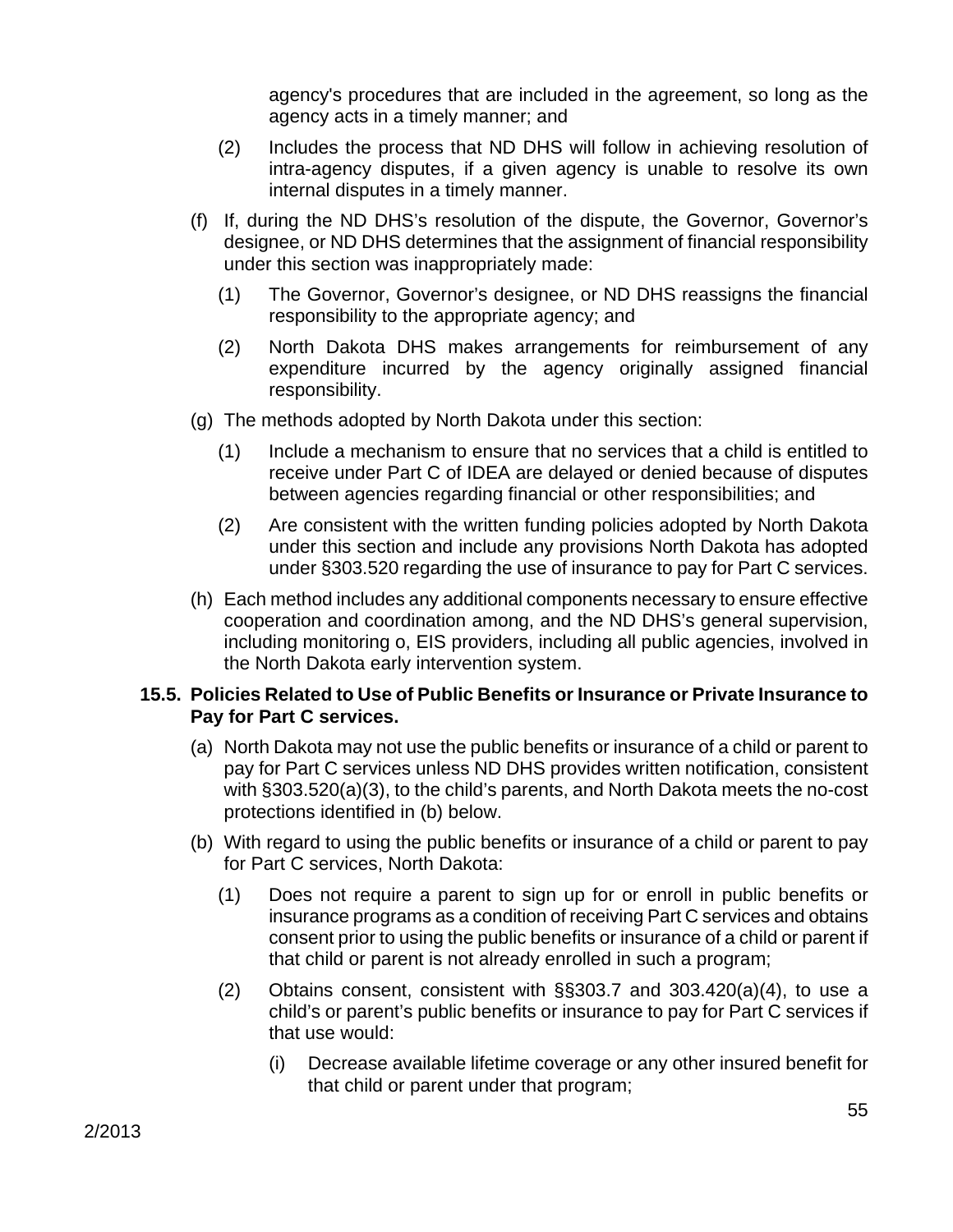- (ii) Result in the child's parents paying for services that would otherwise be covered by the public benefits or insurance program;
- (iii) Result in any increase in premiums or discontinuation of public benefits or insurance for that child or that child's parents; or
- (iv) Risk loss of eligibility for the child or that child's parents for home and community-based waivers based on aggregate health-related expenditures.
- (c) If the parent does not provide consent under (b) above, ND DHS still makes available those Part C services on the IFSP to which the parent has provided consent.
- (d) Prior to using a child's or parent's public benefits or insurance to pay for Part C services, ND DHS provides written notification to the child's parents. The notification includes:
	- (1) A statement that a child's personally identifiable information is shared with North Dakota Medical Services, as they are a part of ND DHS, is shared with parents;
	- (2) A statement of the no-cost protection provisions in §303.520(a)(2) and that if the parent does not provide the consent under §303.520(a)(2), ND DHS still makes available those Part C services on the IFSP for which the parent has provided consent;
	- (3) A statement that the parents have the right under §303.414, if that provision applies, to withdraw their consent to disclosure of personally identifiable information to the North Dakota public agency responsible for the administration of the North Dakota public benefits or insurance program (e.g., Medicaid) at any time;
	- (4) A statement of the general categories of costs that the parent would incur as a result of participating in a public benefits or insurance program, such as co-payments or deductibles, or the required use of private insurance as the primary insurance.
- (e) Parents do not incur any costs as a result of using public benefits or insurance(such as co-payments or deductibles, or the required use of private insurance as the primary insurance), this information is included in the State's system of payments policies under §303.521 and included in the notification provided to the parent under (a)(3) above.
- (f) North Dakota DHS does not include the use of private insurance in its System of Payments.
- (g) North Dakota DHS does not require parents to pay for any associated costs for EI services. Therefore inability to pay is not applicable based on §303.521(a)(3).
- (h) Proceeds or funds from public insurance or benefits or from private insurance are not treated as program income for purposes of 34 CFR 80.25.
- (i) If the State receives reimbursements from Federal funds (e.g., Medicaid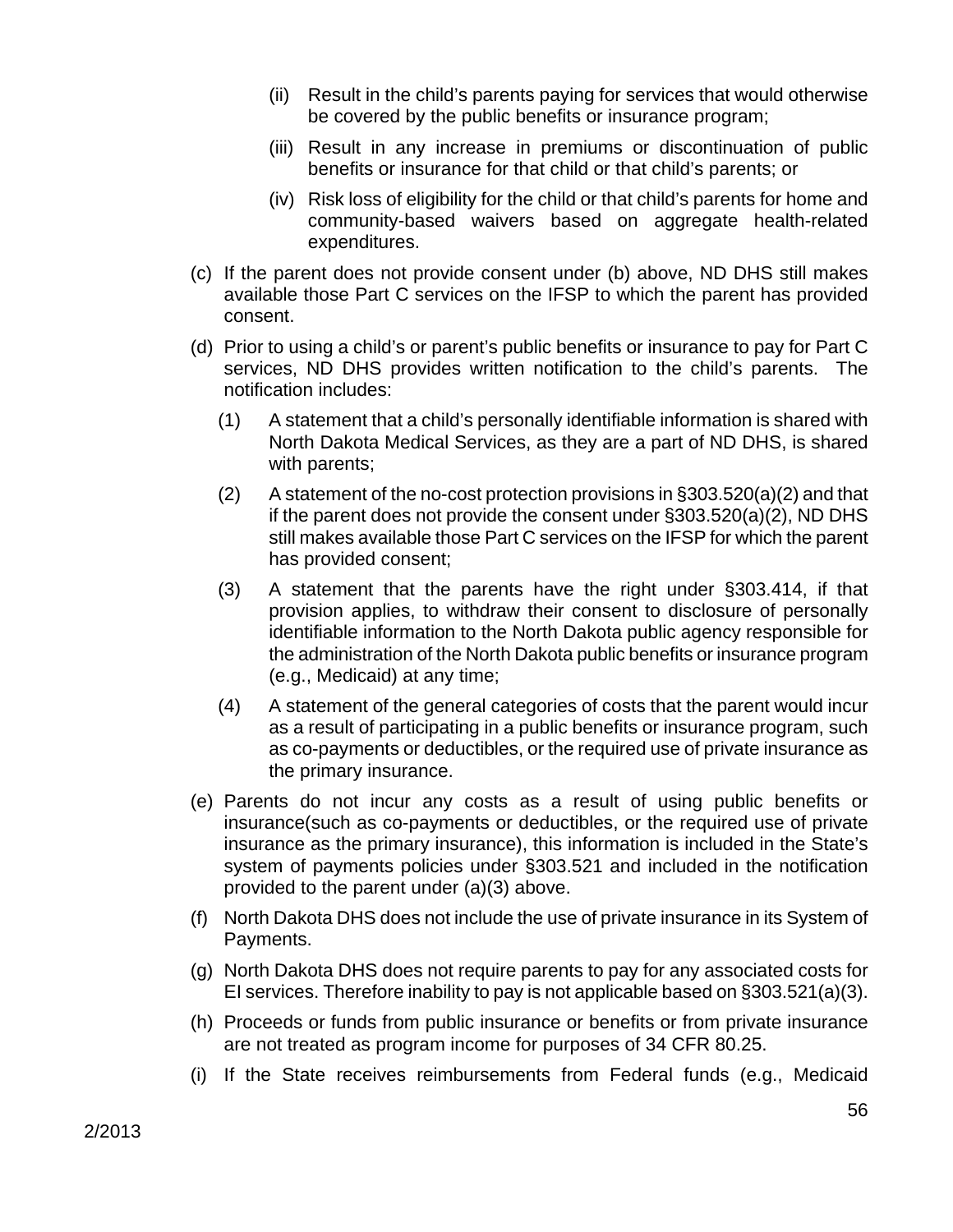reimbursements attributable directly to Federal funds) for services under Part C of IDEA, those funds are considered neither State nor local funds under §303.225(b).

- (j) If the State spends funds from private insurance for services under Part C of IDEA, those funds are considered neither State nor local funds under §303.225.
- (k) North Dakota DHS does not receive funds from a parent or family member under the North Dakota system of payments established under §303.521.

### **15.6. System of Payments and Fees**

- (a) North Dakota DHS has adopted a system of payments in §303.500(b), the State's system of payments policies are in writing and specify which functions or services, if any, are subject to the system of payments, including any fees charged to the family as a result of using one or more of the family's public insurance or benefits or private insurance.
- (b) North Dakota DHS assures that:
	- (1) Fees will not be charged to parents for the services that a child is otherwise entitled to receive at no cost including those services identified in this section;
	- (2) The inability of the parents of an infant or toddler with a disability to pay for services will not result in a delay or denial of services under Part C of IDEA to the child or the child's family such that, if the parent or family meets the North Dakota definition of inability to pay, the infant or toddler with a disability must be provided all Part C services at no cost.
	- (3) Families will not be charged any more than the actual cost of the Part C service, factoring in any amount received from other sources for payment for that service; and
	- (4) Families with public insurance or benefits or private insurance will not be charged disproportionately more than families who do not have public insurance or benefits or private insurance;
	- (5) Provisions stating that the failure to provide the requisite income information and documentation may result in a charge of a fee on the fee schedule and specify the fee to be charged; and
	- (6) Provisions that permit, but do not require, the lead agency to use Part C or other funds to pay for costs such as the premiums, deductibles, or copayments.
- (c) North Dakota DHS has established policies and procedures for a statewide system regarding the use of funds necessary to implement the state's early intervention program, payment for early intervention services when other sources are not identifiable, and a system for payment with existing sources, which includes the use of public benefits or private insurance.
- (d) Certain Early Intervention functions or services are required to be provided at public expense for eligible infants and toddlers and their families by federal or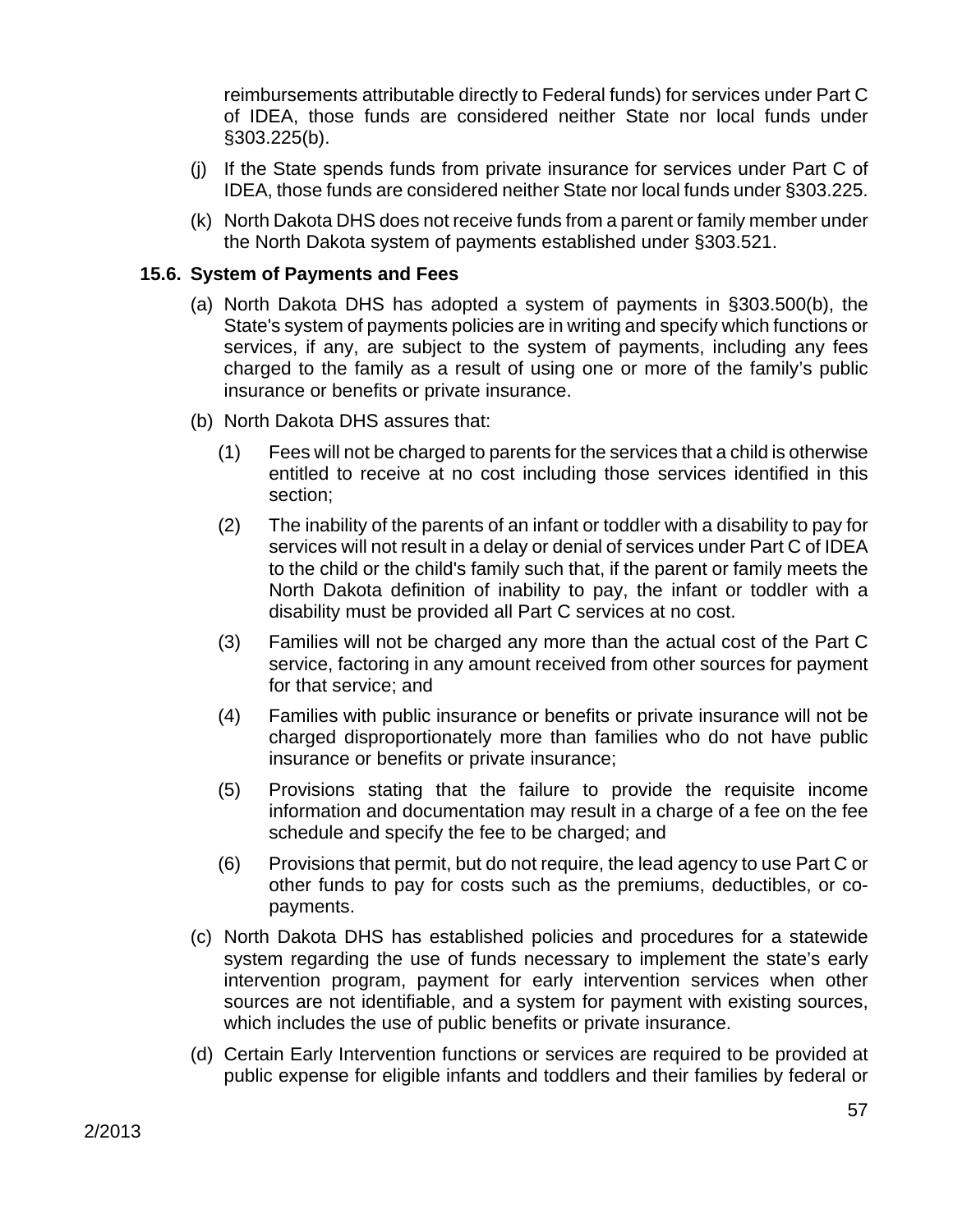state regulation. The functions and services provided at no cost to parents through Part C funds are:

- (1) Child Find including Public Awareness and Referral;
- (2) Screening, Evaluation and/or Assessment;
- (3) Development of an Individualized Family Service Plan;
- (4) Service Coordination; and
- (5) Procedural Safeguards.
- (e) Eligible infants and toddlers and their families may receive early intervention services at no cost to parents. The Early Intervention Program does not have a sliding fee scale or require parents to pay co-pays or deductibles for provision of early intervention services specified on a child's IFSP.
- (f) Early intervention services provided to eligible infants and toddlers and their families are financed through multiple funding sources.
- (g) Sources which may be available to finance individualized services, as appropriate, may include, but are not limited to, the following:
	- (1) Title XIX of the Social Security Act (Medicaid);
	- (2) Part C, Individuals with Disabilities Education Act (IDEA);
	- (3) State appropriation, ND DHS, Developmental Disabilities Division
- (h) North Dakota DHS does not include the use of private insurance in its system of payments.
- (i) North Dakota DHS does not charge family fees for early intervention services. Therefore, written policies regarding contesting family fees are not applicable.

#### **16. State Interagency Coordinating Council**

#### **16.1. Establishment of Council**

- (a) North Dakota has established a State Interagency Coordinating Council (Council) as defined in §303.8.
- (b) The Council has been appointed by the Governor. The Governor ensures that the membership of the Council reasonably represents the population of North Dakota.
- (c) The Governor has delegated the task of electing the chair and vice-chair to Council members. Any member of the Council who is a representative of the lead agency designated under §303.201 may not serve as the chairperson of the Council.

#### **16.2. Composition**

- (a) The Council is composed as follows:
	- (1) At least 20 percent of the members are parents, including minority parents, of infants or toddlers with disabilities or children with disabilities aged 12 years or younger, with knowledge of, or experience with, programs for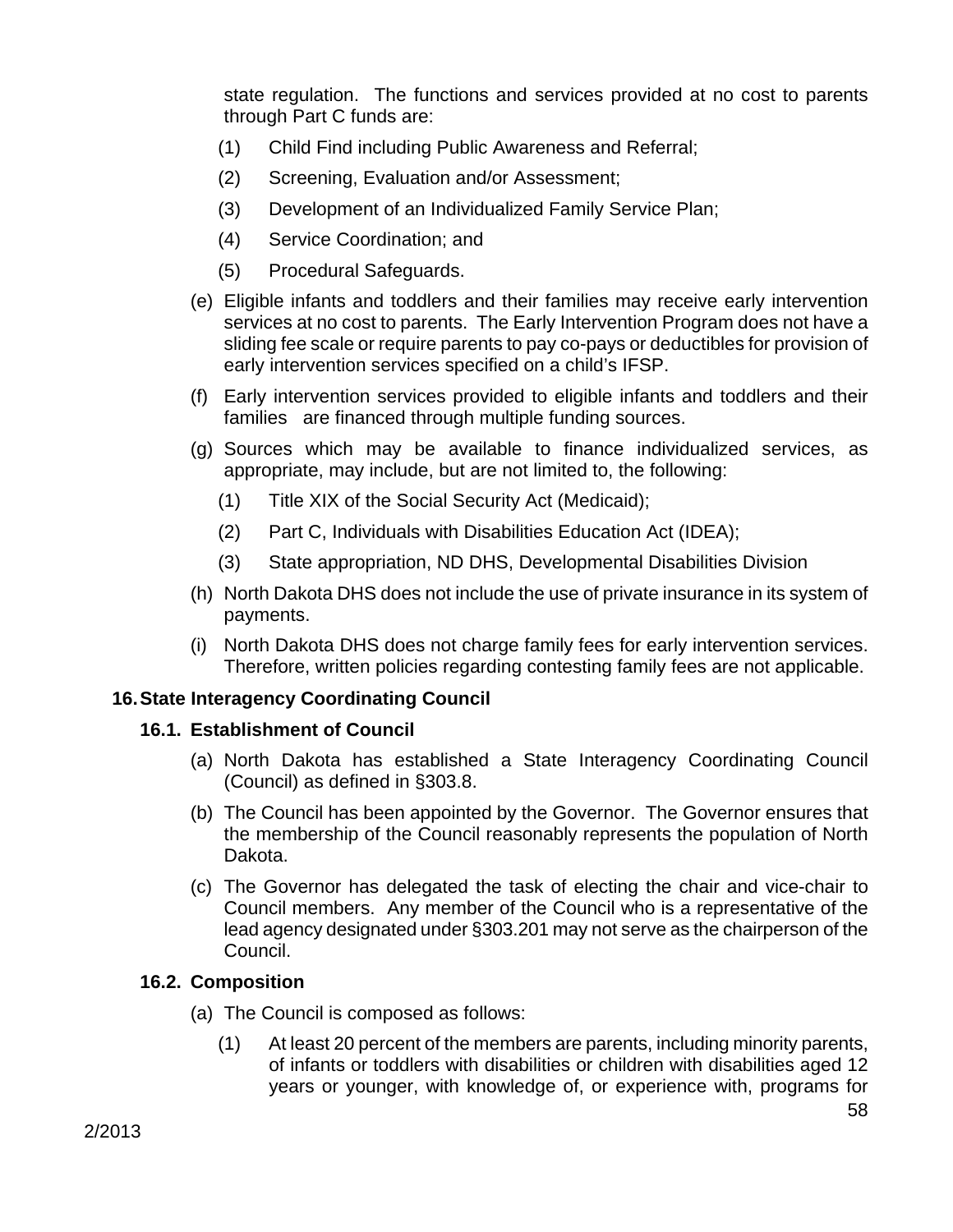infants and toddlers with disabilities.

- (i) At least one parent member is a parent of an infant or toddler with a disability or a child with a disability aged six years or younger.
- (2) At least 20 percent of the members are public or private providers of early intervention services.
- (3) At least one member is from the North Dakota legislature.
- (4) At least one member is involved in personnel preparation.
- (5) At least one member is:
	- (i) From each of the State agencies involved in the provision of, or payment for, early intervention services to infants and toddlers with disabilities and their families; and
	- (ii) Has sufficient authority to engage in policy planning and implementation on behalf of these agencies.
- (6) At least one member is:
	- (i) From the SEA responsible for preschool services to children with disabilities; and
	- (ii) Has sufficient authority to engage in policy planning and implementation on behalf of the SEA.
- (7) At least one member is from the agency responsible for the State Medicaid and CHIP program.
- (8) At least one member is from a Head Start or Early Head Start agency or program in the State.
- (9) At least one member is from a State agency responsible for child care.
- (10) At least one member is from the agency responsible for the State regulation of private health insurance.
- (11) At least one member is a representative designated by the Office of the Coordination of Education of Homeless Children and Youth.
- (12) At least one member is a representative from the State child welfare agency responsible for foster care.
- (13) At least one member is from the State agency responsible for children's mental health.
- (b) The Governor may appoint one member to represent more than one program or agency listed in (a)(7) through (a)(13) above.
- (c) The Council may include other members selected by the Governor, including a representative from the Bureau of Indian Education (BIE) or, where there is no school operated or funded by the BIE in the State, from the Indian Health Service or the tribe or tribal council.
- (d) No member of the Council may cast a vote on any matter that would provide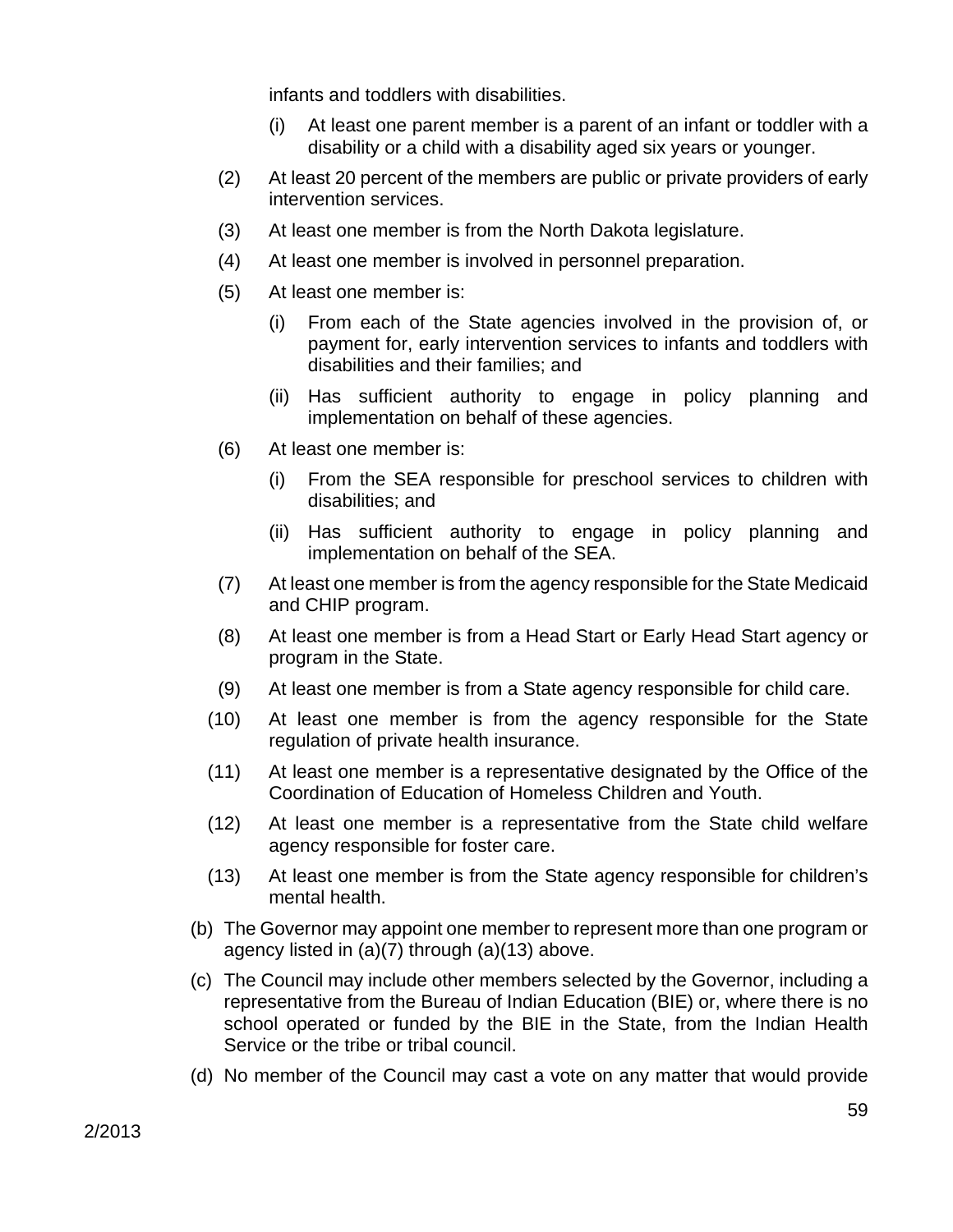direct financial benefit to that member or otherwise give the appearance of a conflict of interest under State law.

### **16.3. Meetings**

- (a) The Council must meet, at a minimum, on a quarterly basis, and in such places as it determines necessary.
- (b) The meetings must:
	- (1) Be publicly announced sufficiently in advance of the dates they are to be held to ensure that all interested parties have an opportunity to attend;
	- (2) To the extent appropriate, be open and accessible to the general public; and
	- (3) As needed, provide for interpreters for persons who are deaf and other necessary services for Council members and participants. The Council may use funds under Part C of IDEA to pay for those services.

#### **16.4. Use of funds by the Council**

- (a) Subject to the approval by the Governor, the Council may use funds under Part C of IDEA to:
	- (1) Conduct hearings and forums;
	- (2) Reimburse members of the Council for reasonable and necessary expenses for attending Council meetings and performing Council duties, including child care for parent representatives;
	- (3) Pay compensation to a member of the Council if the member is not employed or must forfeit wages from other employment when performing official Council business;
	- (4) Hire staff; and
	- (5) Obtain the services of professional, technical, and clerical personnel as may be necessary to carry out the performance of its functions under Part C of IDEA.
	- (6) Except as provided in this section, Council members must serve without compensation from funds available under Part C of IDEA.
- (b) The Council is provided annual funding to adopt a budget and expend funds as permitted under Part C of IDEA.

#### **16.5. Functions of the Council - Required Duties**

- (a) The Council must advise and assist the lead agency in the performance of its responsibilities in section 635(a)(10) of IDEA, including
	- (1) Identification of sources of fiscal and other support for services for early intervention service programs under Part C of IDEA;
	- (2) Assignment of financial responsibility to the appropriate agency;
	- (3) Promotion of methods, including use of intra-agency and interagency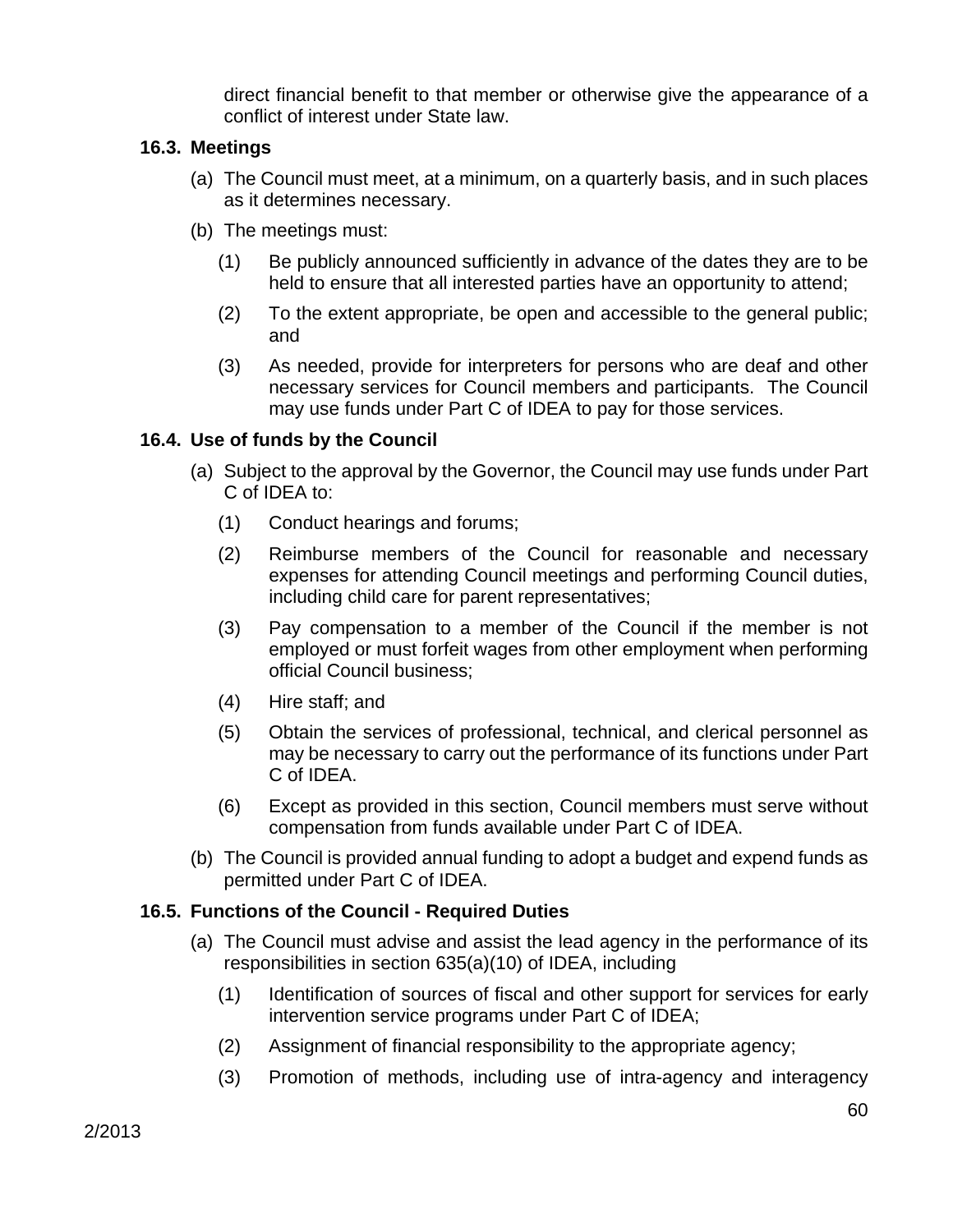agreements, for intra-agency and interagency collaboration regarding child find under §§303.115 and 303.302, monitoring under §303.120 and §§303.700 through 303.708, financial responsibility and provision of early intervention services under §§303.202 and 303.511, and transition under §303.209; and

- (4) Preparation of applications under Part C of IDEA and amendments to those applications.
- (b) The Council must advise and assist the SEA and the lead agency regarding the transition of toddlers with disabilities to preschool and other appropriate services.
- (c) The Council must:
	- (1) Prepare and submit an annual report to the Governor and to the Secretary on the status of early intervention service programs for infants and toddlers with disabilities and their families under Part C of IDEA operated within the State; and
	- (2) Submit the report to the Secretary by a date that the Secretary establishes.
- (d) Each annual report must contain the information required by the Secretary for the year for which the report is made.

#### **16.6. Authorized Activities by the Council.**

- (a) The Council may carry out the following activities:
	- (1) Advise and assist the lead agency and the SEA regarding the provision of appropriate services for children with disabilities from birth through age five.
	- (2) Advise appropriate agencies in North Dakota with respect to the integration of services for infants and toddlers with disabilities and at-risk infants and toddlers and their families, regardless of whether at-risk infants and toddlers are eligible for early intervention services in the State.
	- (3) Coordinate and collaborate with the State Advisory Council on Early Childhood Education and Care for children, as described in section 642B(b)(1)(A)(i) of the Head Start Act, 42 U.S.C. 9837b(b)(1)(A)(i), if applicable, and other State interagency early learning initiatives, as appropriate.

#### **17. Federal and State Monitoring and Enforcement**

#### **17.1. State Monitoring and Enforcement**

- (a) North Dakota:
	- (1) Monitors the implementation of Part C of IDEA;
	- (2) Makes determinations annually about the performance of each EIS program using the categories identified in §303.703(b);
	- (3) Enforces Part C of IDEA consistent with §303.704, using appropriate enforcement mechanisms, which includes, if applicable, the enforcement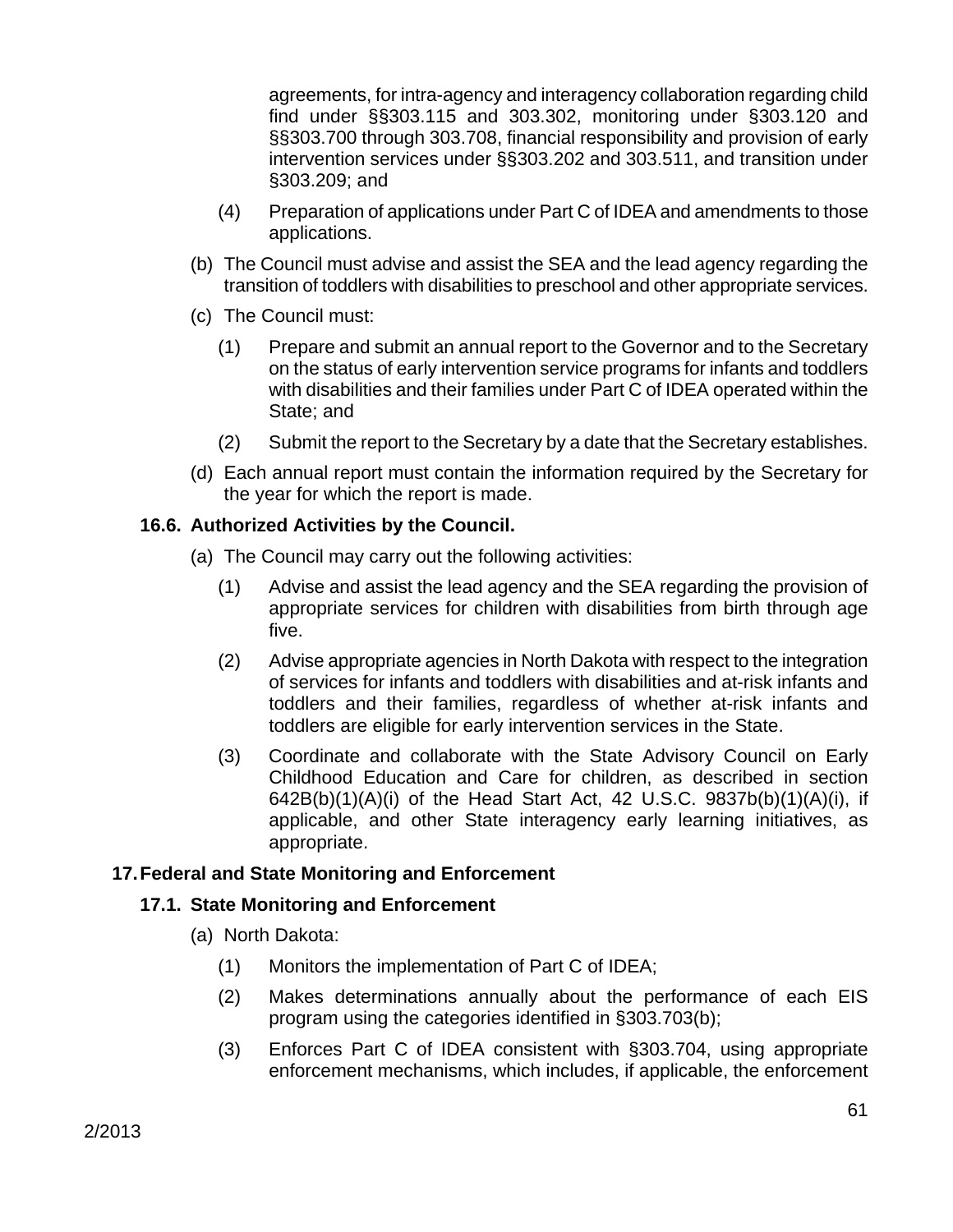mechanisms identified in §303.704(a)(1) (technical assistance) and §303.704(a)(2) (imposing conditions on the lead agency's funding of an EIS program or, if the lead agency does not provide Part C funds to the EIS program, an EIS provider), §303.704(b)(2)(i) (corrective action or improvement plan) and §303.704(b)(2)(iv) (withholding of funds, in whole or in part by the lead agency), and §303.704(c)(2) (withholding of funds, in whole or in part by the lead agency); and

- (4) Reports annually on the performance of the State and of each EIS program under Part C of IDEA as provided in §303.702.
- (b) The primary focus of North Dakota monitoring activities is on:
	- (1) Improving early intervention results and functional outcomes for all infants and toddlers with disabilities; and
	- (2) Ensuring that EIS programs meet the program requirements under Part C of IDEA, with a particular emphasis on those requirements that are most closely related to improving early intervention results for infants and toddlers with disabilities.
- (c) As a part of its responsibilities under (a) above, North Dakota uses quantifiable indicators and such qualitative indicators as are needed to adequately measure performance in the priority areas identified in (d) below, and the indicators established by the Secretary for the State performance plans.
- (d) North Dakota DHS monitors each EIS program located in North Dakota, using quantifiable indicators in each of the following priority areas, and using such qualitative indicators as are needed to adequately measure performance in those areas:
	- (1) Early intervention services in natural environments.
	- (2) State exercise of general supervision, including child find, effective monitoring, mediation, and a system of transition services as defined in section 637(a)(9) of IDEA.
- (e) In exercising its monitoring responsibilities under (d) above, North Dakota ensures that when it identifies noncompliance with the requirements of Part C of IDEA by EIS programs and providers, the noncompliance is corrected as soon as possible and in no case later than one year after the State's identification of the noncompliance.

# **17.2. State Performance Plans and Data Collection**

- (a) North Dakota has in place a performance plan that meets the requirements described in section 616 of IDEA; is approved by the Secretary; and includes an evaluation of North Dakota's efforts to implement the requirements and purposes of Part C of IDEA, a description of how North Dakota will improve implementation, and measurable and rigorous targets for the indicators established by the Secretary under the priority areas described in §303.700(d).
- (b) North Dakota reviews its State Performance Plan (SPP) at least once every six years and submits any amendments to the Secretary.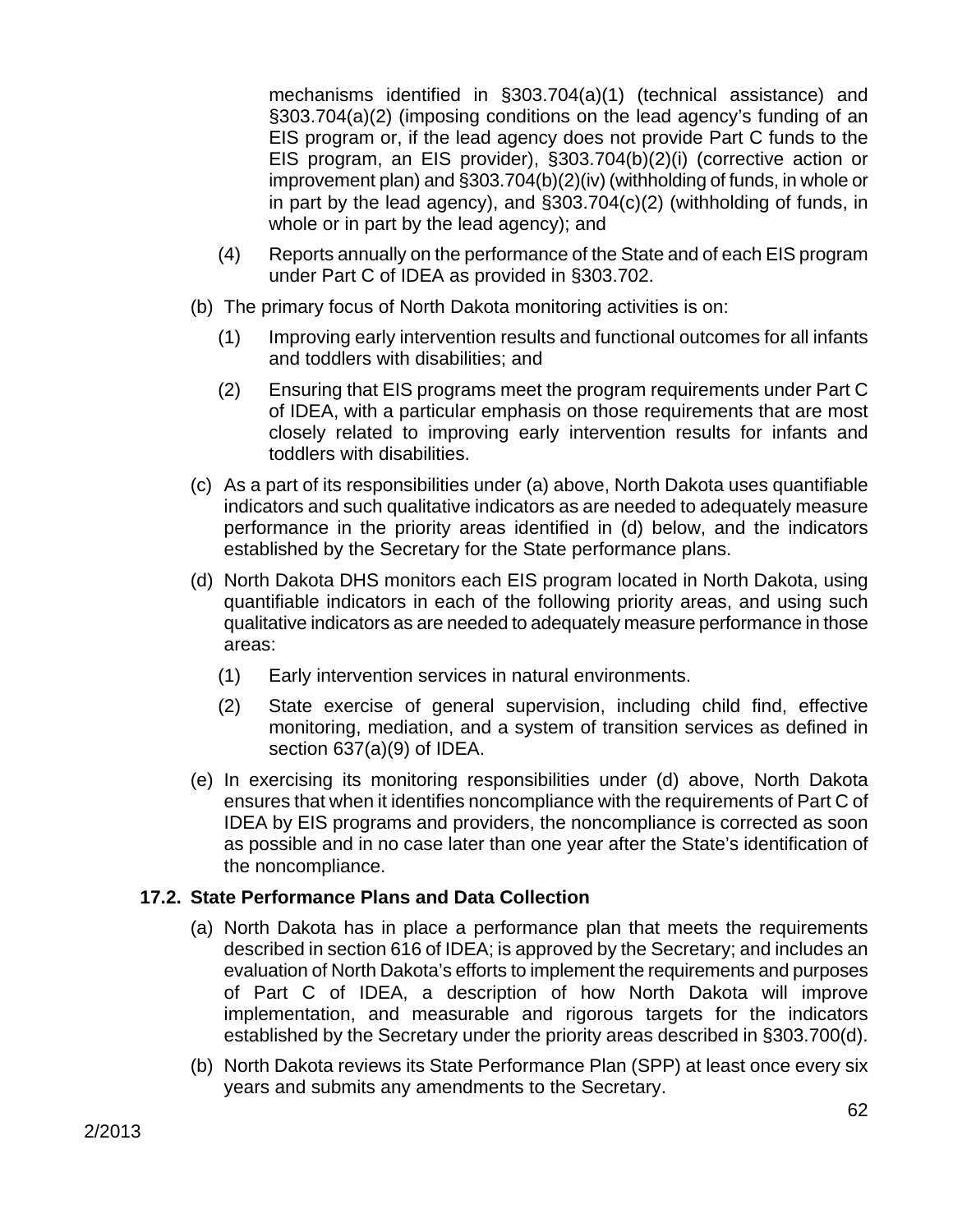- (c) Data collection
	- (1) North Dakota collects valid and reliable information as needed to report annually to the Secretary under §303.702(b)(2) on the indicators established by the Secretary for the State Performance Plans.
	- (2) If the Secretary permits States to collect data on specific indicators through State monitoring or sampling, and North Dakota collects data for a particular indicator through State monitoring or sampling, North Dakota collects and reports data on those indicators for each EIS program at least once during the six-year period of a State Performance Plan.
	- (3) Nothing in Part C of IDEA or these regulations may be construed to authorize the development of a nationwide database of personally identifiable information on individuals involved in studies or other collections of data under Part C of IDEA.

# **17.3. State Use of Targets and Reporting**

- (a) North Dakota uses the targets established in the State's performance plan under §303.701 and the priority areas described in §303.700(d) to analyze the performance of each EIS program in implementing Part C of IDEA.
- (b) Subject to (b)(3) below, North Dakota:
	- (1) Reports annually to the public on the performance of each EIS program located in the State on the targets in the North Dakota Annual Performance Report as soon as practicable but no later than 120 days following the submission of the North Dakota Annual Performance Report to the Secretary under (c) below; and
	- (2) Makes the State's Performance Plan under §303.701(a), annual performance reports, and the State's annual reports on the performance of each EIS program available through public means, including by posting on the Web site of ND DHS, distribution to the media and distribution to EIS programs.
	- (3) In meeting the requirements of this section, since North Dakota collects some data through State monitoring or sampling, North Dakota includes in its public report on EIS programs the most recently available performance data on each EIS program and the date the data were collected.
- (c) North Dakota reports annually to the Secretary on the performance of the State under the State's performance plan.
- (d) North Dakota does not report to the public or the Secretary any information on performance that would result in the disclosure of personally identifiable information about individual children, or where the available data are insufficient to yield statistically reliable information.

# **17.4. North Dakota Review and Determination Regarding Local Performance**

(a) Based on the information provided by provider agencies, information obtained through monitoring visits, and any other public information made available, ND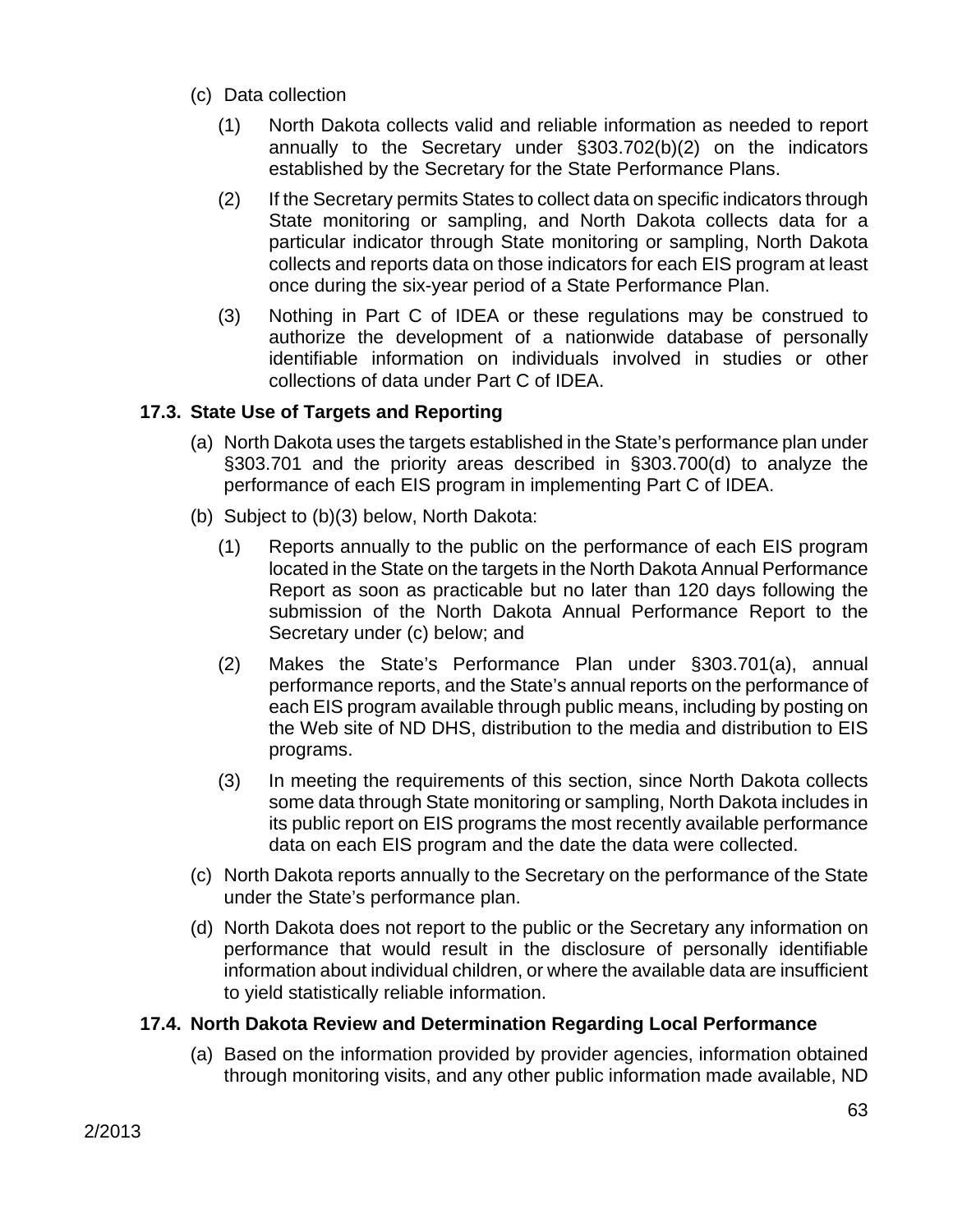DHS determines if the provider agency:

- (1) Meets the requirements and purposes of Part C of IDEA;
- (2) Needs assistance in implementing the requirements of Part C of IDEA;
- (3) Needs intervention in implementing the requirements of Part C of IDEA; or
- (4) Needs substantial intervention in implementing the requirements of Part C of IDEA.

### **17.5. Enforcement**

- (a) If ND DHS determines, for two consecutive years, that a provider agency needs assistance under §303.703(b)(1)(ii) in implementing the requirements of Part C of IDEA, ND DHS takes one or more of the following actions:
	- (1) Advises the provider agency of available sources of technical assistance that may help the agency address the areas in which the agency needs assistance, which may include assistance from ND DHS and technical assistance providers including federally funded nonprofit agencies, and requires the agency to work with appropriate entities. This technical assistance may include:
		- (i) The provision of advice by experts to address the areas in which the agency needs assistance, including explicit plans for addressing the areas of concern within a specified period of time;
		- (ii) Assistance in identifying and implementing professional development, early intervention service provision strategies, and methods of early intervention service provision that are based on scientifically based research;
		- (iii) Designating and using administrators, service coordinators, service providers, and other personnel from the EIS program to provide advice, technical assistance, and support; and
		- (iv) Devising additional approaches to providing technical assistance, such as collaborating with institutions of higher education, educational service agencies, national centers of technical assistance supported under Part D of IDEA, and private providers of scientifically based technical assistance.
	- (2) Identifies the provider agency as a high-risk grantee and imposes special conditions on the provider's grant under Part C of IDEA.
- (b) If ND DHS determines, for three or more consecutive years, that a provider agency needs intervention under §303.703(b)(1)(iii) in implementing the requirements of Part C of IDEA, the following apply:
	- (1) North Dakota DHS may take any of the actions described in paragraph (a) of this section.
	- (2) North Dakota DHS takes one or more of the following actions:
		- (i) Requires the provider agency to prepare a corrective action plan or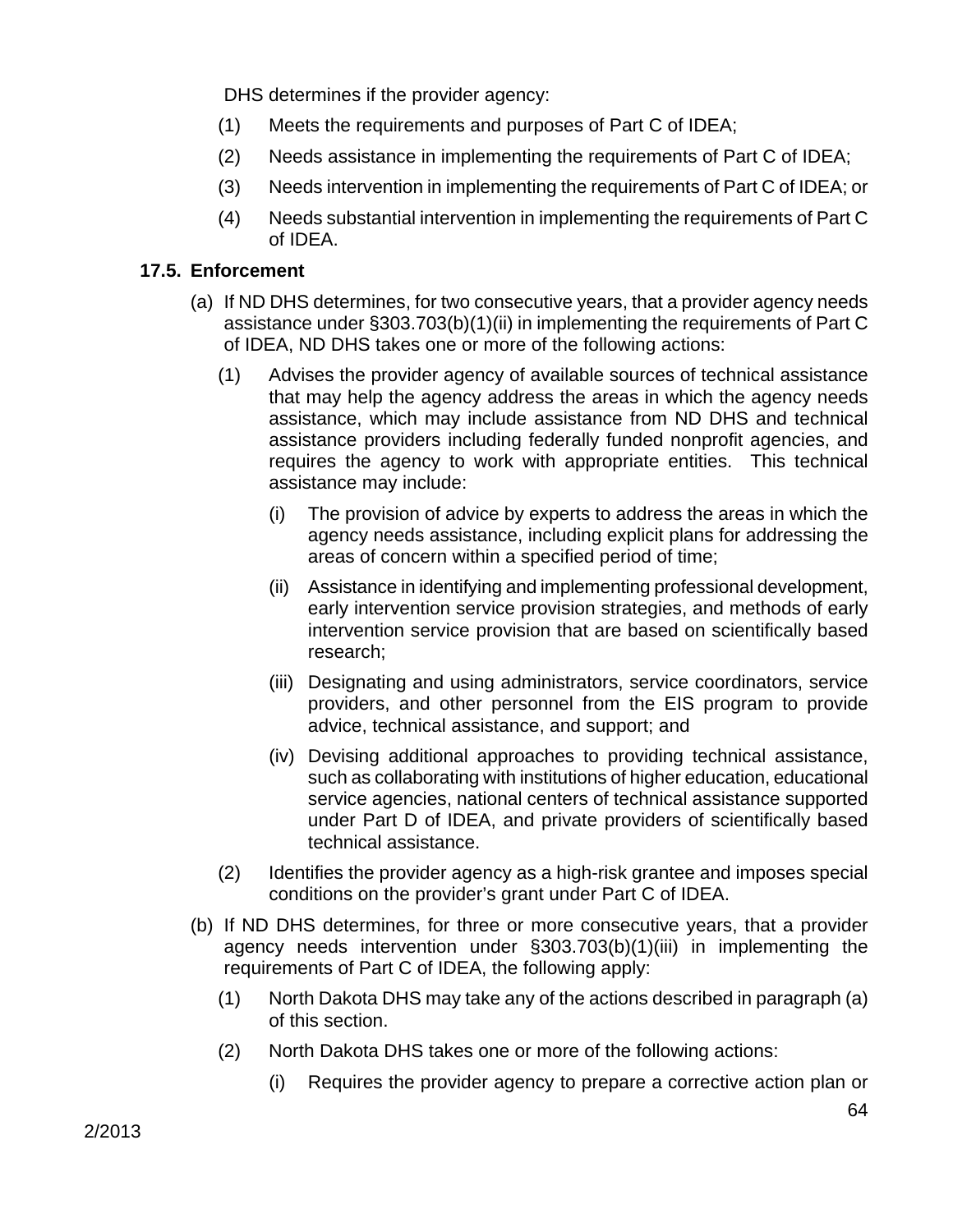improvement plan if ND DHS determines that the agency should be able to correct the problem within one year.

- (ii) Seeks to recover funds under section 452 of GEPA, 20 U.S.C. 1234a.
- (iii) Withholds, in whole or in part, any further payments to the provider agency under Part C of IDEA.
- (iv) Refers the matter for appropriate enforcement action.
- (c) Notwithstanding (a) or (b) above, at any time that ND DHS determines that a provider agency needs substantial intervention in implementing the requirements of Part C of IDEA or that there is a substantial failure to comply with any requirement under Part C of IDEA by the provider agency, ND DHS takes one or more of the following actions**.** 
	- (1) Recovers funds under section 452 of GEPA, 20 U.S.C. 1234a.
	- (2) Withholds, in whole or in part, any further payments to the provider agency under Part C of IDEA.
	- (3) Refers the matter for appropriate enforcement action.

### **17.6. Public Attention**

(a) Whenever North Dakota receives notice that the Secretary is proposing to take or is taking an enforcement action pursuant to §303.704, North Dakota must, by means of a public notice, take such measures as may be necessary to bring the pendency of an action pursuant to section 616(e) of IDEA and §303.704 of the regulations to the attention of the public within North Dakota, including by posting the notice on the Web site of ND DHS and distributing the notice to the media and to provider agencies.

#### **17.7. Rule of Construction**

(a) Nothing in this subpart may be construed to restrict the Secretary from utilizing any authority under GEPA, 20 U.S.C. 1221 et seq., and its regulations in 34 CFR parts 76, 77, 80, and 81, including the imposition of special conditions under 34 CFR 80.12, to monitor and enforce the requirements of IDEA.

#### **17.8. State Enforcement**

(a) Nothing in this subpart may be construed to restrict North Dakota from utilizing any other authority available to it to monitor and enforce the requirements of IDEA.

#### **18. Data Requirements**

#### **18.1. General**

- (a) North Dakota DHS annually reports to the Secretary and to the public on the information required by section 618 of IDEA at the times specified by the Secretary.
- (b) North Dakota DHS submits the report to the Secretary in the manner prescribed by the Secretary.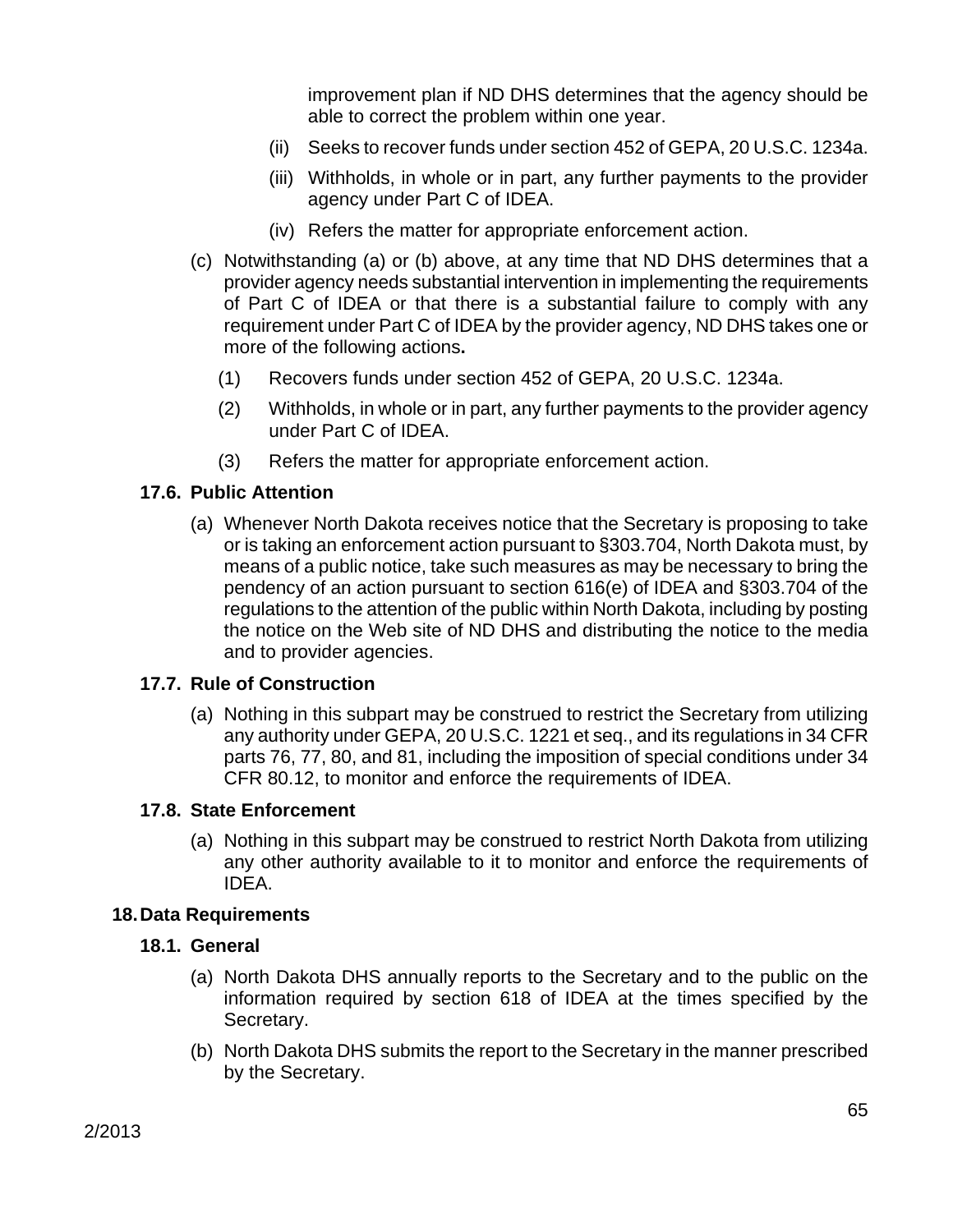### **18.2. Annual Report of Children Served--Report Requirement**

- (a) For the purposes of the annual report required by section 618 of IDEA and §303.720, ND DHS counts and reports the number of infants and toddlers receiving early intervention services on December 1 of each year. The report includes:
	- (1) The number and percentage of infants and toddlers with disabilities in North Dakota, by race, gender, and ethnicity, who are receiving early intervention services (and include in this number any children reported to it by tribes, tribal organizations, and consortia under §303.731(e)(1));
	- (2) The number and percentage of infants and toddlers with disabilities, by race, gender, and ethnicity, who, from birth through age two, stopped receiving early intervention services because of program completion or for other reasons; and
	- (3) The number and percentage of at-risk infants and toddlers (as defined in section 632(1) of IDEA), by race and ethnicity, who are receiving early intervention services under Part C of IDEA.
	- (4) The number of due process complaints filed under section 615 of IDEA, the number of hearings conducted and the number of mediations held, and the number of settlement agreements reached through such mediations.

### **18.3. Data Reporting**

- (a) The data described in section 618(a) of IDEA and in §303.721 is publicly reported by North Dakota in a manner that does not result in disclosure of data identifiable to individual children.
- (b) The Secretary may permit States and outlying areas to obtain data in section 618(a) of IDEA through sampling.

# **18.4. Annual Report of Children Served—Certification**

(a) North Dakota DHS includes in its report a certification signed by an authorized official of ND DHS that the information provided under §303.721 is an accurate and unduplicated count of infants and toddlers with disabilities receiving early intervention services.

#### **18.5. Annual Report of Children Served--Other Responsibilities of the Lead Agency**

- (a) In addition to meeting the requirements of §§303.721 through 303.723, ND DHS conducts its own child count or uses EIS providers to complete its child count. If the lead agency uses EIS providers to complete its child count, then the lead agency must:
	- (1) Establish procedures to be used by EIS providers in counting the number of children with disabilities receiving early intervention services;
	- (2) Establish dates by which those EIS providers must report to the lead agency to ensure that the State complies with §303.721(a);
	- (3) Obtain certification from each EIS provider that an unduplicated and